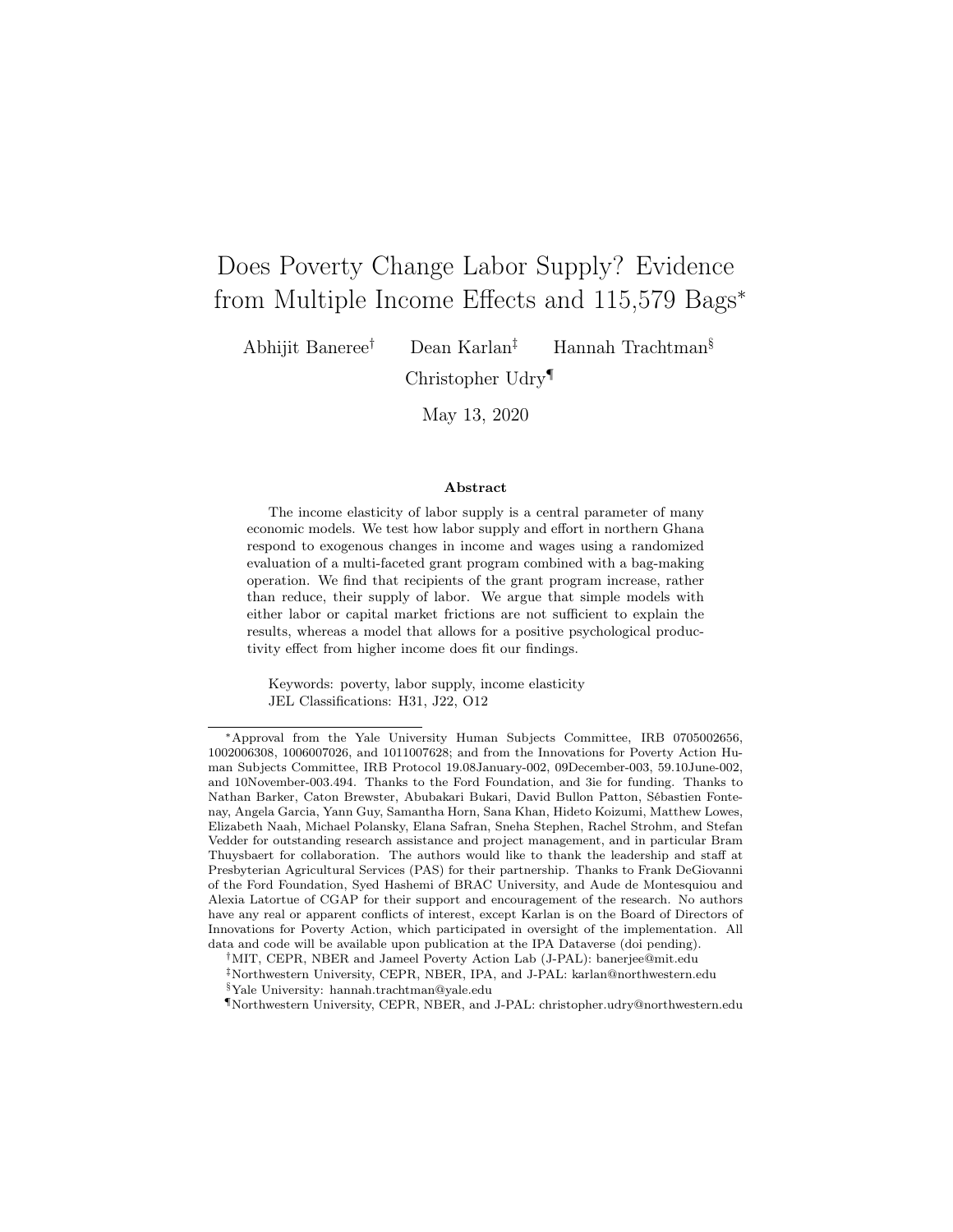# 1 Introduction

The income elasticity of labor supply is one of the central parameters of economic models. Under the standard assumption that consumption and work are not strong complements, it is easy to derive the prediction that any increase in income will reduce labor supply. This has important implications for the design of social policies, where for example a reduction in labor supply would lower the net income gains.

The basic argument for why we should expect this negative labor supply response is well-known. Making the standard assumptions that the utility from consumption is  $u(c)$ , the disutility of labor supply is  $v(l)$  and the relation between consumption and labor supply is  $c = f(l) + t$ , where f is income and is some increasing concave function of labor supply and  $t$  is a transfer, we immediately get a first order condition

$$
u'(f(l) + t)f'(l) = v'(l)
$$

from which it follows that any increase in  $t$  will reduce the marginal utility of income and therefore labor supply. A number of important assumptions go into this much-used framework that predicts higher income will lower labor supply. First, as pointed out by Benjamin (1992) many years ago, we need that  $t$  does not directly raise the marginal product of labor. In other words, we cannot have  $f(l, t)$  with  $f_{lt}(l, t) > 0$ . As Benjamin (1992) also points out, this is typically ruled out by either the assumption of perfect capital markets (in which case t should not enter  $f(l, t)$ ) or by the assumption that household labor and market labor are perfect substitutes at the margin (in which case  $f_l(l, t) = w$ , where w is the market wage). However neither of these assumptions seem particularly plausible especially in the context of low income families in developing countries (LaFave et al., 2020). Therefore a transfer may actually directly raise the marginal product of labor, thus making this kind of *investment* productivity effect quite relevant.

A second reason why the expected income effect may be absent or even go the other way is that consumption (or income) and labor supply may be complements. In other words it is possible that the disutility of effort takes the form  $v(l, c)$  with  $v_{lc}(l, c) < 0$ , at least for the very poor. The idea that a mechanical nutrition-productivity relationship generates complementarity between consumption and work lies at the heart of the earliest models of a poverty trap (Leibenstein, 1957; Dasgupta and Ray, 1986). In these models, a better-fed worker provides more effort. We call this a *physiological productivity effect*. More recently, psychological models of poverty traps have made a similar argument, arguing that low levels of psychological well-being generate similar theoretical predictions for how income may boost labor supply–what we will call a psychological income effect. One reason this may be slightly different from the physiological models is that the effect may go through income or even potential income rather than consumption.<sup>1</sup>

<sup>&</sup>lt;sup>1</sup>For example, people may be relieved by the fact that they do not need to worry so much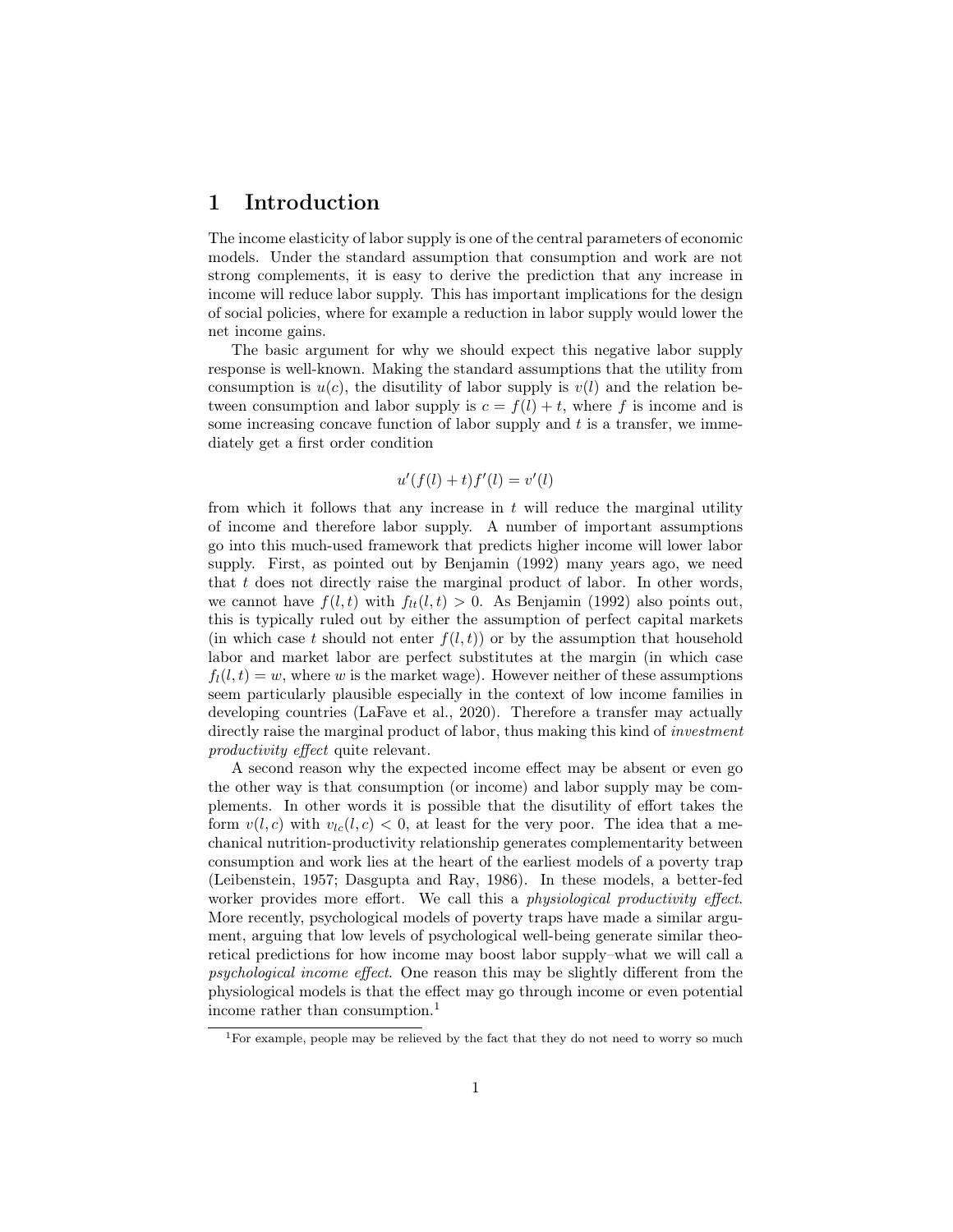One body of work, summarized in Mullainathan and Shafir (2013), has suggested that people living under any form of scarcity exhibit "tunnel vision," focusing so intently to allocate their scarce resources that they neglect other margins and make sub-optimal decisions as a result. The psychological effects of financial strain may have concrete effects on productivity in the labor market (Kaur et al., 2019; Fink et al., 2018). Another body of work, summarized in Haushofer and Fehr (2014), investigates the effects of poverty on risk-taking and time-discounting. Positive income shocks have been shown to reduce risk aversion (Tanaka et al., 2010), and negative income shocks have been shown to increase present-biased behavior (Haushofer and Fehr, 2019). These effects may operate via economic circumstances (i.e. anticipating future liquidity constraints), but they may also operate through preferences: poverty alleviation has been shown to reduce negative affect and stress (Haushofer and Shapiro, 2016), which have in turn been shown to influence risk-taking and time-discounting (Kandasamy et al., 2014). A final body of work examines the relationship between poverty and aspirations. Several theoretical papers explore how both individuals (Dalton et al., 2016) and economies (Genicot and Ray, 2017) can become trapped when aspirations and outcomes are jointly determined, and there is emerging evidence that outcomes can indeed affect aspirations (Lybbert and Wydick, 2017). Taken together these bodies of evidence support the idea that additional income might have a physical or psychological productivity effect that plays off against the conventional income effect.

Consistent with this set of theories, the evidence from a number of recent field experiments suggests that the income effect on labor supply is often not negative. Using data from a number of cash transfer programs around the world that had a built in randomized controlled trial, Banerjee et al. (2017) shows that cash transfers to low income households have no effect on labor supply, either at the intensive margin or at the extensive margin. Banerjee et al. (2015) and Bandiera et al. (2017) report on evidence from a six-country study and a one-country study, respectively, of the Graduation program, a multi-faceted program built around an asset transfer to very poor households, and both find that the intervention led to higher income and labor supply. The positive impact persisted to the end of reported measurement periods, between three and five years after the initial intervention.

This evidence, while suggestive, has two important potential limitations. First there is concern with the measurement of labor supply. If labor supply is measured with noise, we may not pick up the negative effect. Indeed the measurement error may not be classical and the estimate may be biased. For example, if much of the labor supply response is in the form of reduced (unmeasured) effort, it could be that the person is doing less on the job and eventually will be fired, but we do not observe this long-term outcome.

Second, these experiments do not shed light on the mechanisms involved. This is evident with the Graduation program which was multi-faceted by de-

about meeting basic needs (because they can earn more if need be) and therefore be more productive per hour even if they work less hours and therefore actually earn no more.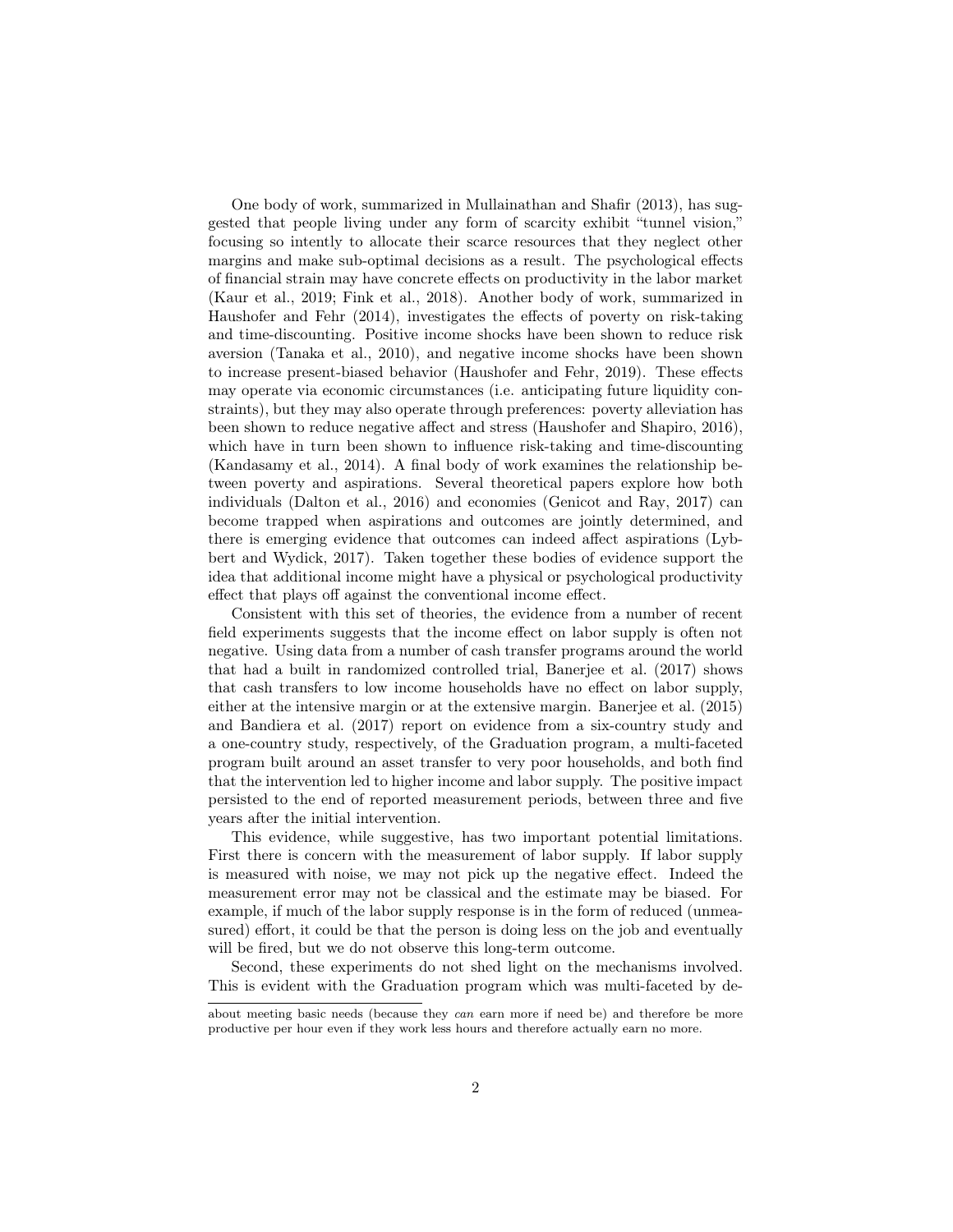sign: it involves both the transfer of a productive asset to households who are very plausibly credit constrained (so an increase in t, which may shift the  $f(l, t)$ ) function) and encouragement and hand-holding for the program recipients, intended to shift their  $v(.)$  functions. In the case of cash transfers there is also the possibility that the cash is used to fund investment in a productive asset (Gertler et al., 2006), but many of the physical and psychological mechanisms highlighted above might be triggered by the cash transfer as well.

With this context in mind, we make two contributions by building on our study of the Ghana Graduation program, (also called "Graduating the Ultra Poor", and here onward referred to as "GUP"), which was part of the set of studies reported on in Banerjee et al. (2015)). First, we provide better measurement of labor supply and still find a non-negative income effect on labor supply. Second, we provide evidence that what we call the psychological productivity effect is the source of the observed departure from the traditional income effect.

A key to both contributions is a novel measurement exercise involving a bagmaking operation. GUP treatment and control villages were randomly chosen to have bag production units. Those who were invited to work in these units were offered piece rate contracts to produce bags, and all inputs were provided. The number of bags they produced as well as their quality was carefully graded and the piece rate depended on quality, so we have a reliable measure of how much effort individuals put into bag-making. Each bag-making unit was also randomly assigned to produce either simple or more complex bags.

For those in the bags production sub-groups, the comparison of GUP and control households tells us that GUP increases participation in bags, bags production, and earnings from bags. These effects are individually statistically significant, and the q values after adjusting for multiple hypothesis testing are 0.10, 0.10 and 0.17. Moreover there is an increase in productivity in bags, which is not statistically significant overall but highly statistically and economically significant for complex bags, with GUP individuals spending a third less time per bag. If we interpret productivity as measuring effort per minute spent on producing bags, it represents an alternative dimension of labor supply. This increase in productivity cannot be attributed to complementary capital investment in bag making because all inputs are provided by the researchers, thus we attribute this effect to a psychological or physiological productivity effect.

The increase in labor supply on bags along both of these dimensions among GUP-bags households relative to control-bags households is not countered by any evident decline in labor or effort supplied to other productive activities. We estimate that GUP-bags households supply only about two percent fewer hours to all forms of productive labor (producing bags, farming, business operations, animal production and home labor) than do control-bags households, and this difference is nowhere near statistically significant at conventional levels. Nor is there evidence of a decline in effort conditional on number of hours.

To get at a measure of effort we start from the fact that there is essentially no wage labor in our context. Individuals either work on their own farms or run their own businesses. In both of these cases the household is the residual claimant and the effective labor supply, including any differences in effort, should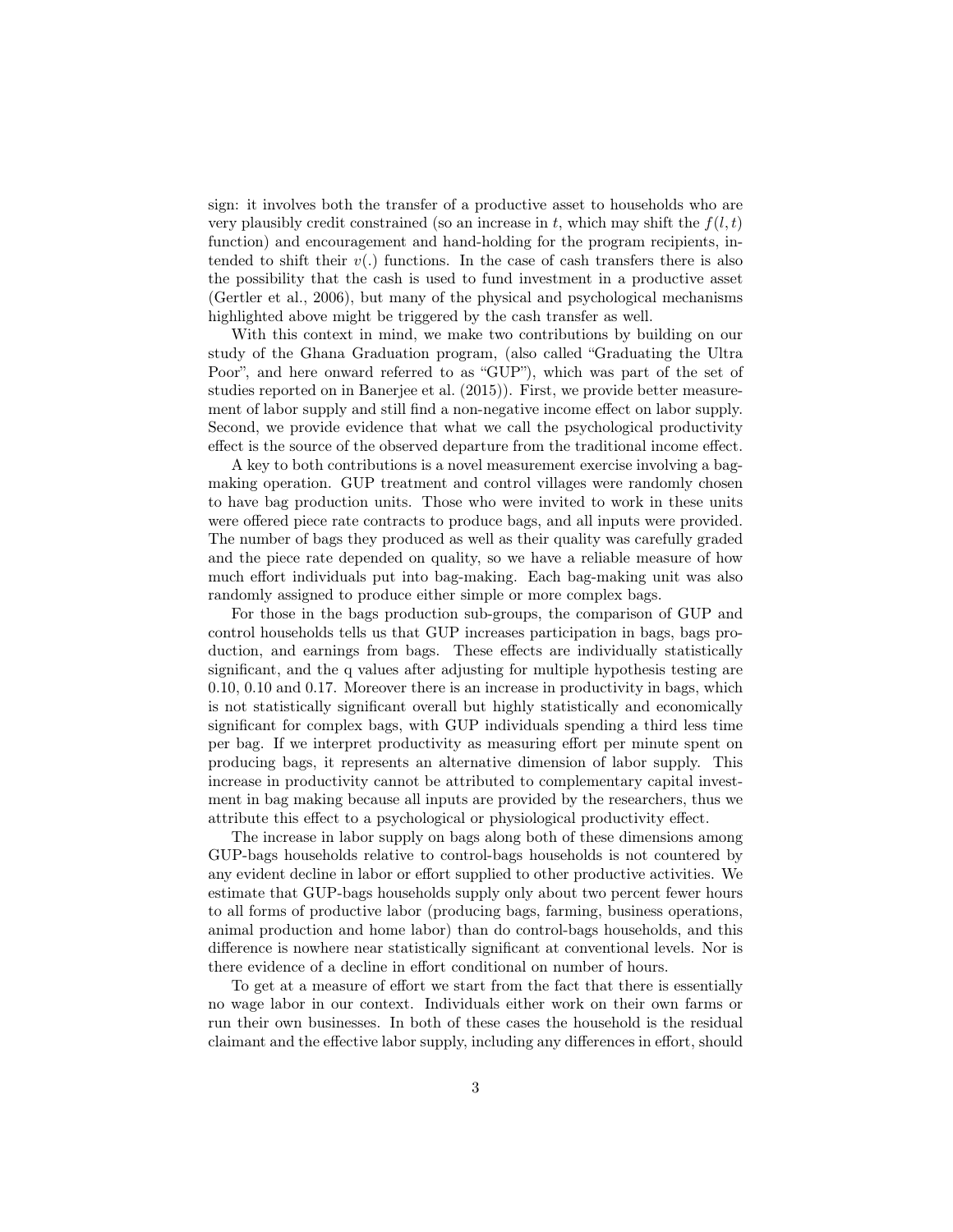be reflected in the income from the activity, which we measure, in addition to the reported labor time on the activity. We do not see any evidence that GUP households are supplying less total effort in either of these occupations. Relative to control bags households, the average GUP-bags households spend 21 minutes fewer per day on farming but produce about 10% more.<sup>2</sup> Moreover we see little evidence that they are making labor-saving investments, which would allow earnings from agriculture to go up even when effort has gone down. Expenditure on herbicides (which is labor-saving) is slightly higher among GUPbags households, but expenditure on (labor-using) fertilizer is also higher. There is no difference in hired labor between GUP-bags and control-bags households. GUP-bags households, relative to control-bags households, spend 33% more time on their businesses ( $p=0.06$ ) and appear to earn more than twice as much, though this effect is not statistically significant  $(p=0.16)$ . We do not have data on whether the business adopted labor saving innovations but given how small the businesses are, the absence of hired labor and the simple technologies (shea butter production, petty trading) this seems unlikely. Finally, GUP households report spending a bit more time on animals after two years, which makes sense given that most of them have additional goats to care for, but animal revenue does not rise significantly. Both are small relative to farming and business time and revenue.<sup>3</sup>

It is striking that GUP-bags households supply more overall effort because these households earn substantially and statistically significantly more than the control bags households across all the sources of earnings and cash transfers during bag-making (\$20.9 more per month, more than double the control-bags monthly earnings of \$17.9,  $p<0.01$ ) while spending roughly the same amount of time on productive labor.<sup>4</sup> Based on their higher earnings we would expect them to value leisure relatively more and therefore supply less labor. Taken together, this evidence rejects the idea that the GUP effect on labor supply is negative.

Turning to our second question, the same evidence is very consistent with the existence of what we have called physiological or psychological productivity effects, and not the investment productivity effect. The bag-making operation we created allows us to make this distinction. The investment productivity effect implies that households would increase their investment in capital towards productive activities as a result of the increase in the marginal product of labor. But the bag making operation provided no such opportunity: all capital (cloth

<sup>2</sup>This effect is not statistically significant, but see below for the evidence from one particular sub-treatment–high unconditional cash transfers ("high UCT") for GUP-bags households– where it is much larger and statistically significant

<sup>&</sup>lt;sup>3</sup>Given that both animal time use and earnings are low relative to other activities, and since we do not have data on animal revenue during the bags program nor any measure of animal costs, we do not focus on livestock activities in the remainder of the paper.

<sup>4</sup>Breaking this down, GUP-bags households earn \$7 more monthly than control-bags in self-reported income, \$3 more from bag-making, and \$11 more in unconditional consumption support. We include administrative data on bags earnings, since most households do not appear to have included their bags earnings in their reports of wage income; removing it makes no difference in the estimate.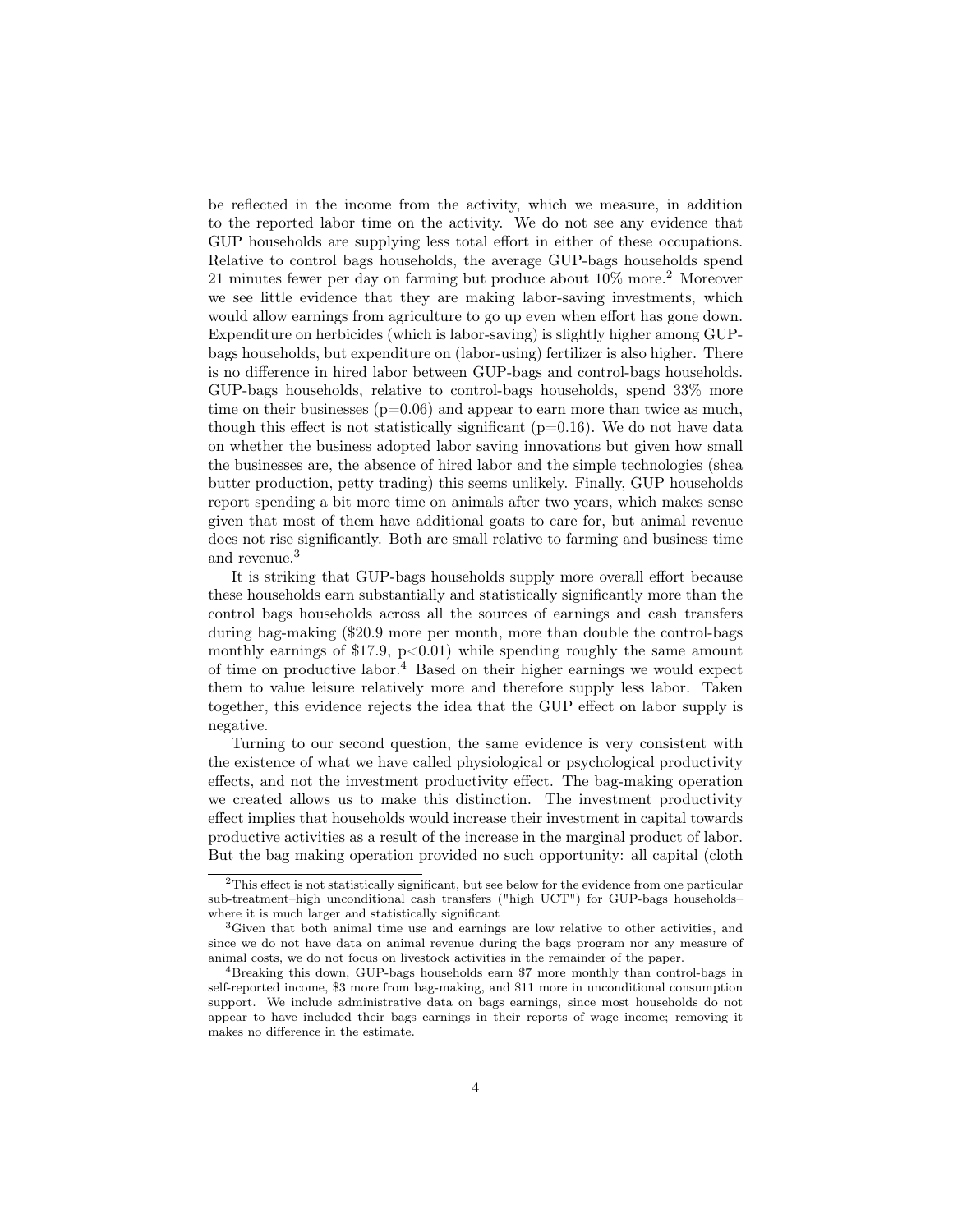materials basically) was provided by us, the researchers, and nothing such as sewing machines were viable in this context. Thus the nutrition or psychology productivity effect is the appropriate framework to consider in this context.

However the one important question that remains is whether the GUP effect is merely an income effect. The issue is, as mentioned already, that the GUP program was multifaceted and had a number of components that went beyond just providing an asset. However the experimental design included two arms that allows us to address this possibility.

The "savings only" arm in the experiment allows us to test whether the GUP effect comes just from the savings intervention. If the households were savings constrained this would have made it more lucrative for them to work harder and earn more. Perhaps this is what is driving the observed effects. In the "SOUP" (Savings Only Ultra-Poor program) treatment households received a weekly visit from a nonprofit organization to collect deposits into a bank account with a partnering financial institution. The bags intervention was then cross-cut with the SOUP treatment allowing us to test whether the observed complementarity between GUP and labor supply also shows up with SOUP. While the SOUP intervention by itself has an effect on household consumption and assets comparable to the GUP effect, and also raises household earnings (this effect is substantially, though not statistically significantly, smaller than the GUP effect), we find no evidence of a positive productivity effect on bag-making coming from SOUP. In fact the point estimates of SOUP on bag productivity are strongly negative (while the GUP effect is positive) and the difference between them is close to being statistically significant  $(p=0.13)$ .

In other words, the complementarity between GUP and bag productivity is not the result of the savings component of GUP. This also tells us that the effect is unlikely to be driven by the physiological effect of consumption because the SOUP intervention had a similar effect on consumption as the GUP intervention, but not the same effect on bags productivity.<sup>5</sup>

GUP also had a pure encouragement component–for the first 24 months of the program households were visited weekly by NGO staff who encouraged them to believe that they can and should aim higher. Could this encouragement, rather than the extra income, be the source of the productivity effect? To address this question we make use of the fact that the GUP households received weekly unconditional cash support during each lean season. For the bags households, during the bags program the amount of this unconditional support was randomly varied between \$1.3 and \$3.9 per week. Unlike the basic GUP effect, this is a pure income shock to the household, since all the GUP-bags households received the exact same set of interventions.

The labor supply effects of this rather substantial pure income shock (which amounts to a  $34\%$  increase in total income in the lean season)<sup>6</sup> align with our

<sup>&</sup>lt;sup>5</sup>It does not rule out the possibility that the GUP effect was at least partly the result of anticipated future consumption, since the households may have reason to think that GUP will have a more durable effect on household well-being than SOUP.

 $6$ During bag-making, GUP households reported \$12.7 of monthly income and received \$14.7 in bags earnings, on average. Converting weekly transfers to monthly,  $11.2/(12.7+14.7+5.6)$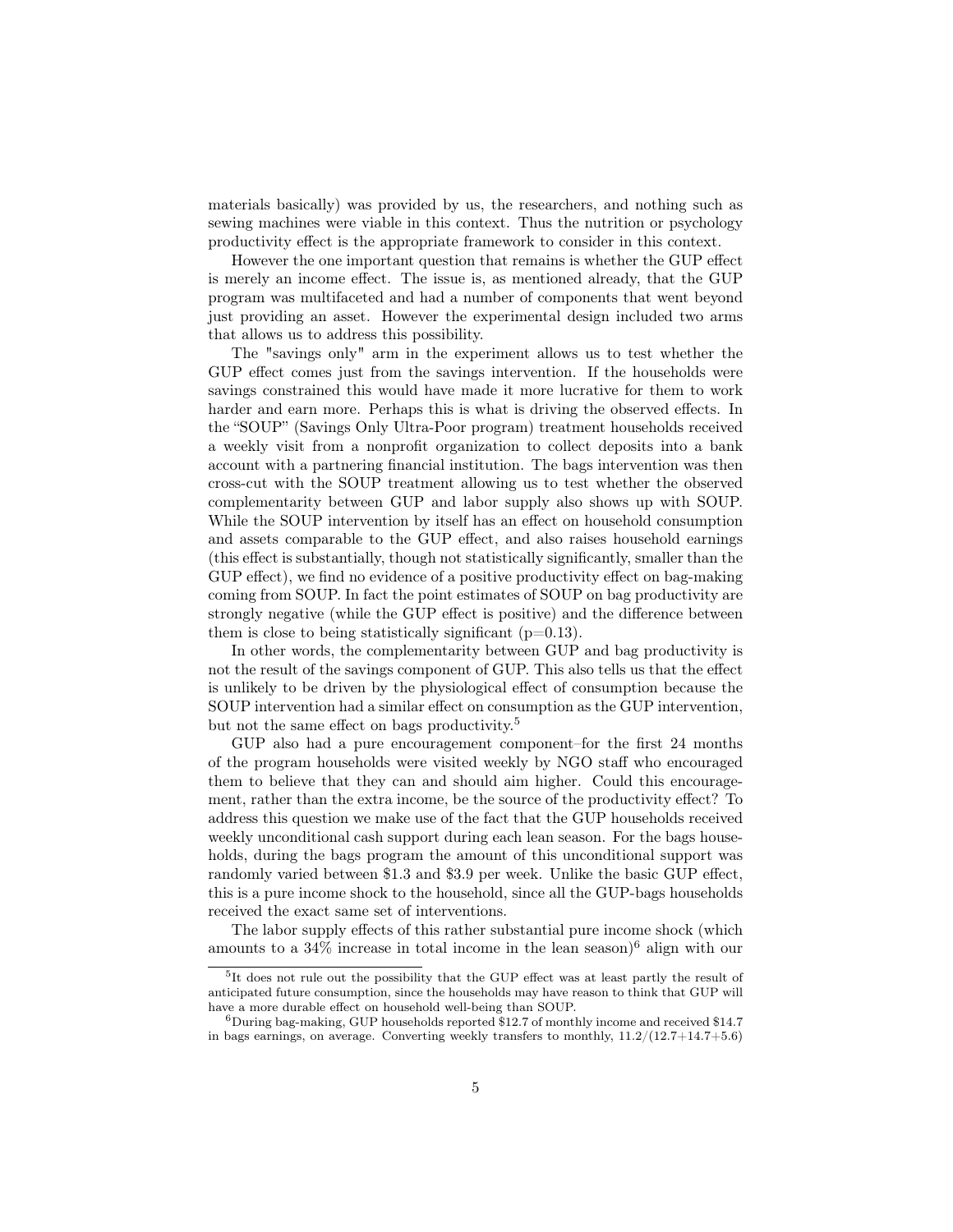previous findings. The high UCT households are, unsurprisingly, richer than the low UCT households, but work roughly the same amount per day. They work slightly less on the farm and slightly more at their business, but neither difference is statistically significant. The value of their harvest is higher while business earnings are similar. The high UCT households use more (labor-using) fertilizer and less (labor-saving) herbicide, and hire less outside labor than do low UCT households. In other words, there is no evidence of the high UCT households working less or putting less effort into non-bag-making activities. The high UCT households do participate more in bags production, produce more bags, earn more from bags and take fewer minutes per bag, though none of these differences is statistically significant. In other words, while there is some evidence of the high UCT households working harder and being more productive on bags, there is no evidence of a negative income effect. This has important implications for interpreting which of the components of the GUP program may be driving the results. Since amongst the GUP households, high UCT recipients worked more than low UCT recipients, we infer that at least some of the psychological productivity effect (rather than an investment effect or a physiological effect) comes from the positive income shock component of the program. The encouragement component may or may not be additive on top of that.

This paper contributes to a large literature on labor markets in developing countries (e.g. Lewis (1954); Rosenzweig (1988); Foster and Rosenzweig (1996); Goldberg (2016); Guiteras and Jack (2018)). It relates to work on the relationship between credit constraints and labor supply (e.g. Kochar (1999); Rose (2001); Jayachandran (2006); Fink et al. (2018)), and most directly builds on work understanding the effects of positive income shocks, through transfers or other mechanisms, on labor supply (e.g. Baird et al. (2018); Kaur et al. (2019)). Finally, it contributes to the large body of work that attempts to unpack the determinants of effort (e.g. Breza et al. (2018); Brune (2016); Brune et al. (2019); Kaur et al. (2015)), including the potential importance of psychological well-being and its link to income (Mani et al., 2013; Shah et al., 2012).

We start by presenting the overall experimental design in Section 2. Section 3 then presents the model that we use to interpret the results. Section 4 describes our data and empirical methods. Section 5 presents the results on the impact of GUP on standard economic outcomes and labor supply outside of bag-making. Section 6 presents the evidence from the bag-making program, first comparing GUP and SOUP, and then high and low unconditional transfers. We then use these results and the theory in Section 3 to try to make the case for a strong complementarity between consumption/income and labor supply/effort. We conclude in Section 7.

 $= 34\%$ . Again, we include bags earnings since most households did not appear to include bags earnings in reported wage income; if we remove them, the income shock is even larger.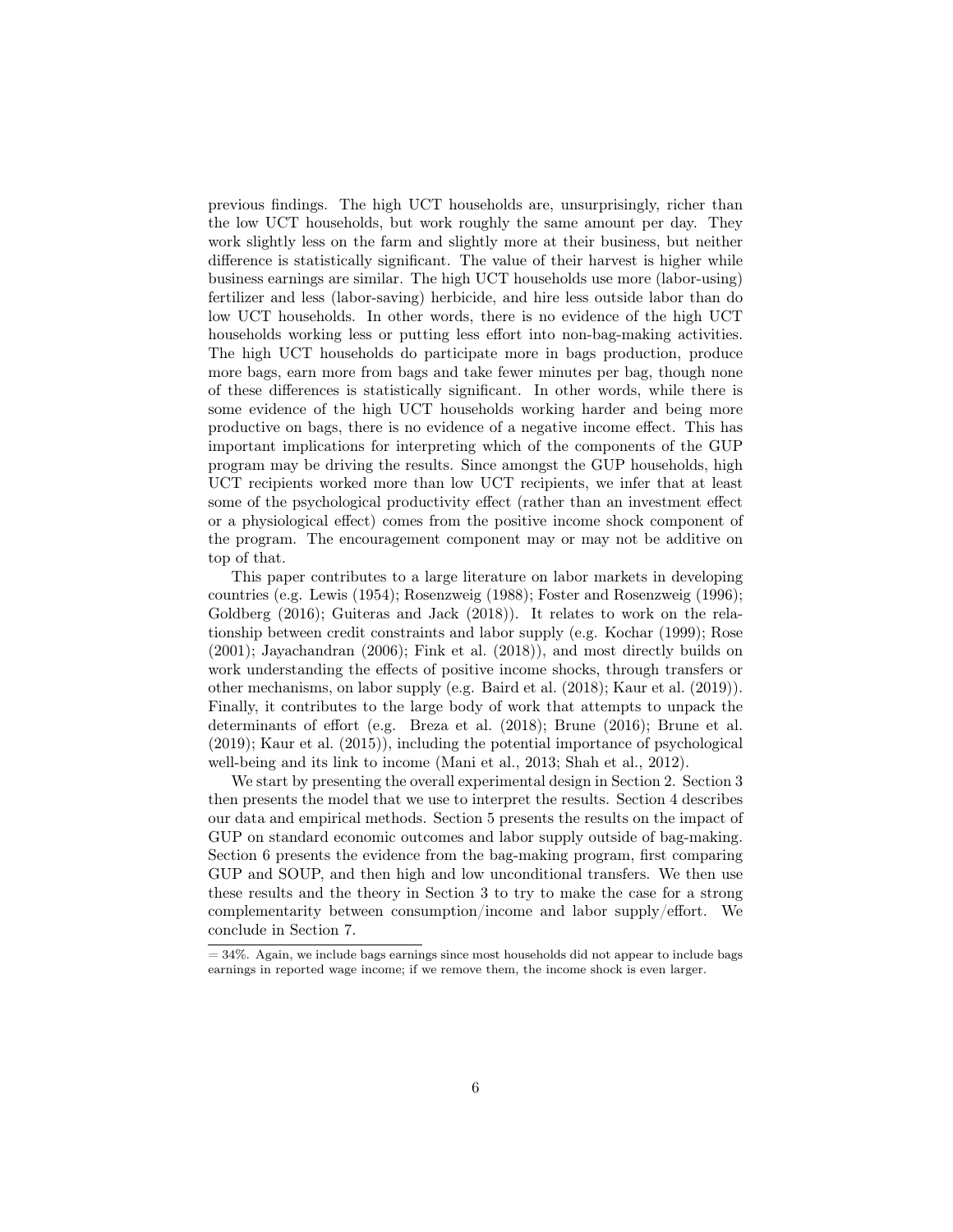# 2 Experimental Design

We partnered with Presbyterian Agricultural Services (PAS), a local NGO in northern Ghana with prior experience doing extension work and promotion of savings groups, including a prior randomized controlled trial with Innovations for Poverty Action (Karlan et al., 2017). While it was PAS field agents who engaged in the direct field implementation, Innovations for Poverty Action coordinated the implementation with senior management of PAS. PAS first identified poor communities in poor regions in northern Ghana, and in each identified community, staff members then facilitated a Participatory Wealth Ranking (PWR) in which members of the community worked together to rank households by economic status. Finally, PAS staff members returned for a verification of the households judged to be the poorest.

We begin by describing the randomized design of the Graduation program in Ghana, and then move on to explain the sub-treatments within the bag-making exercise.

#### 2.1 GUP and SOUP Treatment Designs

Table 1 Panel A shows the assignment of households and villages to GUP, SOUP and control, and the cross-cutting bags measurement village assignments. Each village was assigned GUP, SOUP, or control, and then within each treatment village, half of sample households actually received the treatment intervention, and half served as control households within treatment villages. Thus there is a two-level randomization: at the village level to assign the treatment arm, and then at the household level within village to assign treatment or control status to specific households.

In GUP villages, 51% of sample households were assigned to the GUP treatment. The GUP program included six components: (1) the transfer of a productive asset; (2) skills training for the management of the asset, (3) life skills training and mentorship, via weekly household visits over two years, (4) a weekly cash stipend for consumption support, worth between \$6 and \$9 PPP depending on family size, during each lean season, (5) access to a savings account at a local bank and deposit collection, and (6) some basic health services and health education. The first component, the productive asset transfer, was provided at the beginning of the program, and households were permitted to choose a package of productive assets from a set list. Most households chose a package that included four goats.<sup>7</sup> The skills training, in which participants learned how to take care of the asset (e.g., when to vaccinate goats), took place at the start of the program, and then also as part of weekly household visits by the PAS field officer. The household visits also provided the backbone for delivering components three through six. The third component, a "hand-holding" or life-skills component, provided nudges to help the household focus on building productive assets to generate positive change in long-term outcomes, and more generally,

<sup>7</sup>Other assets included hens, pigs, and inputs for the production of shea, maize, and sorghum.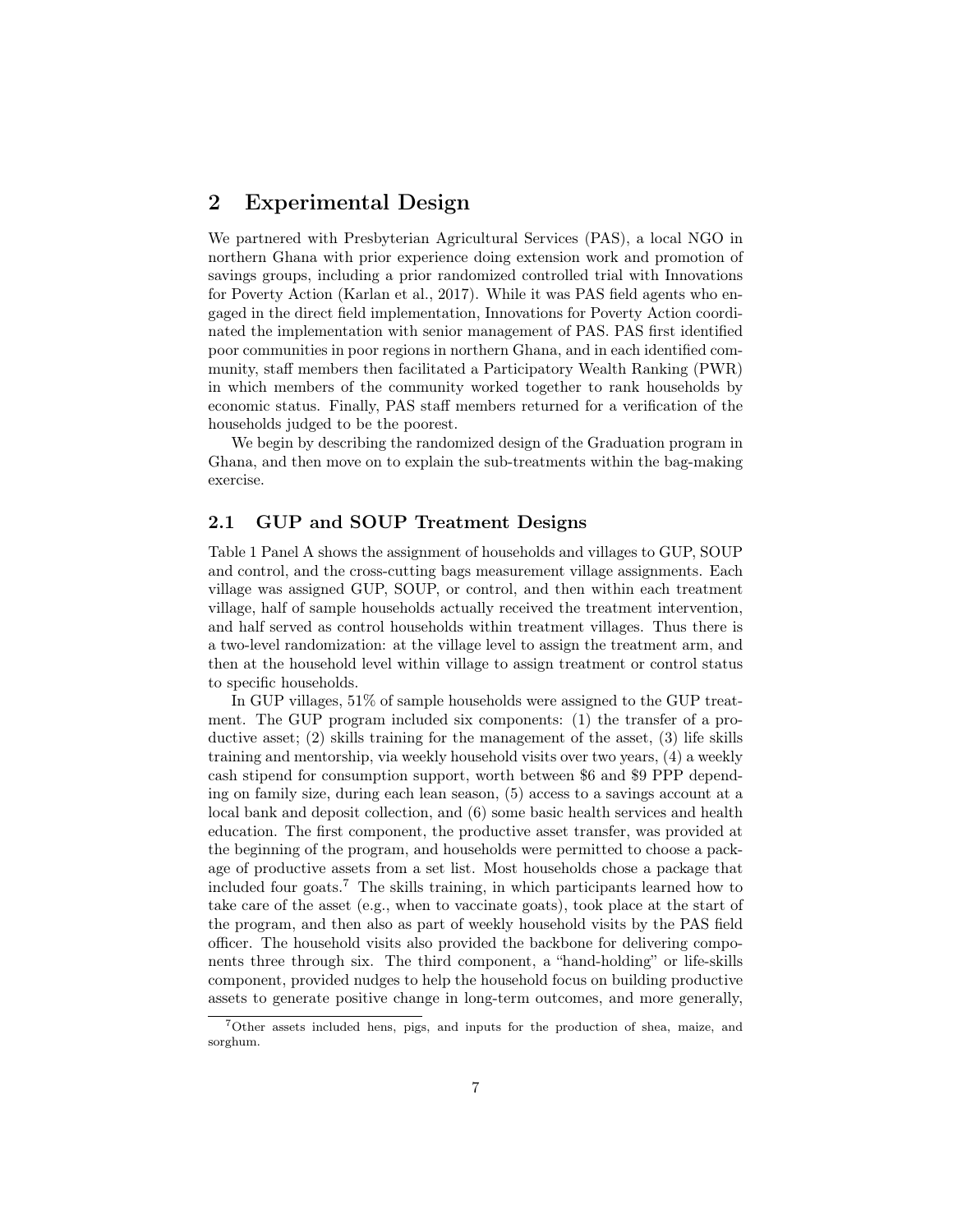to set aspirations and plans for coping with current problems and improving the future. The consumption support was explicitly intended to help this process in the short-run, by helping to absorb short-run shocks that could lead to households consuming the transferred assets. The sixth component, health, included basic education on health and hygiene as well as enrollment in the national health insurance scheme (about \$2 per month).<sup>8</sup>

In SOUP villages, 59% of sample households were assigned to the SOUP treatment. These households received a visit from the field officer to collect savings, but did not receive any other components of the program.<sup>9</sup> The remaining households in SOUP villages were assigned to the SOUP control group.

#### 2.2 Bag-making

We designed an employment program offering wages for the production of cloth bags, and implemented it such that it cross-cut the three GUP treatment groups (GUP, SOUP, and control). Half of the villages (120) were then randomly selected to receive the Bags Program, as shown in Table 1 Panel A. In GUP and SOUP villages selected to receive the Bags program, all sample households assigned to GUP or SOUP were invited to participate. In control villages selected to receive the employment program, half of sample households were invited to participate. This amounts to 1098 households: 397 control, 313 GUP, and 388 SOUP.

Table 1 Panel B presents the details of two sub-treatments within the bags measurement exercise. First, we varied the complexity of the bag at the village level. Of the 120 villages, 60 were assigned to produce a simple bag, and 60 were assigned to produce a complex bag. The main difference between the complex and simple bag was that while the simple bag has basic "running stitches" on the hem and the strap, the complex bag alternates one "running stitch" with four "chain stitches," a slightly more complex stitch in a pattern that requires counting. Importantly, because of the difficulty of this pattern, it was harder to meet quality standards (discussed below).

Second, we varied the amount of unconditional consumption support, in the form of a cash transfer, received by GUP-bags households. This was varied at the village level, and was either USD 1.31 or USD 3.92. Since GUP-bags households also received earnings from bags, this was designed to be about half as much as what GUP-no-bags households received (between USD 6 and 9

<sup>8</sup>Among households assigned to GUP, there was an additional sub-treatment: for half of the households, the field officer who visited them weekly also collected savings deposits. For these households, the treatment is equivalent to the combination of GUP and SOUP. We find no evidence that adding savings collection to GUP makes a difference in its impact on consumption or income; see Banerjee et al. (2020)

<sup>9</sup>Among households assigned to SOUP, there was an additional sub-treatment: half received savings accounts and deposit collection without a match ("SOUP without match") and half received savings accounts and deposit collection with a 50% match ("SOUP-match"). Specifically, for every GHC 1 deposited, households in this group received a matching contribution of GHC 0.50. At the onset of the program, there was a maximum match of GHC 1.50 GHC per week (for a GHC 3 deposit) but this cap was eventually removed.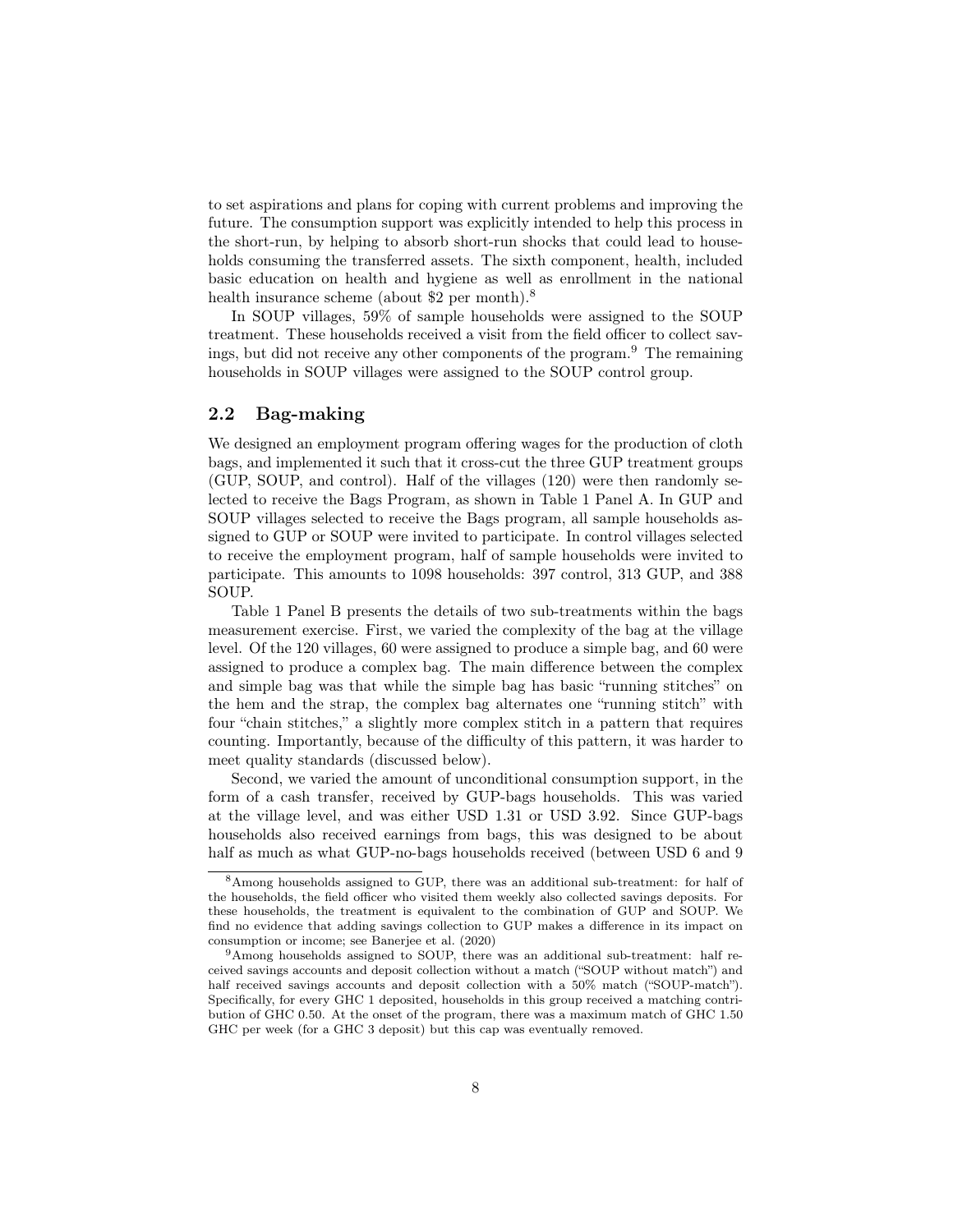depending on household size).<sup>10</sup>

The program began with four days of training for each community, after which the bag production began. During production, GUP, SOUP, and Control Field Agents visited each community on a weekly basis. At each visit, they collected new bags, distributed replacement fabric (according to the number of bags collected), and paid wages for bags submitted two weeks prior. Households could submit a maximum of ten bags per week. In the two weeks between when bags were collected and when wages were paid, quality checks were carried out by program facilitators. There are 18 quality standards for simple bags, and 25 quality standards for complex bags. Bags were assigned one point for meeting the quality standards at the "excellent" level, half a point for "satisfactory," and zero points for "unsatisfactory." At the end of the quality check, the final quality score was calculated and the bag was classified as high, mid, or low quality.

Wages were paid with a two-week lag. Each week, program facilitators informed households of the composition of high, mid, and low quality bags submitted two weeks prior, and distributed payment accordingly. Baseline wages were either USD 0.40 or USD 0.91. Bags judged to be high quality earned the baseline wage plus USD 0.13, bags judged to be mid quality earned the baseline wage, and bags judged to be low quality bags earned the baseline wage minus USD 0.13. The wage was not affected by whether the bag was simple or complex. Every four weeks, bags program facilitators returned to communities to give feedback and remedial training.

# 3 A model of labor supply

The utility from a certain income c is given by  $\lambda u(\frac{c}{\lambda})$ , where  $\lambda$  is a shifter for the utility function. A higher  $\lambda$  is meant to capture the impact of the savings intervention, which makes it possible to spread the extra consumption over a longer future, hence raising the marginal utility of income. The household production function is  $f(l, t)$ , where the inclusion of t represents the possibility that the transfers raise the marginal product of labor. In other words we assume that  $f_l(l, t) > 0$ ,  $f_{ll}(l, t) < 0$ ,  $f_t(l, t) \geq 0$  and  $f_{lt}(l, t) \geq 0$ . As noted, a necessary condition for this is that there are imperfections in both the capital market and the labor market. The disutility of labor supply l is given by  $v(l, T)$ ), where the inclusion of  $T$  is aimed to capture the relation between the various

<sup>10</sup>We also varied the wage at the village level over time. Every four weeks, villages were assigned a different baseline wage: USD 0.40 or USD 0.91. Women were informed of the payment per bag they would be receiving for bags made in a given week at the start of that week. Bags produced in week 1 of a given wage rotation would be collected at the end of week 1 and inspected for quality over the course of weeks 2 and 3. Payment for the bags produced during week 1 would be given to the producer at the end of week 3. For this reason, there is a lag between when the wage rate changes and when individuals start receiving higher wages, and the data show that responsiveness to wage rate changes is lagged by three weeks (see Appendix Table 2 Panel A). Since the pattern and timing of responses to wage changes indicates that there were delays between the announcement of wage changes and full understanding of their effect, we do not focus on these results in the main part of the paper, but show our estimates of wage elasticities in Appendix Table 2 Panel B.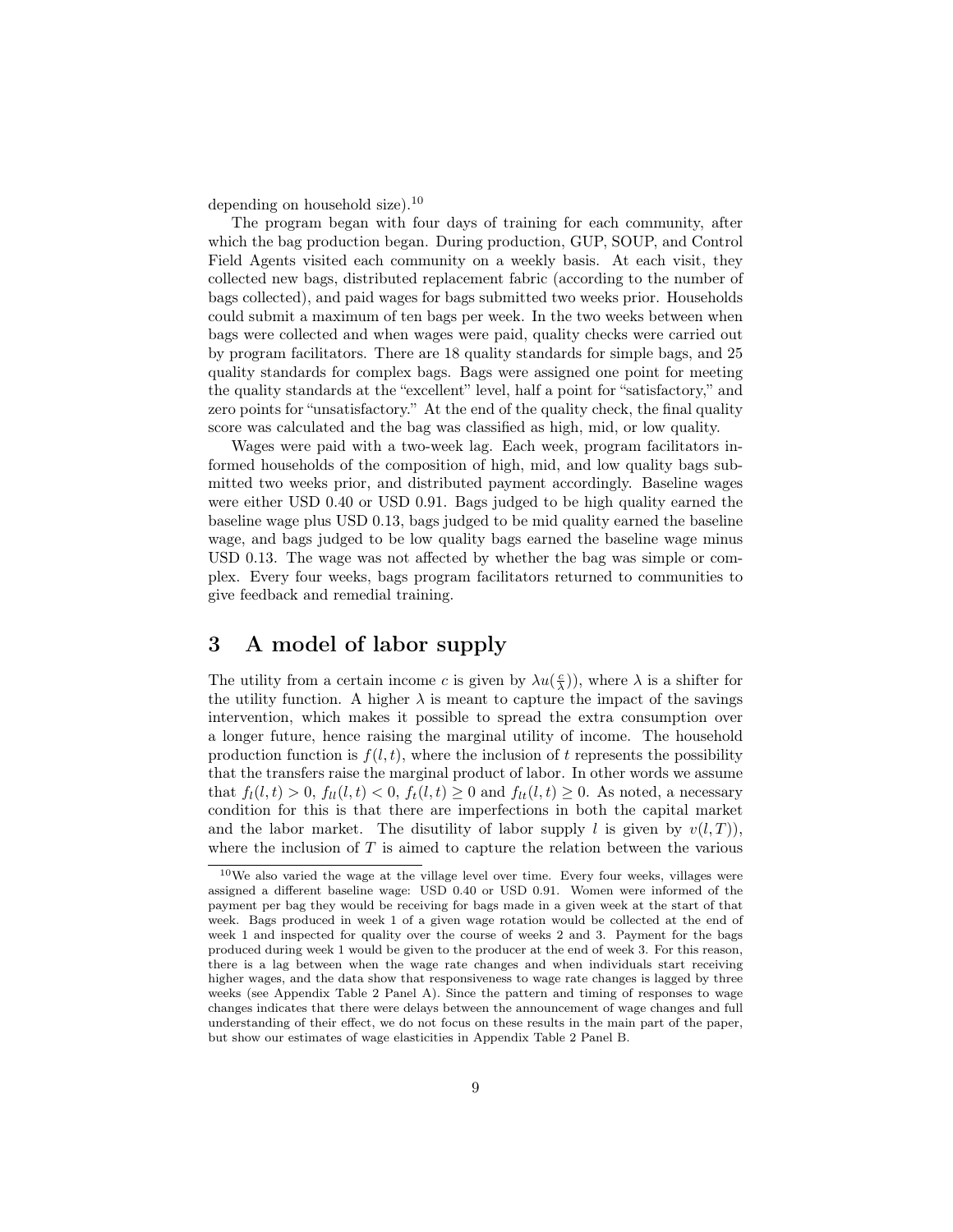interventions and labor supply. In other words it is possible that  $T = t$ , but we want to allow for possibility of interventions that shift labor supply without providing an income transfer (such as the encouragment). We assume that  $v_l(l,T) > 0$ ,  $v_{ll}(l,T) > 0$ ,  $v_T(l,T) \geq 0$  and  $v_{lT}(l,T) \leq 0$ . One case where we might expect  $v_T(l,T) > 0$  and  $v_{lT}(l,T) > 0$ , is when  $T = t$ , income transfers boost consumption and greater consumption raises labor supply. However as already mentioned, there are other possible channels. Finally we assume that  $c = f(l, t) + t.$ 

The first order condition for utility maximization is

$$
u'\left(\frac{f(l,t)+t}{\lambda}\right)f_l(l,t)=v_l(l,T).
$$

Suppose that  $t = t(T)$  with  $t'(T) > 0$ . It is evident that  $\frac{dl}{dT} < 0$  as long as  $f_{lt}(l,t) = 0$  and  $v_{lT}(l,T) = 0$ . However  $\frac{dl}{dT}$  can be positive if either  $f_{lt}(l,t) > 0$ or  $v_{lt}(l, T) < 0$ . As before we call these two sources of a non-traditional income effect the investment productivity effect and the psychological/ physiological productivity effect.

Result 1: A necessary condition for the income effect on labor supply not to be negative is that there has to be either the investment productivity effect and the psychological/physiological productivity effect.

For our second result, we permit the household to have access to two production technologies, so that

$$
c = f^a(l^a, t) + f^b(l^b, t) + t,
$$

where  $f^a(.)$  represents the bag making opportunity.

The household now maximizes

.

$$
\lambda u \left( \frac{f^a\left(l^a,t\right) + f^b\left(l^b,t\right) + t}{\lambda} \right) - v(l^a + \gamma l^b,T)
$$

by choosing  $l^a$  and  $l^b$ .  $\gamma$  represents the relative cost of effort in the two tasks. Now suppose  $f_{l}^{a}{}_{t}(l^{a},t) = 0$ . The first order condition with respect to  $l^{a}$  yields

$$
u'\left(\frac{c}{\lambda}\right)\Big) \, f_{l^a}^a(l^a, t) = v_l(l, T)
$$

We wish to compare  $l^a(T)$  with  $l^a(T')$  where  $t(T) > t(T')$ . Now suppose  $c(T) \geq c(T')$  and therefore  $u'(c(T)) < u'(c(T'))$ . Moreover let  $l^b(T) \geq l^b(T')$ . Then if it also true that  $l^a(T) \geq l^a(T')$  then  $l(T) \geq l(T')$ . Now if  $v_{lT}(l, T) = 0$ , then  $v_l(l(T), T) \ge v_l(l(T'), T')$ . In this case the only way to satisfy the first order condition is for  $f_{l}^{a}{}_{t}(l^{a},t) > 0$ . Conversely, if  $f_{l}^{a}{}_{t}(l^{a},t) = 0$  then it must be the case that  $v_{lT}(l, T) < 0$ . We summarize this as:

Result 2: If there is one activity where there is no investment productivity effect, and the labor supply to that activity is greater despite the fact the household is richer and is working no less, then there must be a psychological/physiological productivity effect on that activity.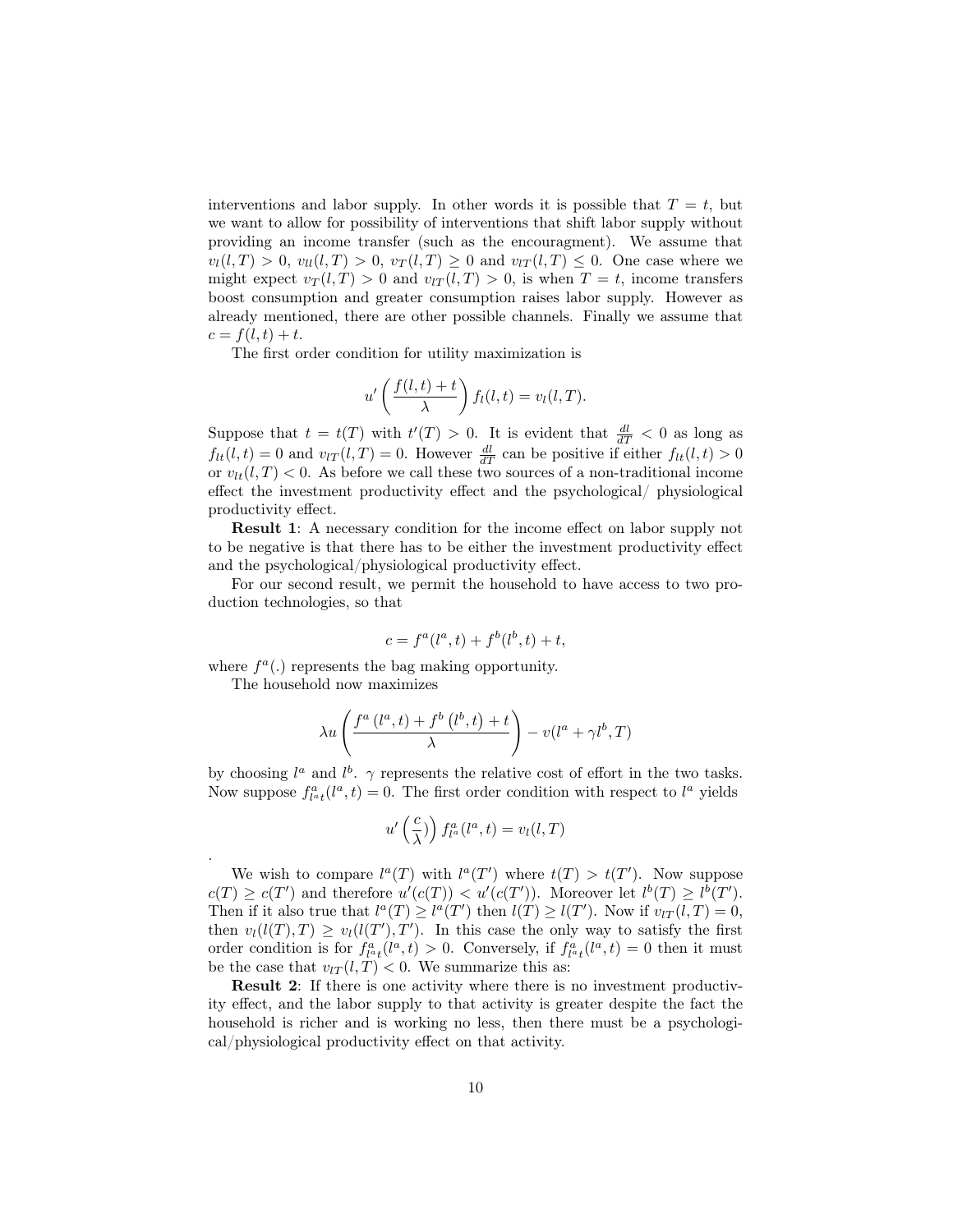The last observation is about  $\lambda$ . If  $\lambda$  goes up, say because of savings collection, the household's marginal utility of income goes up and therefore both its labor supply and its income must both go up.

**Result 3:** If  $\lambda$  goes up, the household's labor supply and its income must both go up.

# 4 Data and Empirical Methods

#### 4.1 Data

The final sample was selected from the households identified as the poorest in their poor communities as described in section 2.2. Participants come from three areas of Northern Ghana corresponding to three agricultural "stations" run by PAS: Tamale, Langbensi, and Sandema. We restrict all of our analysis to villages with more than 30 compounds, as for logistical reasons, we assigned all pure control villages with fewer than 30 compounds to no-bags. This leaves 93 bags villages and 72 non-bags villages.

We have three sources of data. First, we have weekly administrative data on labor supply (the number of bags submitted), the quality of each bag, and the resulting earnings. Second, we have time use surveys in which households reported how they spent their time the previous day. We administered these surveys five times monthly during the bags program, to 1051 bags households and  $470$  no-bags households.<sup>11</sup> Third, we have a series of standard and comprehensive household surveys that were part of the larger program evaluation of the Graduation program (Banerjee et al. 2015). These include a baseline survey, three shorter midline surveys, a two-year follow-up survey and a three-year follow-up survey. These surveys included questions about income, consumption, agricultural outcomes, business outcomes, and welfare. The second midline survey is used heavily, as it took place during the bags program. Midline surveys were conducted with about one third of the full sample, so for this survey, we have data on 1070 households, including 343 bags households and 727 no-bags households.

### 4.2 Orthogonality

Tables 2 and 3 show baseline survey data across treatment groups. We have baseline imbalance on average age, land area, monthly per capita consumption, monthly household income, and the food security index. We had intended to re-randomize, but due to a coding error, it did not happen. As a result, in every regression, we also control for the five aforementioned variables at baseline.

<sup>&</sup>lt;sup>11</sup>In our time use survey, rather than asking about time spent on bags directly, we asked only about "wage labor (including bags)" in order to maintain a strong separation between the evaluation team and the team that was implementing the bags program. We thus impute time on bags by taking the answer to a question about time on wage labor, and subtracting average time on wage labor from the control-no-bags, GUP-no-bags, and SOUP-no-bags households for each bags group, respectively. See Appendix Table 1 for details.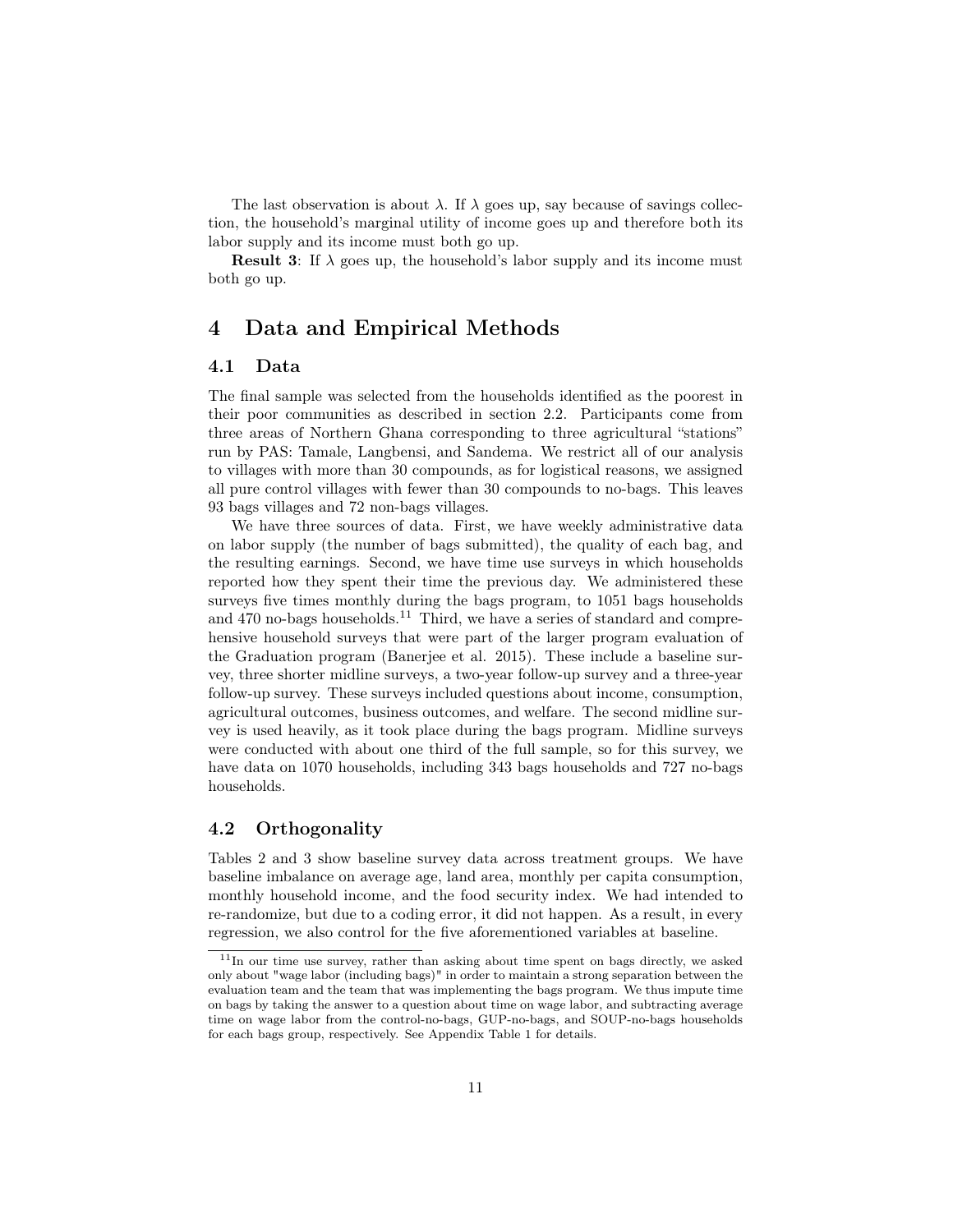#### 4.3 Method of Analysis

We use two main specifications for our three types of data: one for the analysis of individual-level outcomes measured in our two-year survey (Equation 1); and one for the analysis of individual-month level time use outcomes, or individualweek level bag-making outcomes, measured during the bags program (Equation 2). Any deviations from these specifications or additional details will be reported in table notes.

$$
Y_i = \alpha + \beta T_i + \gamma Y_i^0 + W_i^{strata} + \theta^{interviewer} + \epsilon_i \tag{1}
$$

$$
Y_{it} = \alpha + \beta T_i + W_i^{strata} + \rho^{station*t} + \epsilon_{it}
$$
\n<sup>(2)</sup>

 $Y_{i(t)}$  is outcome Y for individual i at either month or week t,  $T_i$  is a treatment dummy,  $Y_i^0$  is the baseline value of outcome Y for individual i (only used in Equation 1 since we do not have baseline data for time use or bag-making),  $W_i^{strata}$  is a vector of baseline controls that consists of the variables we used for re-randomization plus the five variables that were imbalanced at baseline,  $\theta^{interviewer}$  are interviewer fixed effects, and  $\rho^{station*t}$  are either station  $*$  week or station ∗ month fixed effects. We cluster standard errors at the village level, since both GUP/SOUP and bags were assigned at the village level.<sup>12</sup>

We use the Benjamini-Hochberg (Benjamini and Hochberg 1995) and procedures put forward in Anderson 2008 to compute q-values that correct for the multiple hypotheses within each table (and sometimes within panels). We do not extend these corrections beyond the boundary of an individual table (or panel) because the substantive aspects of the hypotheses we test change dramatically across tables. We decided to focus on theoretically related hypotheses, and our tables (panels) are organized exactly on such lines.

# 5 Impact Results for the Basic Treatments

#### 5.1 Effects of GUP and SOUP

In Table 4 Panel A we report on the basic treatments, GUP and SOUP, including both bags and non-bags households. Columns 1-5 report data collected at twoyears; Columns 6 and 7 report time use data collected during the bags program, averaged over the five monthly surveys.<sup>13</sup> GUP and SOUP households spend

<sup>12</sup>For some comparisons, this is conservative, since within GUP-no-bags, GUP-bags, SOUPno-bags, SOUP-bags, and control-bags villages, each household in the sample was randomly assigned treatment. Comparing, say, GUP-bags to control-no-bags would not require clustering at the village level, because those GUP-bags households could have been individually assigned control-no-bags. But comparing GUP-bags to control-bags requires village-level clustering, because GUP-bags households could not have been individually assigned to controlbags.

<sup>&</sup>lt;sup>13</sup>We use average time use data here so that we can use the specification from Equation 1, consistent with the rest of the table. In the remainder of the paper, when we report time use data we will not average over surveys, and will use the specification from Equation 2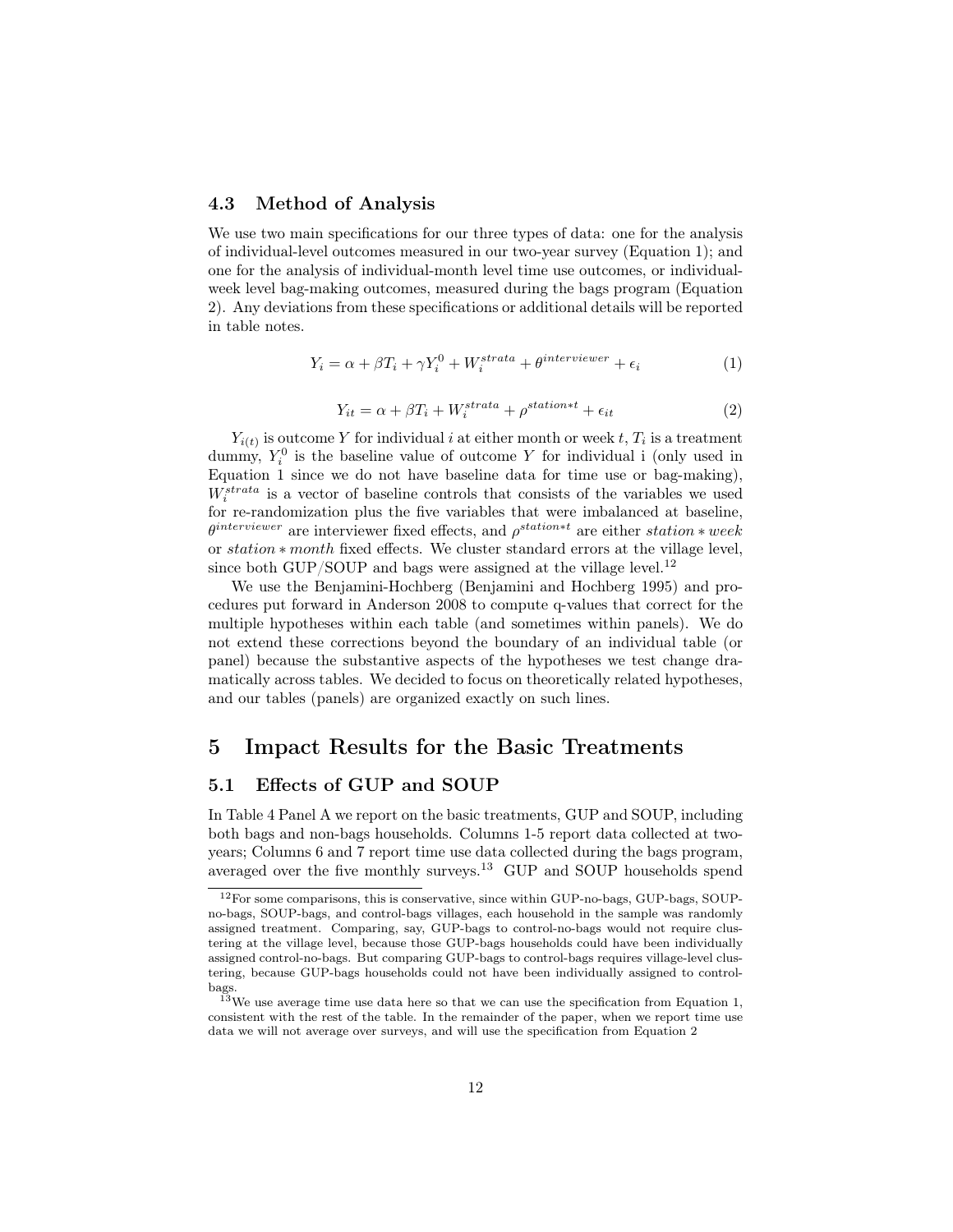the same amount time providing productive labor as do control households, and report the same amount of leisure time (each of the estimated treatment effects is smaller than four percent of the control mean, and statistically indistinguishable from zero at any conventional level of significance). The GUP treatment raised the value of livestock owned by the household by more than 30 percent relative to control (itt  $= $73$ , s.e.  $= 16$ ). SOUP households also acquire more livestock (itt  $= $32$ , s.e.  $= 16$ ), but the net increase is significantly less than that for the GUP households. On the other hand, as column 2 reports, SOUP has as large an effect on total asset value as GUP (and both are statistically different from control). The pattern for income (in column 3) is similar: both SOUP and GUP have positive point estimates, but the GUP effect is almost twice as large as the SOUP and is the only one that is significant. There are no statistically significant effects on consumption or health (columns 4 and 5).

To finish this section, we describe the results for the GUP-no-bags and SOUP-no-bags interventions, reported in Table 4 Panel B. This is of special interest because GUP-no-bags is the classic GUP intervention. GUP-no-bags households report statistically significantly lower amounts of leisure than control no-bags households, and also that they spend more time on productive labor (although this later effect is not statistically significant at conventional levels). SOUP-no-bags households also report less leisure time and more productive labor supply than control no-bags households, but neither coefficient is statistically significant (nor can either be distinguished from its corresponding GUP effect). The effects of GUP-no-bags and SOUP-no-bags on livestock, total assets and income parallel those of GUP and SOUP overall: GUP-no-bags has a stronger effect on livestock than SOUP-no-bags, they have similar impacts on total assets, and GUP-no-bags has the largest and only statistically significant impact on income. Neither GUP-no-bags nor SOUP-no-bags has a noticeable impact on health, but SOUP-no-bags does increase consumption.

These program impacts indicate, first, that self-reported income was higher among GUP households, both with and without bags, at the end of the two-year program. Second, they show no evidence of a reduction in labor supply.

#### 5.2 Are we missing the effect on effort?

We find no evidence so far that being a beneficiary of GUP, which raised household earnings, reduced household labor supply. However at this point it is useful to address one additional concern. Is it possible that GUP beneficiaries used their extra income to buy more labor for their farming or other businesses and therefore are putting less direct effort into those, which allows them to work harder at the other occupations? As already noted, we do not see evidence of this in our measure of time spent on productive labor, but perhaps it shows up in measures of effort. To get at this we now examine GUP-induced changes in agriculture, which is the dominant household enterprise, and non-farm enterprises in Table 5.

We see that while GUP-bags recipients work somewhat less on their farms compared to control-bags households (column 5), there is no difference in the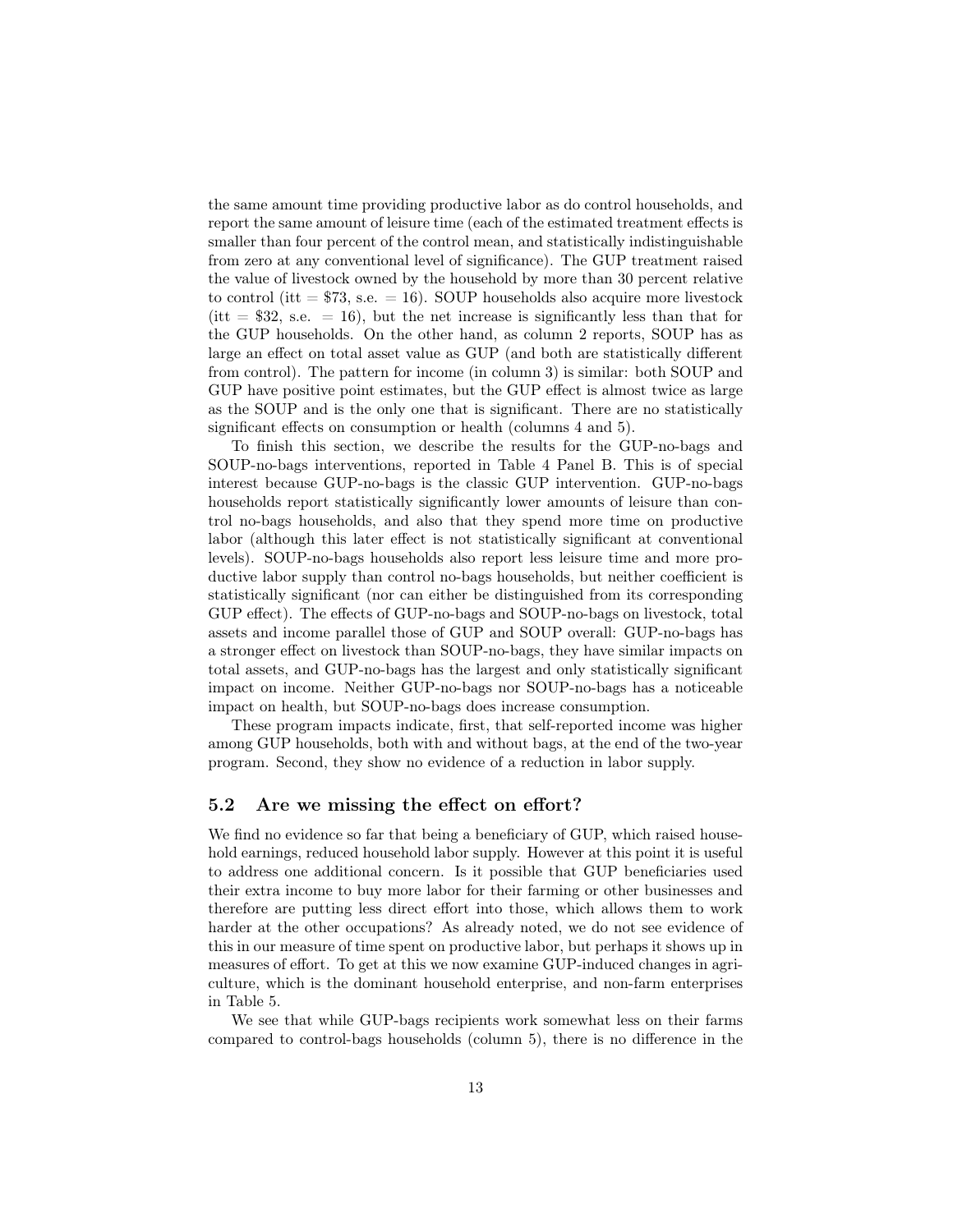amount of hired labor they use (column 1). At the same time we see only minimal evidence of labor-saving expenditures, the most important of which would be herbicide. Column 2 shows that there is a statistically significant increase in expenditure on herbicide among GUP-bags household, which is large relative to the control mean, but the absolute magnitude is very small. As a point of comparison, the increase in herbicide equals about two percent of the average use by farmers in this region (calculated from data from the same agroclimatic zone from a representative set of farmers in villages with fewer than 50 compounds (Udry, 2019)). Moreover, there is a more sizable increase in fertilizer expenditure, which is complementary with labor input because of its effects on weed growth and output (and here the increase equals 10 percent of the average use in the region, calculated from same regional data). Agricultural earnings are no lower for GUP-bags households—the point estimate is positive (column 8). Moreover GUP-bags has no impact on residual productivity, which is the residual from regressing harvest value on input expenditure, acreage and labor time, and is an attempt to measure the effort the household is putting into agriculture (column 9). In other words there is no evidence that the GUP-bags households are neglecting their agricultural business.

The same holds for their other businesses—the effect on business revenue (column 10) and earnings (Column 11) is positive, albeit not statistically significant —and the effect on time spent on the business is positive and statistically significant (column 6). We do not have measures of labor substitution for these businesses, but given the (tiny) scale of the businesses, this seems unlikely.

One other activity where there may be a related concern is household work. We do not have any measure of effort for household work but there is no difference in the time spent on household work by GUP-bags, Control-bags and SOUP-bags households. The last possibility, discussed in the introduction, is wage labor. Wage labor is extremely uncommon in our sample. In controlno-bags, average monthly wage labor earnings are USD 1.13, and only 16% of households have positive wage earnings in a month. In terms of time, in control-no-bags, average time spent on wage labor is 6.2 minutes daily, and only  $4.8\%$  of households spent any time on wage labor yesterday.<sup>14</sup> Appendix Table 1 shows that during the bags program, GUP-bags households did earn \$0.92 less in monthly wage income relative to control-bags. Thus there may be some substitution from wage labor, but this is very small relative to the increases in earnings across the other sources.

#### 5.3 Summary at this point

Taken together these results suggest that GUP increases income (even without the consumption support), while not increasing leisure or reducing labor supply. From Result 1 in our theoretical model, these are consistent with either an investment productivity effect or an psychological/physiological productivity effect from the GUP intervention. The weak impacts on consumption and

<sup>&</sup>lt;sup>14</sup>Demand for wage labor is also low: in control-no-bags, yearly expenditure on wage labor is USD 4.21 and only 10.4% of households demand any labor from the market in a year.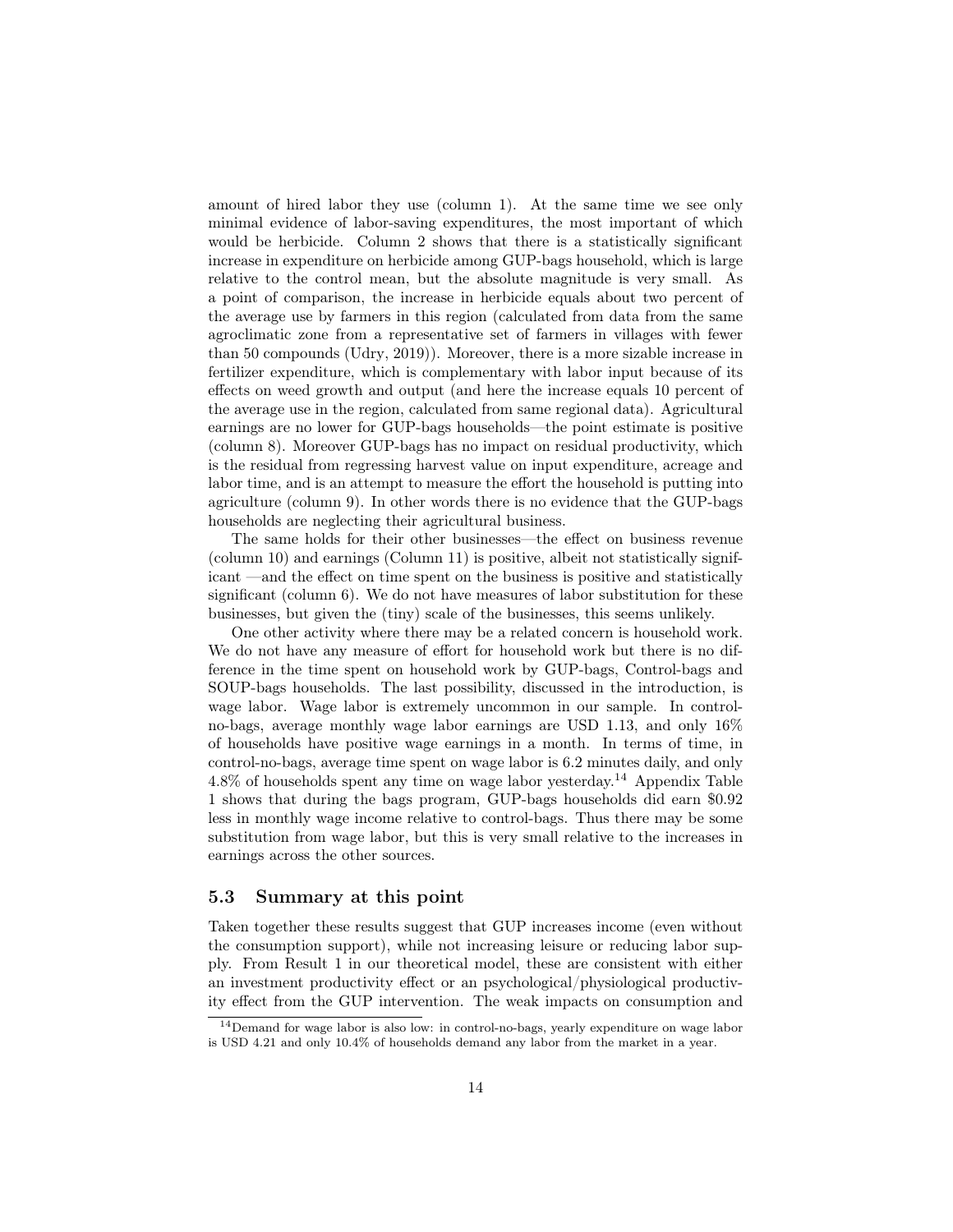health shown in Table 4 Panel B suggest that nutritional or other physiological mechanisms cannot explain the observed increases in labor supply, and from now on we will drop reference to the physiological channel. However, at this point we cannot rule out the investment productivity effect or, for example, the possibility that savings collection may be driving these results (as suggested by Result 3). In particular the SOUP outcomes reported above are not clearly enough differentiated from the outcomes of either the control group or GUP, making it difficult to interpret the mechanisms underlying the observed changes from SOUP. To make further progress we turn to the bags intervention.

# 6 The Evidence from Bags

#### 6.1 Descriptive Statistics on Bags

Of the 1098 clients who were eligible to participate in the employment program, 91.3% chose to make bags at some point over the six months. Over the course of the study, we collected 116,488 bags. On average, the 1098 potential participants produced 4.2 bags per week. Among clients who participated in a given week, the average number of bags submitted was 7. Most people submitted either zero or 10 bags, as demonstrated in Figure 1. Over the course of the study, 35% of bags collected were low quality, 34% were mid quality, and 31% were high quality. Figure 2 shows the distribution of earnings, broken down by complex and simple bags, and holding wage rate constant. Both have a mode at zero (consistent with Figure 1), and the simple bags do show a slight shift towards more earnings (undoubtedly because the task was easier).

### 6.2 GUP Effects on Bags Production and Comparisons with SOUP

The positive effect of the GUP program on the supply of effort to bags production is shown in Panel A of Table 6. GUP participants are more likely to participate in bag production, produce a larger number of bags and earn more from bags production than control-bags. On the other hand SOUP participants are actually less likely to produce bags, produce less bags and earn less from bags production than control-bags. The difference with control bags is not significant, but SOUP-bags participants under-perform GUP-bags participants on almost every measure (for example, there is a twenty-three percent point gap in bags participation rates)

The differences become more stark when we focus in Panel B of Table 6 on complex bags, which as mentioned, was one of the arms of the bags treatment. GUP households produce more complex bags than control bags households, whereas SOUP households produce many fewer complex bags than control bags and a fortiori than GUP-bags. In fact SOUP spend much more time per dollar earned on complex bags than they do on simple bags, whereas there is no such difference for GUP households. Together, these results indicate that savings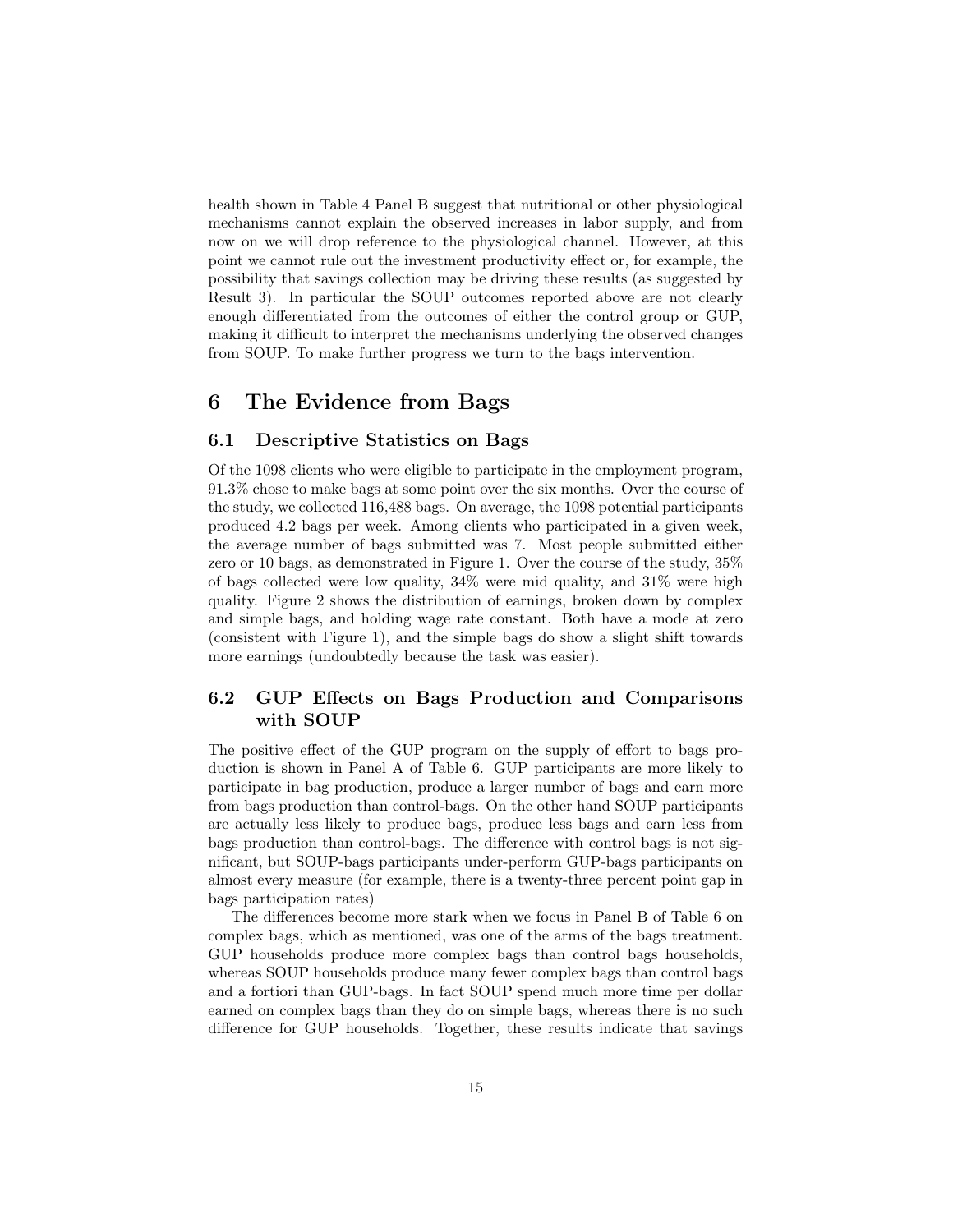collection does not appear to be the reason why GUP-bags participants earn more than control-bags participants and work no less hard. Indeed, improved access to savings is associated with substitution of labor towards household businesses and away from bags, perhaps due to an improved ability to manage risk or timing of working capital needs.

The fact that GUP-bags participants earn more from and work no less hours at non-bags occupations than control-bags households and the fact they produce more bags also sheds light on the possible mechanisms in operation. Specifically, since no investment is needed in bag production, Result 2 tells us that the psychological productivity effect must be in operation.

What remains to be settled however is the source of the psychological productivity effect. This is because an important part of the GUP intervention was encouragement and hand-holding of the beneficiaries and this could have directly shifted the cost of effort. To rule out this possibility we turn to the experimental variation in the unconditional cash transfer.

### 6.3 High UCT versus Low UCT effects on Bags Production and What They Tell Us

Table 7 compares the outcomes of GUP participants receiving a high level of unconditional cash transfers with those getting less. Column 1 shows that the bags production index is higher for GUP households receiving high UCT than for low UCT, but the difference between the two is not statistically different from zero at conventional levels of significance.<sup>15</sup> However harvest value and residual productivity are statistically significantly higher for the high UCT households than the low UCT households, suggesting that if there is any crowd out of farming effort due to the GUP intervention, it is happening only for the low UCT households. The high UCT GUP households also spend less on hired labor and herbicide, which is labor-saving, and more on fertilizer (though this last estimate is not statistically significantly different from zero) than low UCT households. While the high UCT households spend less time producing bags, they produce no less (in fact, they produce more) than low UCT households.

This is striking evidence of the psychological productivity effect. The high UCT households are more productive at farming, and no less productive in business. They earn more overall and produce more bags in less time. It appears that the fact of receiving the high UCT is encouraging those households to produce more from the same amount of time. We cannot rule out the possibility that the differences between GUP-bags and control-bags are in part driven by an encouragement effect. That said, the fact that a transfer amounting to 34% of total income did not reduce labor supply to any activity, and indeed appears to have increased labor supply to farming, provides strong evidence for the existence of a psychological productivity effect.

<sup>&</sup>lt;sup>15</sup>In Table 7 we show only the estimate for the bag production index; in Appendix Table 3 we report estimates for each component.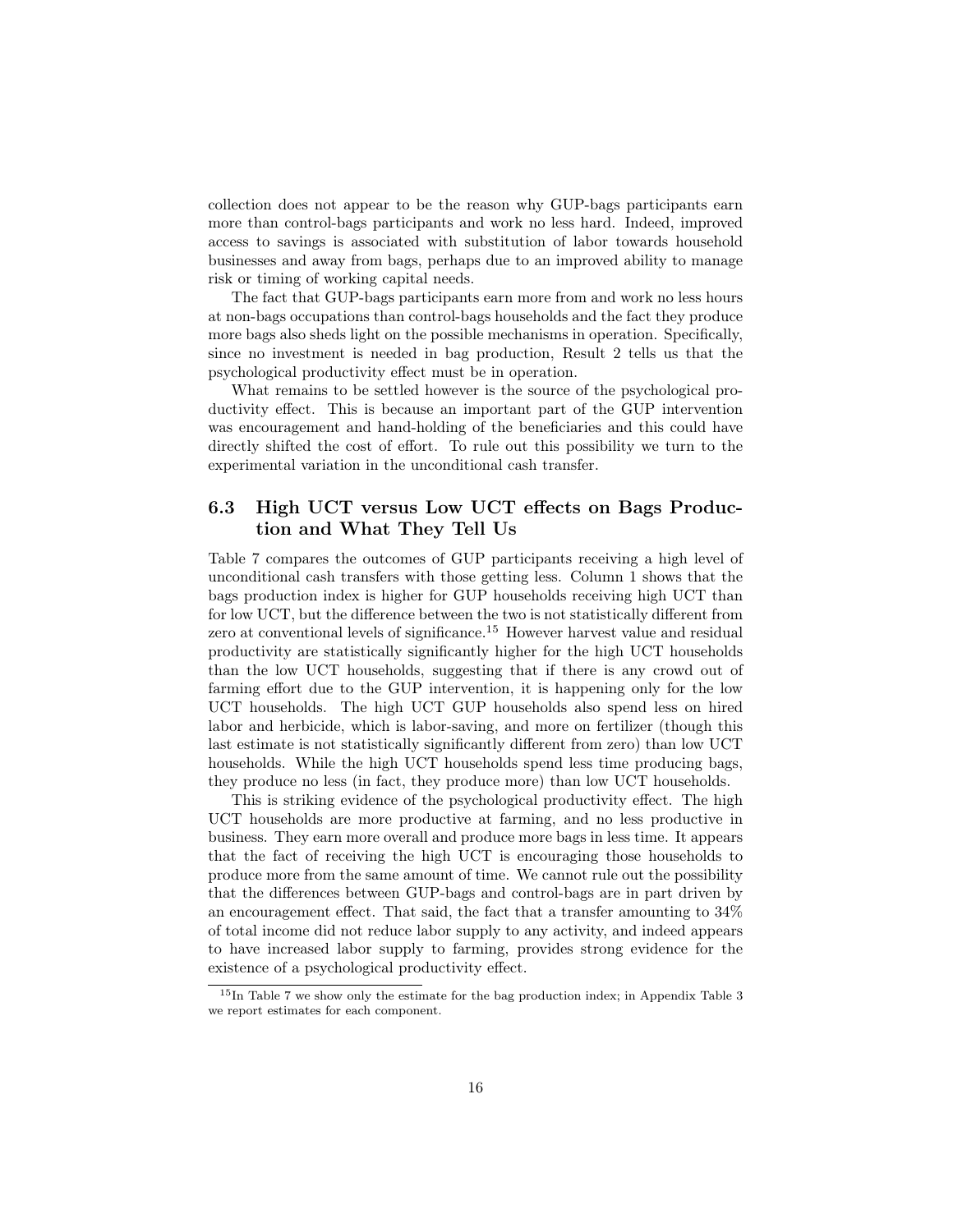# 7 Conclusion

The idea that there may be positive rather than negative income effects on labor supply has a long pedigree. This paper provides support for this view based on a sequence of field experiments designed for this purpose.

We find that GUP has a positive effect on income, but does not reduce labor supply, and in fact raises production of bags and especially production of complex bags. This is not driven by the savings component, as SOUP participants produce far fewer bags than GUP, and fewer complex bags than even control. It cannot be exclusively driven by the encouragement component of GUP (a sequence of household visits by the implementing non-profit organization), as GUP households with high unconditional transfers do not reduce their labor supply relative to those with low transfers, and in fact appear to work much harder on their farms.

Taken together, these findings provide strong evidence of a psychological productivity effect, and should strengthen the case for well-designed transfer programs, especially for the very poor.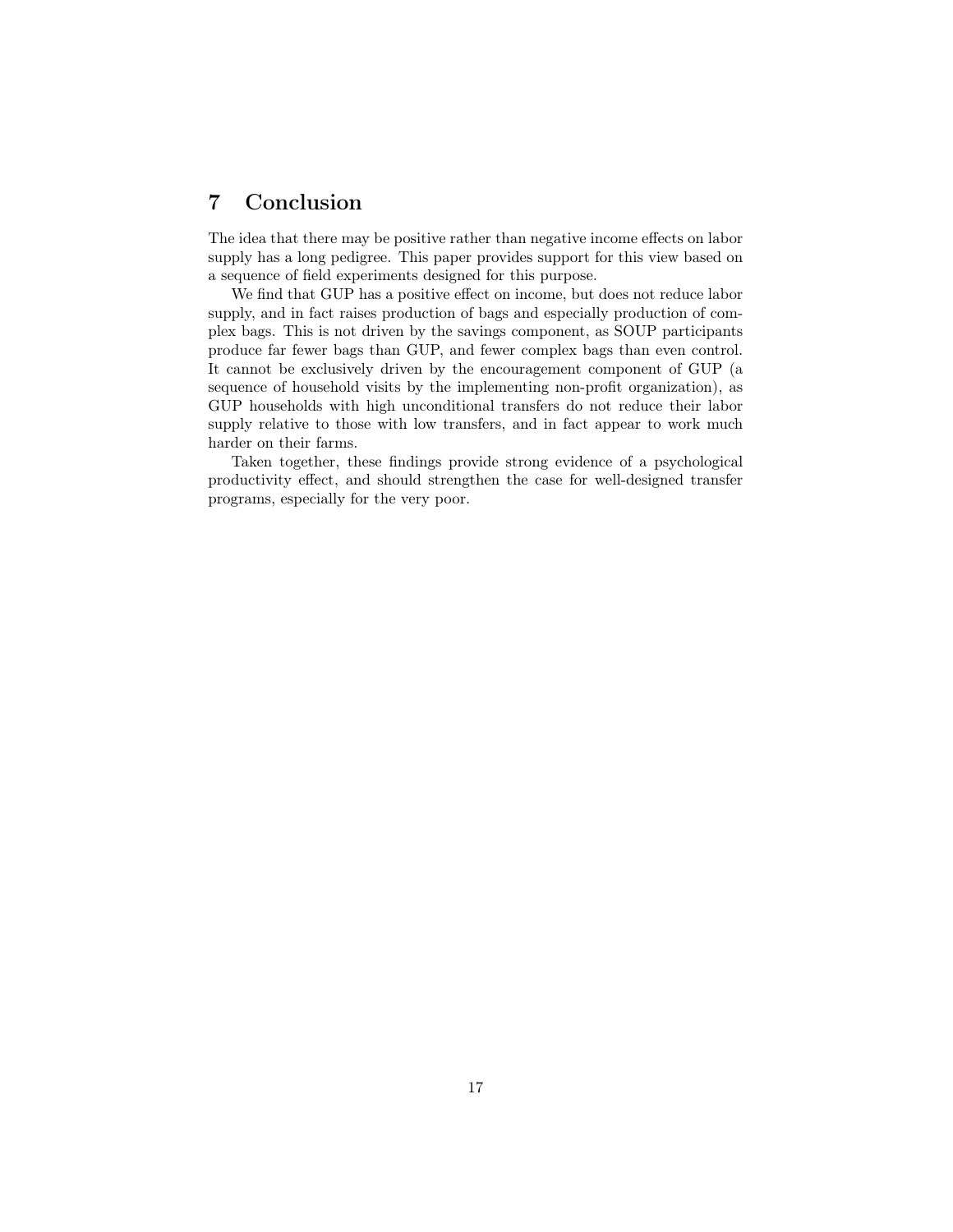### References

- Baird, S., McKenzie, D., and Özler, B. (2018). The effects of cash transfers on adult labor market outcomes. IZA Journal of Development and Migration, 8(1):22.
- Bandiera, O., Burgess, R., Das, N., Gulesci, S., Rasul, I., and Sulaiman, M. (2017). Labor markets and poverty in village economies. The Quarterly Journal of Economics, 132(2):811–870.
- Banerjee, A., Duflo, E., Goldberg, N., Karlan, D., Osei, R., Parienté, W., Shapiro, J., Thuysbaert, B., and Udry, C. (2015). A multifaceted program causes lasting progress for the very poor: Evidence from six countries. Science, 348(6236):1260799.
- Banerjee, A., Karlan, D., Osei, R. D., Trachtman, H., and Udry, C. (2020). Unpacking a multi-faceted program to build sustainable income for the very poor. Working Paper 24271, National Bureau of Economic Research.
- Banerjee, A., Rema, H., Gabriel, K., and Benjamin, O. (2017). Debunking the myth of the lazy welfare recipient: Evidence from cash transfer programs worldwide. World Bank Research Observer, 32(2):155–184.
- Benjamin, D. (1992). Household composition, labor markets, and labor demand: Testing for separation in agricultural household models. Econometrica,  $60(2):287-322.$
- Breza, E., Kaur, S., and Shamdasani, Y. (2018). The morale effects of pay inequality. The Quarterly Journal of Economics, 133(2):611–663.
- Brune, L. (2016). The effect of lottery-incentives on labor supply: Evidence from a firm experiment in malawi. Working paper.
- Brune, L., Chyn, E., and Kerwin, J. T. (2019). Pay me later: A simple employerbased saving scheme. Working paper.
- Dalton, P. S., Ghosal, S., and Mani, A. (2016). Poverty and aspirations failure. The Economic Journal, 126(590):165–188.
- Dasgupta, P. and Ray, D. (1986). Inequality as a determinant of malnutrition and unemployment: Theory. The Economic Journal, 96(384):1011–1034.
- Fink, G., Jack, B. K., and Masiye, F. (2018). Seasonal liquidity, rural labor markets and agricultural production. Working Paper 24564, National Bureau of Economic Research.
- Foster, A. D. and Rosenzweig, M. R. (1996). Comparative advantage, information and the allocation of workers to tasks: Evidence from an agricultural labour market. The Review of Economic Studies, 63(3):347–374.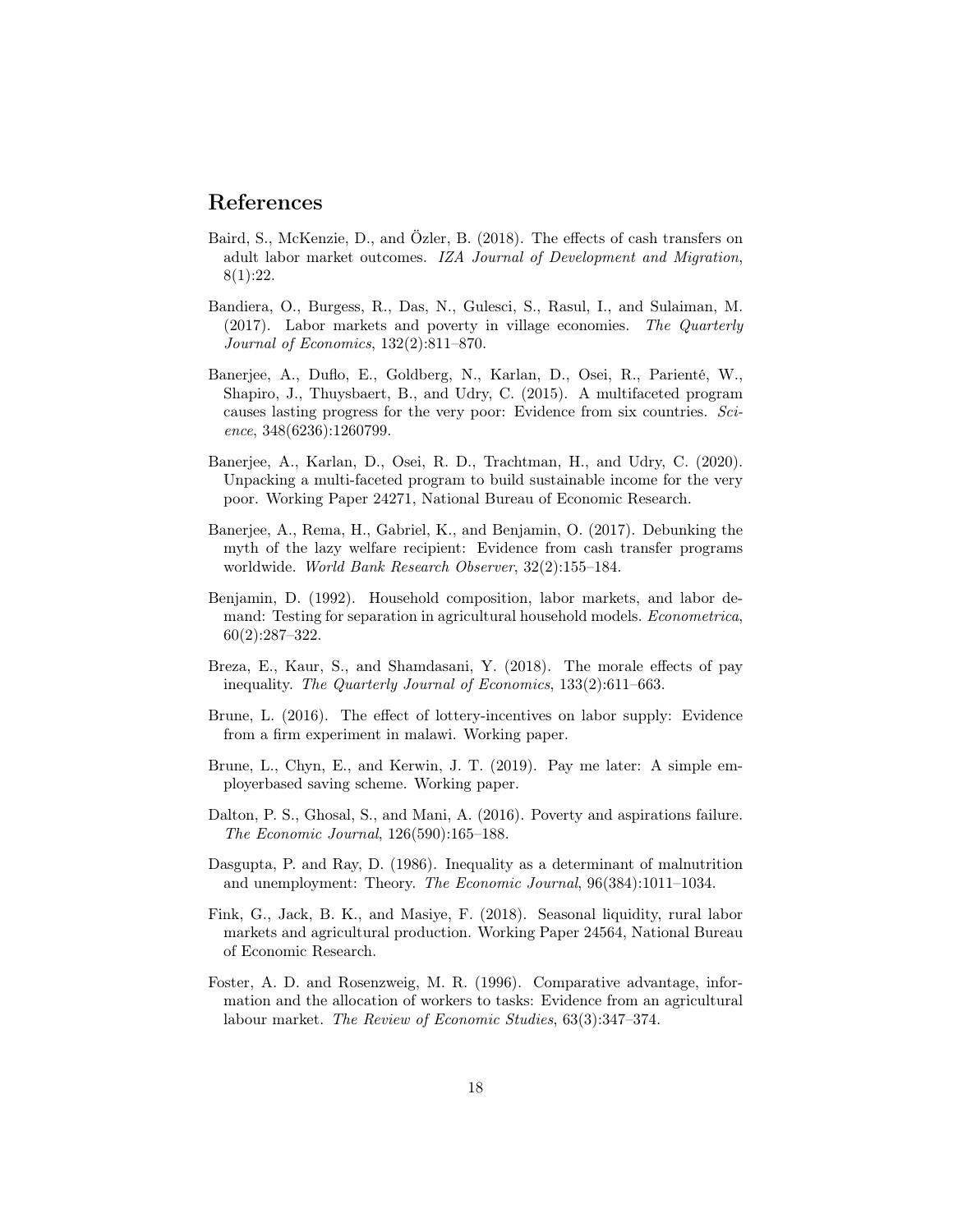- Genicot, G. and Ray, D. (2017). Aspirations and inequality. Econometrica, 85(2):489–519.
- Gertler, P., Martinez, S., and Rubio-Codina, M. (2006). Investing cash transfers to raise long term living standards. Working Paper 3994, The World Bank.
- Goldberg, J. (2016). Kwacha gonna do? Experimental evidence about labor supply in rural Malawi. American Economic Journal: Applied Economics, 8(1):129–49.
- Guiteras, R. P. and Jack, B. K. (2018). Productivity in piece-rate labor markets: Evidence from rural Malawi. Journal of Development Economics, 131:42–61.
- Haushofer, J. and Fehr, E. (2014). On the psychology of poverty. Science, 344(6186):862–867.
- Haushofer, J. and Fehr, E. (2019). Negative income shocks increase discount rates. Working paper.
- Haushofer, J. and Shapiro, J. (2016). The short-term impact of unconditional cash transfers to the poor: Experimental evidence from Kenya. The Quarterly Journal of Economics, 131(4):1973–2042.
- Jayachandran, S. (2006). Selling labor low: Wage responses to productivity shocks in developing countries. Journal of Political Economy, 114(3):538– 575.
- Kandasamy, N., Hardy, B., Page, L., Schaffner, M., Graggaber, J., Powlson, A. S., Fletcher, P. C., Gurnell, M., and Coates, J. (2014). Cortisol shifts financial risk preferences. Proceedings of the National Academy of Sciences, 111(9):3608–3613.
- Karlan, D., Savonitto, B., Thuysbaert, B., and Udry, C. (2017). Impact of savings groups on the lives of the poor. Proceedings of the National Academy of Sciences, 114(12):3079–3084.
- Kaur, S., Kremer, M., and Mullainathan, S. (2015). Self-control at work. Journal of Political Economy, 123(6):1227–1277.
- Kaur, S., Mullainathan, S., Schilbach, F., and Oh, S. (2019). Does financial strain lower worker productivity? Working paper.
- Kochar, A. (1999). Smoothing consumption by smoothing income: Hours-ofwork responses to idiosyncratic agricultural shocks in rural India. Review of Economics and Statistics, 81(1):50–61.
- LaFave, D. R., Peet, E. D., and Thomas, D. (2020). Farm profits, prices and household behavior. Working Paper 26636.
- Leibenstein, H. (1957). Economic backwardness and economic growth. Wiley, New York.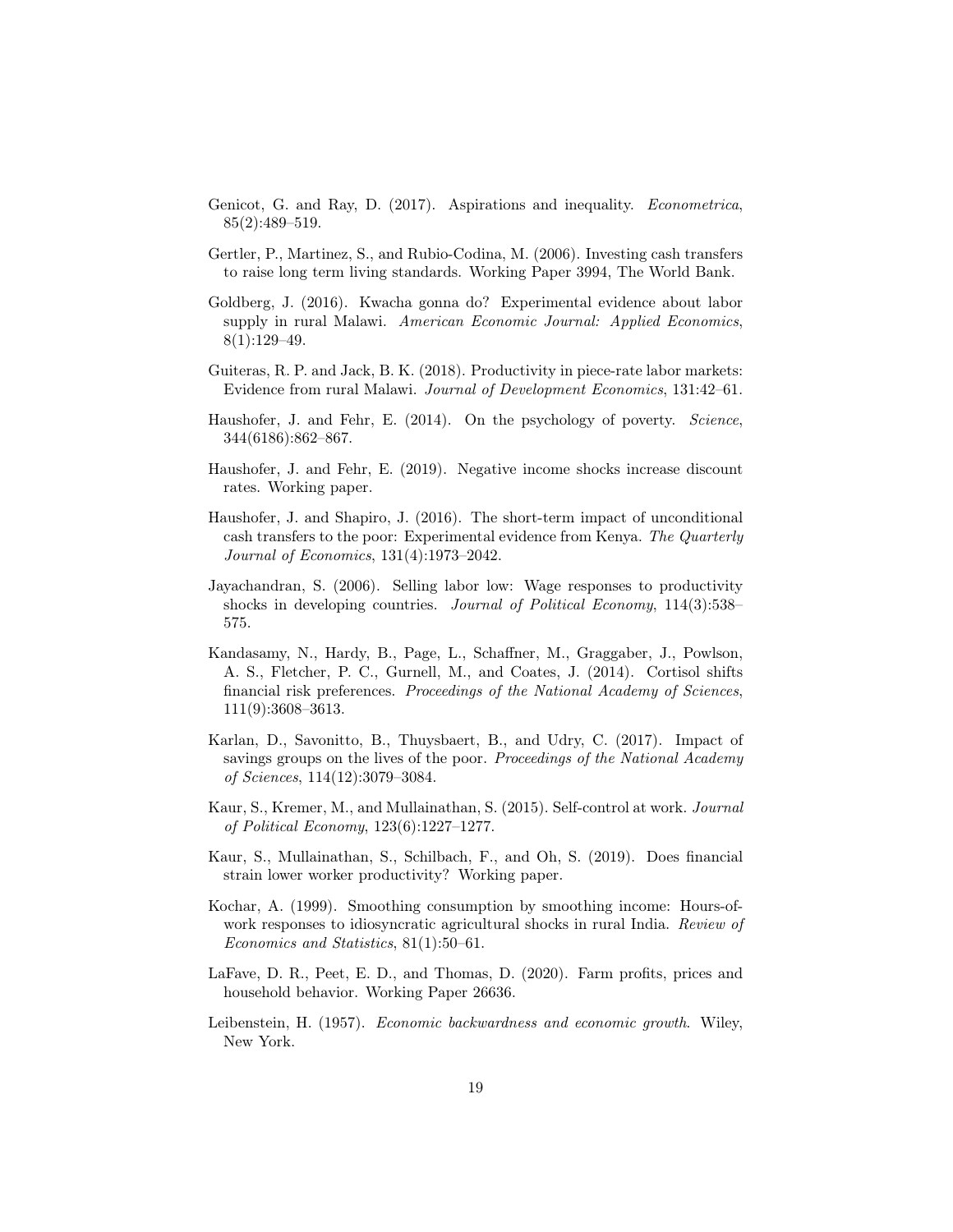- Lewis, W. A. (1954). Economic development with unlimited supplies of labour. Manchester School, 22(2):139–191.
- Lybbert, T. J. and Wydick, B. (2017). Hope as aspirations, agency, and pathways: Poverty dynamics and microfinance in Oaxaca, Mexico. In The Economics of Poverty Traps, NBER Chapters, pages 153–177. National Bureau of Economic Research, Inc.
- Mani, A., Mullainathan, S., Shafir, E., and Zhao, J. (2013). Poverty impedes cognitive function. Science, 341(6149):976–980.
- Mullainathan, S. and Shafir, E. (2013). Scarcity: Why having too little means so much. Times Books/Henry Holt and Co.
- Rose, E. (2001). Ex ante and ex post labor supply response to risk in a lowincome area. Journal of Development Economics, 64(2):371–388.
- Rosenzweig, M. R. (1988). Labor markets in low-income countries. Handbook of Development Economics, 1:713–762.
- Shah, A. K., Mullainathan, S., and Shafir, E. (2012). Some consequences of having too little. *Science*, 338(6107):682–685.
- Tanaka, T., Camerer, C. F., and Nguyen, Q. (2010). Risk and time preferences: Linking experimental and household survey data from Vietnam. American Economic Review, 100(1):557–71.
- Udry, C. (2019). Information, market access and risk: Addressing constraints to agricultural transformation in Northern Ghana. Draft Report.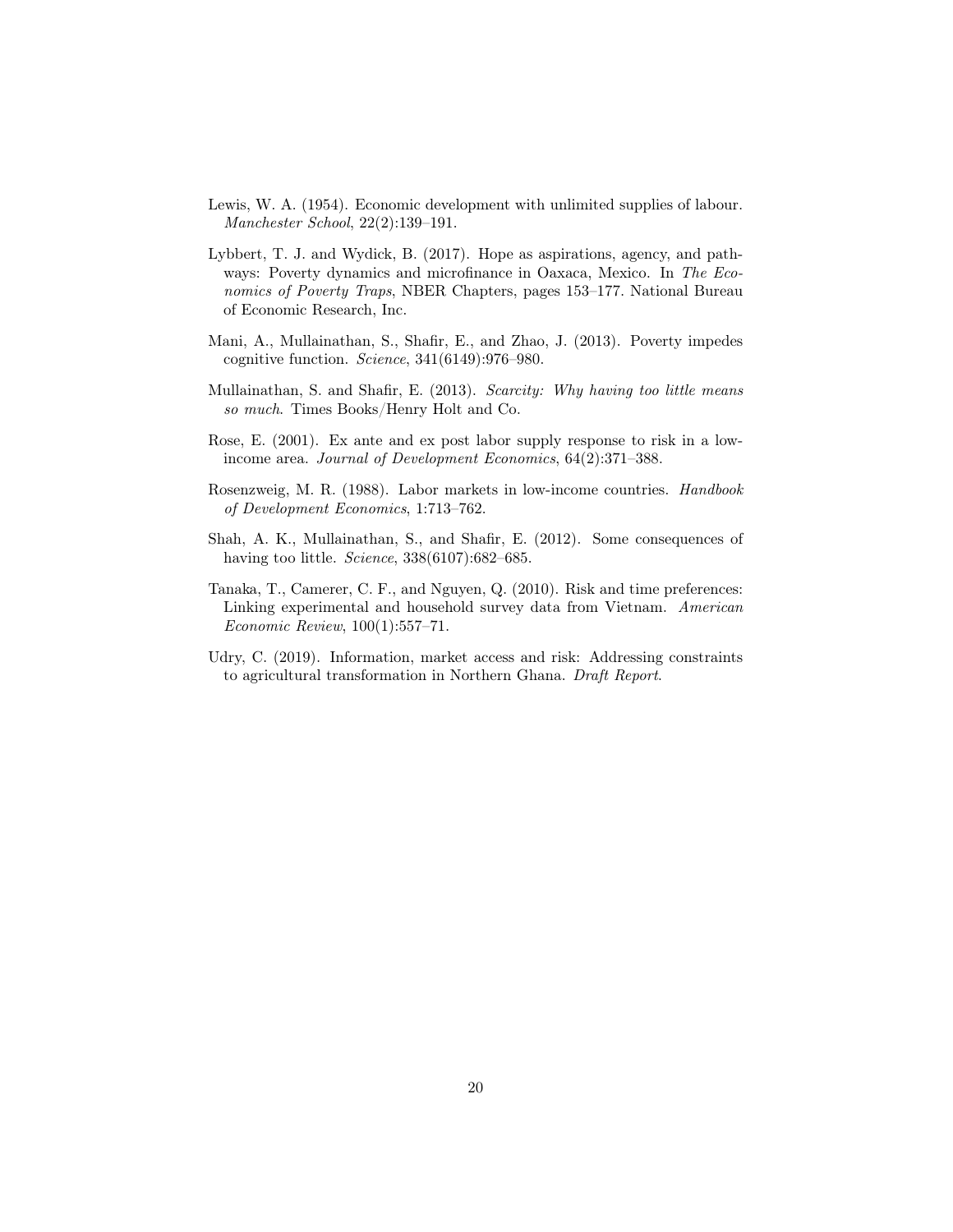#### Table 1: Experimental Design

| Intervention<br><b>Village Assignment</b>               | <b>Bags</b><br><b>Village Assignment</b>    | #<br><b>Villages</b>             | Household<br>Assignment | #<br>Households |
|---------------------------------------------------------|---------------------------------------------|----------------------------------|-------------------------|-----------------|
|                                                         | no bags                                     | 34                               | untreated               | 526             |
| control                                                 | bags                                        | 42                               | untreated<br>treated    | 376<br>397      |
| GUP                                                     | no bags                                     | 39                               | untreated<br>treated    | 328<br>353      |
|                                                         | bags                                        | 39                               | untreated<br>treated    | 314<br>313      |
|                                                         | no bags                                     | 38                               | untreated<br>treated    | 238<br>345      |
| SOUP                                                    | bags                                        | 39                               | untreated<br>treated    | 272<br>388      |
| TOTAL                                                   |                                             | 231                              |                         | 3850            |
|                                                         | Panel B: Bags Sub-Treatment Assignment      |                                  |                         |                 |
| <b>Intervention Village</b><br><b>Assignment</b> - Bags | <b>Bags Simple/Complex</b><br>Sub-treatment | <b>Bags UCT</b><br>Sub-treatment | #<br><b>Villages</b>    | #<br>Households |
| control-bags                                            | simple                                      | n/a                              | 21                      | 189             |
|                                                         | complex                                     | n/a                              | 21                      | 208             |
|                                                         | simple                                      | high UCT<br>low UCT              | $10\,$<br>$10\,$        | 69<br>90        |
| GUP-bags                                                | complex                                     | high UCT<br>low UCT              | 9<br>10                 | 79<br>75        |
| SOUP-bags                                               | simple                                      | n/a                              | 19                      | 202             |
|                                                         | complex                                     | n/a                              | 20                      | 186             |

#### Panel A: Intervention and Bags Assignments

 $\text{TOTAL}$  120 1098 Panel A shows intervention treatment assignments (GUP, SOUP, and control) and assignment to the Bags program. Both were assigned at the village level. Within each village assigned to GUP or SOUP, about half of sample households were treated with GUP or SOUP, respectively. All treated households in bags villages received the Bags program. In control villages assigned to bags, about half of sample households were selected to receive the bags program. Panel B shows subtreatments within the Bags program. All sub-treatments were randomized at the village level such that al individuals who received the Bags program received identical sub-treatment assignments. Control-Bags = intervention control villages assigned to Bags. GUP-bags GUP intervention villages assigned to bags. SOUP-bags = SOUP intervention villages assigned to bags. Simple = assigned to sew the simple bag. Complex = assigned to sew the complex bag. high UCT =

GUP intervention households with Bags who received an unconditional cash transfer of USD 3.92 each week. low UCT = GUP intervention households with Bags who received an unconditional cash transfer of USD 1.31 each week. All monetary values are reported in 2014 USD, Purchasing Power Parity (PPP) terms.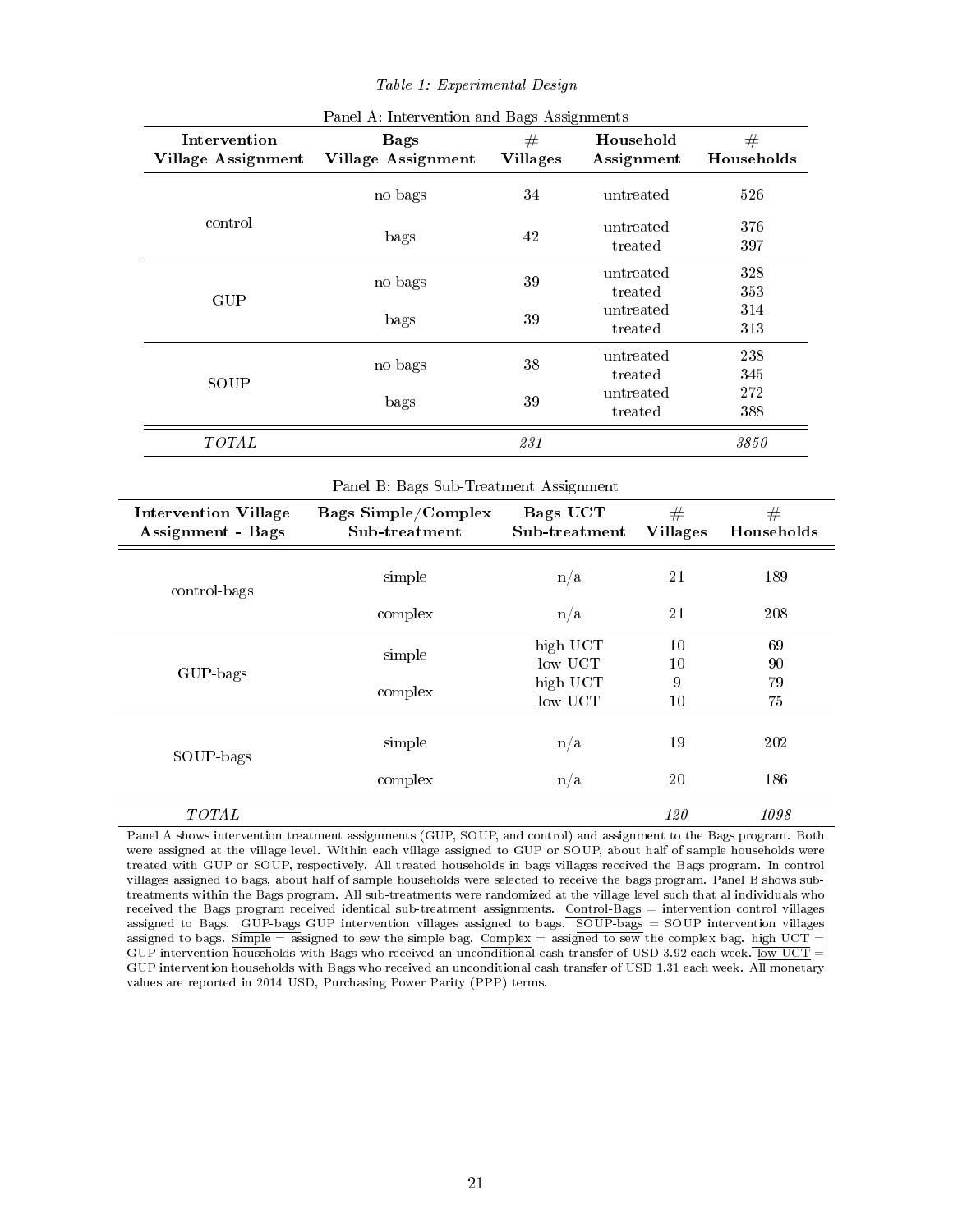Table 2: Household Level Descriptive Statistics for Baseline Indicators, Intervention Treatments Table 2: Household Level Descriptive Statistics for Baseline Indicators, Intervention Treatments Means and Standard Deviations

| 716<br>household size                                                                        |                                                                                                                                                                                                                                                                                                     | ctrl-bags                                                                                                                                                                                                                                                                                                     | GUP-bags                                                                                                                                                                                                                                                                                            | SOUP-bags                                                                                                                                                                                                                                                                                                      | p-value, F-test<br>$\mathsf{joint}\ \mathsf{sig}$ |
|----------------------------------------------------------------------------------------------|-----------------------------------------------------------------------------------------------------------------------------------------------------------------------------------------------------------------------------------------------------------------------------------------------------|---------------------------------------------------------------------------------------------------------------------------------------------------------------------------------------------------------------------------------------------------------------------------------------------------------------|-----------------------------------------------------------------------------------------------------------------------------------------------------------------------------------------------------------------------------------------------------------------------------------------------------|----------------------------------------------------------------------------------------------------------------------------------------------------------------------------------------------------------------------------------------------------------------------------------------------------------------|---------------------------------------------------|
| (3.88)                                                                                       |                                                                                                                                                                                                                                                                                                     |                                                                                                                                                                                                                                                                                                               |                                                                                                                                                                                                                                                                                                     |                                                                                                                                                                                                                                                                                                                | 0.69                                              |
| (10.90)<br>25.57<br>average age, household                                                   |                                                                                                                                                                                                                                                                                                     |                                                                                                                                                                                                                                                                                                               |                                                                                                                                                                                                                                                                                                     |                                                                                                                                                                                                                                                                                                                | 0.00                                              |
| 4.54<br>land area (acres)                                                                    |                                                                                                                                                                                                                                                                                                     |                                                                                                                                                                                                                                                                                                               |                                                                                                                                                                                                                                                                                                     |                                                                                                                                                                                                                                                                                                                | 0.56                                              |
| (38.68)<br>(3.92)<br>58.96<br>monthly per cap cons. (USD)                                    | $\begin{array}{l} 1.616 \\ 1.617 \\ 1.628 \\ 1.639 \\ 1.640 \\ 1.650 \\ 1.660 \\ 1.670 \\ 1.690 \\ 1.600 \\ 1.600 \\ 1.600 \\ 1.600 \\ 1.600 \\ 1.600 \\ 1.600 \\ 1.600 \\ 1.600 \\ 1.600 \\ 1.600 \\ 1.600 \\ 1.600 \\ 1.600 \\ 1.600 \\ 1.600 \\ 1.600 \\ 1.600 \\ 1.600 \\ 1.600 \\ 1.600 \\ 1.$ | $\begin{array}{l} 1.35 \\ 1.46 \\ 1.57 \\ 1.69 \\ 1.75 \\ 1.86 \\ 1.67 \\ 1.68 \\ 1.69 \\ 1.60 \\ 1.60 \\ 1.60 \\ 1.60 \\ 1.60 \\ 1.60 \\ 1.60 \\ 1.60 \\ 1.60 \\ 1.60 \\ 1.60 \\ 1.60 \\ 1.60 \\ 1.60 \\ 1.60 \\ 1.60 \\ 1.60 \\ 1.60 \\ 1.60 \\ 1.60 \\ 1.60 \\ 1.60 \\ 1.60 \\ 1.60 \\ 1.60 \\ 1.60 \\ 1.$ | $\begin{array}{l} 23.635 \\ 7.627 \\ 8.639 \\ 1.439 \\ 1.450 \\ 1.450 \\ 1.450 \\ 1.450 \\ 1.450 \\ 1.450 \\ 1.450 \\ 1.450 \\ 1.450 \\ 1.450 \\ 1.450 \\ 1.450 \\ 1.450 \\ 1.450 \\ 1.450 \\ 1.450 \\ 1.450 \\ 1.450 \\ 1.450 \\ 1.450 \\ 1.450 \\ 1.450 \\ 1.450 \\ 1.450 \\ 1.450 \\ 1.450 \\ 1$ | $\begin{array}{l} 7.43 \\[-4.8ex] 7.51 \\[-4.8ex] 7.51 \\[-4.8ex] 7.52 \\[-4.8ex] 8.33 \\[-4.8ex] 8.33 \\[-4.8ex] 8.33 \\[-4.8ex] 8.33 \\[-4.8ex] 8.33 \\[-4.8ex] 8.33 \\[-4.8ex] 8.33 \\[-4.8ex] 8.33 \\[-4.8ex] 8.33 \\[-4.8ex] 8.33 \\[-4.8ex] 8.33 \\[-4.8ex] 8.33 \\[-4.8ex] 8.33 \\[-4.8ex] 8.33 \\[-4.$ | 0.15                                              |
| (56.76)<br>42.34<br>monthly HH income (USD)                                                  |                                                                                                                                                                                                                                                                                                     |                                                                                                                                                                                                                                                                                                               |                                                                                                                                                                                                                                                                                                     |                                                                                                                                                                                                                                                                                                                | 0.67                                              |
| (11.98)<br>2.40<br>savings balances (USD)                                                    |                                                                                                                                                                                                                                                                                                     |                                                                                                                                                                                                                                                                                                               |                                                                                                                                                                                                                                                                                                     |                                                                                                                                                                                                                                                                                                                | 747                                               |
| food security index                                                                          |                                                                                                                                                                                                                                                                                                     |                                                                                                                                                                                                                                                                                                               |                                                                                                                                                                                                                                                                                                     |                                                                                                                                                                                                                                                                                                                | 0.00                                              |
| $\begin{array}{c} 0.00 \\ (1.01) \\ 0.03 \\ (1.07) \\ 0.00 \end{array}$<br>asset value index |                                                                                                                                                                                                                                                                                                     |                                                                                                                                                                                                                                                                                                               |                                                                                                                                                                                                                                                                                                     |                                                                                                                                                                                                                                                                                                                | 0.95                                              |
| financial inclusion index                                                                    |                                                                                                                                                                                                                                                                                                     |                                                                                                                                                                                                                                                                                                               |                                                                                                                                                                                                                                                                                                     |                                                                                                                                                                                                                                                                                                                | 0.08                                              |
| $\begin{array}{c} (0.96) \\ 0.06 \\ (1.02) \\ 0.00 \end{array}$<br>physical health index     |                                                                                                                                                                                                                                                                                                     |                                                                                                                                                                                                                                                                                                               |                                                                                                                                                                                                                                                                                                     |                                                                                                                                                                                                                                                                                                                | 0.12                                              |
| mental health index                                                                          |                                                                                                                                                                                                                                                                                                     |                                                                                                                                                                                                                                                                                                               |                                                                                                                                                                                                                                                                                                     |                                                                                                                                                                                                                                                                                                                | 0.15                                              |
| $\begin{array}{c} (1.02) \\ 0.00 \end{array}$<br>(1.00)<br>political involvement index       |                                                                                                                                                                                                                                                                                                     |                                                                                                                                                                                                                                                                                                               |                                                                                                                                                                                                                                                                                                     |                                                                                                                                                                                                                                                                                                                | 0.06                                              |
| (0.99)<br>0.00<br>female empowerment index                                                   |                                                                                                                                                                                                                                                                                                     |                                                                                                                                                                                                                                                                                                               |                                                                                                                                                                                                                                                                                                     |                                                                                                                                                                                                                                                                                                                | E                                                 |

We report means and standard deviations for key indicators at baseline. Indices are centered around mean baseline value. The last column contains the p-value from an  $F$ -test of joint significance of all treatments. See A We report means and standard deviations for key indicators at baseline. Indices are centered around mean baseline value. The last column contains the p-value from an F-test of joint signicance of all treatments. See Appendix for components of all indices.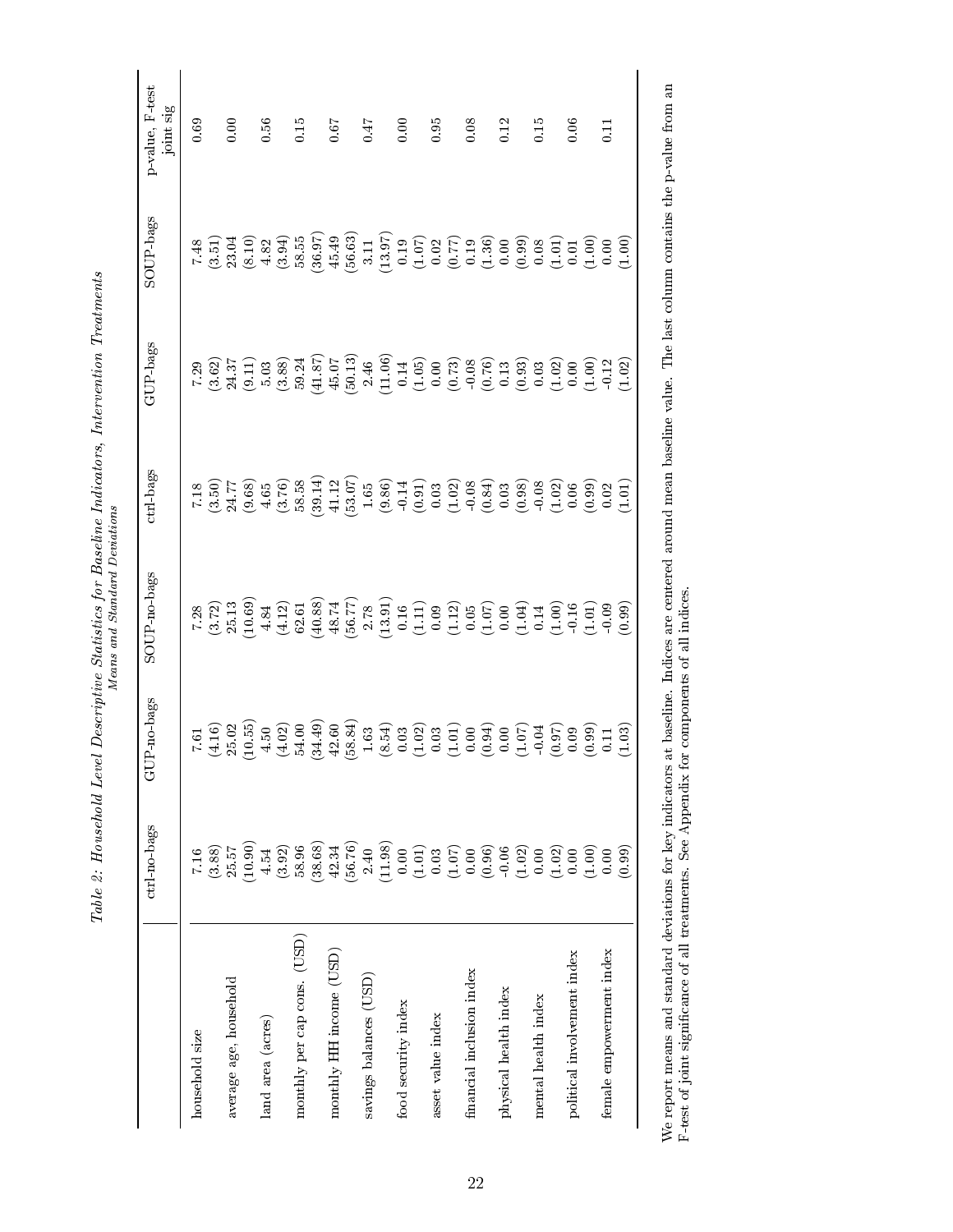| $+200 +$<br>J                                                                                                                                                                                                                         | $\overline{\phantom{a}}$<br>$\overline{a}$<br>۔<br>0<br>ì<br>ì<br>$\frac{1}{2}$<br>I |  |
|---------------------------------------------------------------------------------------------------------------------------------------------------------------------------------------------------------------------------------------|--------------------------------------------------------------------------------------|--|
| Į<br>$\frac{5}{3}$<br>ļ<br>.<br>.<br>ーくり<br>r on<br>ļ<br>-<br>-<br>-<br>;<br>;<br>;<br>ł<br>Í<br>)<br>S<br>ſ<br>ì<br>ׇ֧ׅ֜<br>֧ׅ֧֧֧֧ׅ֧ׅ֧֧֧֧֚֚֚֚֚֚֚֚֚֚֚֚֚֚֚֚֚֚֚֚֚֚֚֚֚֚֚֬֝֝֝֝֝֝֓֝֓֝֬֜֓֜֓֝֓֝֬֝֬<br>ì<br>ĺ<br>$\frac{1}{2}$<br>;<br>.<br>1 | ĺ<br>.<br>.                                                                          |  |

|                             | ctrl bags<br>simple                                     | $\mbox{ctrl-bags}$<br>complex                                                                                                                                       | $\frac{\text{simple, low}}{\text{UCT}}$<br>GUP-bags                                                                                                                                                                                                                                                           | $\frac{\text{simple}}{\text{UCT}}$<br>$\operatorname{GUP-bags}$ | GUP-bags<br>$\begin{array}{c}\text{complex,}\\ \text{low } \text{UCT}\end{array}$                                                                                                                                                                                                                   | GUP bags<br>$\underset{\text{high UCT}}{\text{complex}}$                                                                                                                                                                                                                                                      | SOUP-bags<br>simple                                                                                                                                                                                                                                                                                            | SOUP-bags<br>complex                                                                                                                                                                                                                                                                                                                                                                                                                                                                                                                     | p-value,<br>F-test joint<br>sig |
|-----------------------------|---------------------------------------------------------|---------------------------------------------------------------------------------------------------------------------------------------------------------------------|---------------------------------------------------------------------------------------------------------------------------------------------------------------------------------------------------------------------------------------------------------------------------------------------------------------|-----------------------------------------------------------------|-----------------------------------------------------------------------------------------------------------------------------------------------------------------------------------------------------------------------------------------------------------------------------------------------------|---------------------------------------------------------------------------------------------------------------------------------------------------------------------------------------------------------------------------------------------------------------------------------------------------------------|----------------------------------------------------------------------------------------------------------------------------------------------------------------------------------------------------------------------------------------------------------------------------------------------------------------|------------------------------------------------------------------------------------------------------------------------------------------------------------------------------------------------------------------------------------------------------------------------------------------------------------------------------------------------------------------------------------------------------------------------------------------------------------------------------------------------------------------------------------------|---------------------------------|
| household size              | (3.37)<br>6.96                                          | (3.60)<br>7.38                                                                                                                                                      |                                                                                                                                                                                                                                                                                                               |                                                                 |                                                                                                                                                                                                                                                                                                     |                                                                                                                                                                                                                                                                                                               |                                                                                                                                                                                                                                                                                                                |                                                                                                                                                                                                                                                                                                                                                                                                                                                                                                                                          | $\!0.82\!$                      |
| average age, household      | (8.50)<br>24.20                                         | (10.61)<br>25.28                                                                                                                                                    |                                                                                                                                                                                                                                                                                                               |                                                                 |                                                                                                                                                                                                                                                                                                     |                                                                                                                                                                                                                                                                                                               |                                                                                                                                                                                                                                                                                                                |                                                                                                                                                                                                                                                                                                                                                                                                                                                                                                                                          | 0.34                            |
| land area (acres)           | (4.21)<br>4.76                                          | (3.30)<br>4.54                                                                                                                                                      |                                                                                                                                                                                                                                                                                                               |                                                                 |                                                                                                                                                                                                                                                                                                     |                                                                                                                                                                                                                                                                                                               |                                                                                                                                                                                                                                                                                                                |                                                                                                                                                                                                                                                                                                                                                                                                                                                                                                                                          | 0.03                            |
| monthly per cap cons. (USD) | (33.04)<br>51.98                                        | (43.08)<br>64.57                                                                                                                                                    |                                                                                                                                                                                                                                                                                                               |                                                                 |                                                                                                                                                                                                                                                                                                     |                                                                                                                                                                                                                                                                                                               |                                                                                                                                                                                                                                                                                                                |                                                                                                                                                                                                                                                                                                                                                                                                                                                                                                                                          | 0.00                            |
| monthly HH income (USD)     | (58.20)<br>$41.37\,$                                    | 40.89<br>(47.93)                                                                                                                                                    |                                                                                                                                                                                                                                                                                                               |                                                                 |                                                                                                                                                                                                                                                                                                     |                                                                                                                                                                                                                                                                                                               |                                                                                                                                                                                                                                                                                                                |                                                                                                                                                                                                                                                                                                                                                                                                                                                                                                                                          | 0.02                            |
| savings balances (USD)      | (8.16)<br>1.46                                          | (11.18)<br>1.82                                                                                                                                                     |                                                                                                                                                                                                                                                                                                               |                                                                 |                                                                                                                                                                                                                                                                                                     |                                                                                                                                                                                                                                                                                                               |                                                                                                                                                                                                                                                                                                                |                                                                                                                                                                                                                                                                                                                                                                                                                                                                                                                                          | 0.68                            |
| food security index         | 0.28                                                    | 0.00                                                                                                                                                                |                                                                                                                                                                                                                                                                                                               |                                                                 |                                                                                                                                                                                                                                                                                                     |                                                                                                                                                                                                                                                                                                               |                                                                                                                                                                                                                                                                                                                |                                                                                                                                                                                                                                                                                                                                                                                                                                                                                                                                          | 0.00                            |
| asset value index           | $\begin{array}{c} (0.79) \\ 0.10 \end{array}$           |                                                                                                                                                                     |                                                                                                                                                                                                                                                                                                               |                                                                 |                                                                                                                                                                                                                                                                                                     |                                                                                                                                                                                                                                                                                                               |                                                                                                                                                                                                                                                                                                                |                                                                                                                                                                                                                                                                                                                                                                                                                                                                                                                                          | 0.59                            |
| financial inclusion index   | $\begin{array}{c} (0.87)\\ 0.00\\ 0.09 \end{array}$     |                                                                                                                                                                     |                                                                                                                                                                                                                                                                                                               |                                                                 |                                                                                                                                                                                                                                                                                                     |                                                                                                                                                                                                                                                                                                               |                                                                                                                                                                                                                                                                                                                |                                                                                                                                                                                                                                                                                                                                                                                                                                                                                                                                          | 0.14                            |
| physical health index       | (0.97)                                                  | $\begin{array}{c} (0.99) \\[-4pt] 0.15 \\[-4pt] 0.13 \\[-4pt] 0.07 \\[-4pt] 0.06 \\[-4pt] 0.06 \\[-4pt] 0.06 \\[-4pt] 0.06 \\[-4pt] 0.08 \\[-4pt] 0.08 \end{array}$ |                                                                                                                                                                                                                                                                                                               |                                                                 |                                                                                                                                                                                                                                                                                                     |                                                                                                                                                                                                                                                                                                               |                                                                                                                                                                                                                                                                                                                |                                                                                                                                                                                                                                                                                                                                                                                                                                                                                                                                          | 0.30                            |
| mental health index         | 0.20                                                    | $\begin{array}{c} 0.02 \\ (1.06) \\ 0.06 \end{array}$                                                                                                               |                                                                                                                                                                                                                                                                                                               |                                                                 |                                                                                                                                                                                                                                                                                                     |                                                                                                                                                                                                                                                                                                               |                                                                                                                                                                                                                                                                                                                |                                                                                                                                                                                                                                                                                                                                                                                                                                                                                                                                          | 0.34                            |
| political involvement index | $\begin{array}{c} (0.96) \\ 0.06 \end{array}$<br>(0.99) | (0.99)                                                                                                                                                              |                                                                                                                                                                                                                                                                                                               |                                                                 |                                                                                                                                                                                                                                                                                                     |                                                                                                                                                                                                                                                                                                               |                                                                                                                                                                                                                                                                                                                |                                                                                                                                                                                                                                                                                                                                                                                                                                                                                                                                          | $\frac{6}{2}$                   |
| female empowerment index    | (0.98)<br>0.05                                          | (1.04)<br>$0.01\,$                                                                                                                                                  | $\begin{array}{l} 55 \\ 6519 \\ 6528 \\ 7539 \\ 8541 \\ 9561 \\ 9561 \\ 9561 \\ 9561 \\ 9561 \\ 9561 \\ 9561 \\ 9561 \\ 9561 \\ 9561 \\ 9561 \\ 9561 \\ 9561 \\ 9561 \\ 9561 \\ 9561 \\ 9561 \\ 9561 \\ 9561 \\ 9561 \\ 9561 \\ 9561 \\ 9561 \\ 9561 \\ 9561 \\ 9561 \\ 9561 \\ 9561 \\ 9561 \\ 9561 \\ 9561$ |                                                                 | $\begin{array}{l} 3.3343 \\ 8.4346 \\ 9.5374 \\ 1.538 \\ 1.539 \\ 1.539 \\ 1.539 \\ 1.539 \\ 1.539 \\ 1.539 \\ 1.539 \\ 1.539 \\ 1.539 \\ 1.539 \\ 1.539 \\ 1.539 \\ 1.539 \\ 1.539 \\ 1.539 \\ 1.539 \\ 1.539 \\ 1.539 \\ 1.539 \\ 1.539 \\ 1.539 \\ 1.539 \\ 1.539 \\ 1.539 \\ 1.539 \\ 1.539 \\$ | $\begin{array}{l} 7.81 \\ 7.81 \\ 8.92 \\ 1.33 \\ 1.44 \\ 1.50 \\ 1.50 \\ 1.50 \\ 1.50 \\ 1.50 \\ 1.50 \\ 1.50 \\ 1.50 \\ 1.50 \\ 1.50 \\ 1.50 \\ 1.50 \\ 1.50 \\ 1.50 \\ 1.50 \\ 1.50 \\ 1.50 \\ 1.50 \\ 1.50 \\ 1.50 \\ 1.50 \\ 1.50 \\ 1.50 \\ 1.50 \\ 1.50 \\ 1.50 \\ 1.50 \\ 1.50 \\ 1.50 \\ 1.50 \\ 1.$ | $\begin{array}{l} 7.58 \\[-4.0ex] 1.59 \\[-4.0ex] 1.59 \\[-4.0ex] 1.59 \\[-4.0ex] 1.59 \\[-4.0ex] 1.59 \\[-4.0ex] 1.59 \\[-4.0ex] 1.59 \\[-4.0ex] 1.59 \\[-4.0ex] 1.59 \\[-4.0ex] 1.59 \\[-4.0ex] 1.59 \\[-4.0ex] 1.59 \\[-4.0ex] 1.59 \\[-4.0ex] 1.59 \\[-4.0ex] 1.59 \\[-4.0ex] 1.59 \\[-4.0ex] 1.59 \\[-4.$ | $\begin{array}{l} \kappa \; \alpha \; \beta \; \beta \; \beta \; \alpha \; \beta \; \gamma \; \alpha \; \beta \; \beta \; \beta \; \beta \; \beta \; \gamma \; \beta \; \gamma \; \beta \; \gamma \; \beta \; \gamma \; \beta \; \gamma \; \beta \; \gamma \; \beta \; \gamma \; \beta \; \gamma \; \beta \; \gamma \; \beta \; \gamma \; \beta \; \gamma \; \beta \; \gamma \; \beta \; \gamma \; \beta \; \gamma \; \beta \; \gamma \; \beta \; \gamma \; \beta \; \gamma \; \beta \; \gamma \; \beta \; \gamma \; \beta \; \gamma \;$ | 0.49                            |

We report means and standard deviations for key indicators at baseline. Indices are centered around mean baseline value. The last column contains the p-value from an

We report means and standard deviations for key indicators at baseline. Indices are centered around mean baseline value. The last column contains the p-value from an F-test of joint significance of all treatments. See Appe

F-test of joint signicance of all treatments. See Appendix for components of all indices.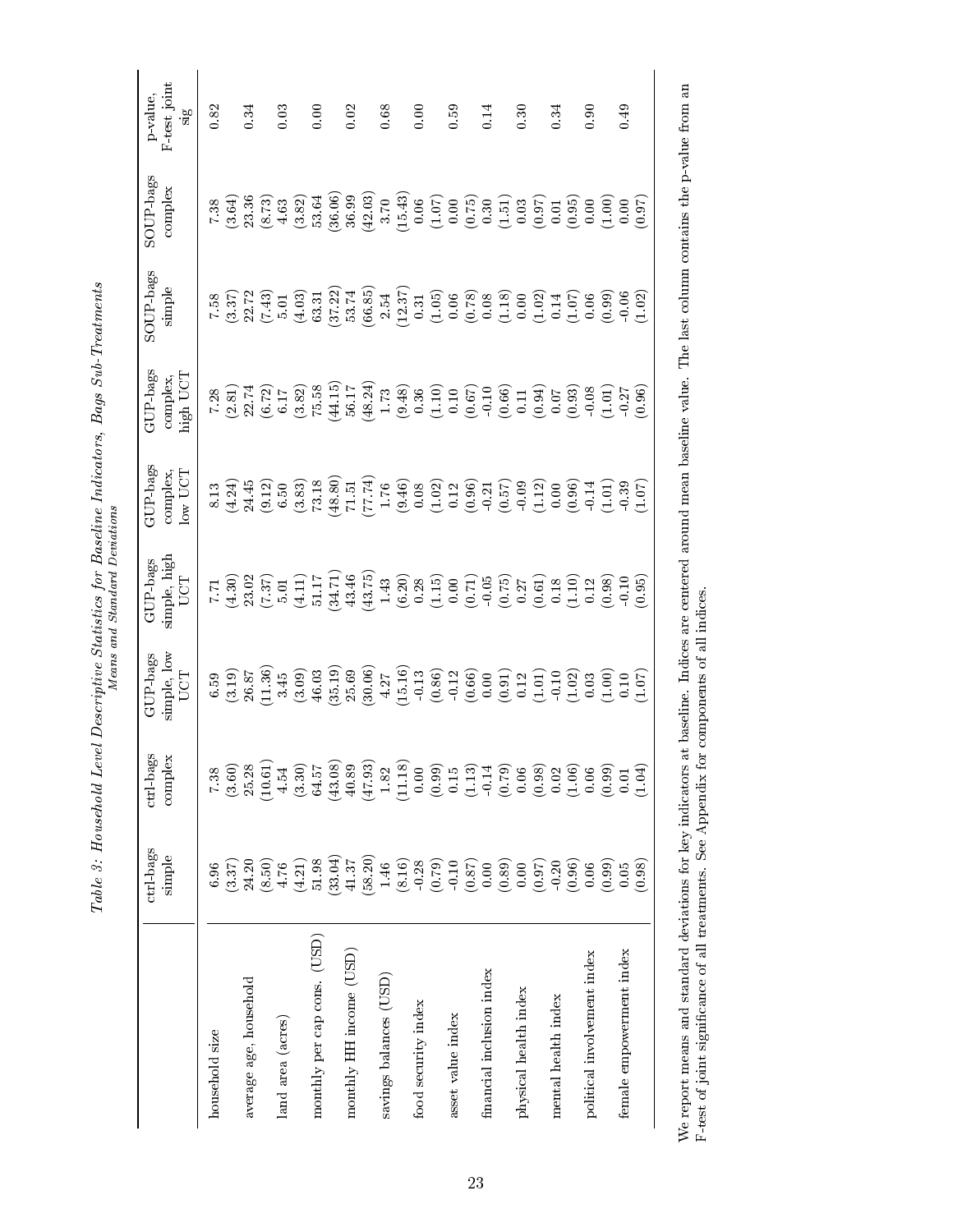|                              |                             | Panel A: Impacts of GUP and SOUP   |             |           |             |                |          |          |
|------------------------------|-----------------------------|------------------------------------|-------------|-----------|-------------|----------------|----------|----------|
|                              |                             | livestock                          | asset       | monthly   | monthly     | physical       | time     | time     |
|                              |                             | value                              | value       | household | cons. per   | health         | prod.    | leisure  |
|                              |                             |                                    |             | income    | capita      | $_{\rm index}$ | labor    |          |
|                              |                             | (1)                                | (2)         | (3)       | (4)         | (5)            | (6)      | (7)      |
| $\overline{\text{GUP}}$      | itt                         | 72.92                              | 74.85       | 7.49      | 1.13        | 0.04           | 3.55     | $-4.55$  |
|                              | se                          | (17.61)                            | (38.64)     | (2.54)    | (1.62)      | (0.03)         | (10.41)  | (6.11)   |
|                              | pval                        | $0.00\,$                           | 0.05        | 0.00      | 0.48        | $0.24\,$       | $0.73\,$ | 0.46     |
|                              | qval                        | $0.00\,$                           | $0.16\,$    | $0.03\,$  | $0.58\,$    | $0.36\,$       | $0.80\,$ | $0.56\,$ |
| SOUP                         | $\mathop{\textnormal{itt}}$ | 32.09                              | $8\,3.\,33$ | 4.00      | $2.91\,$    | $-0.01$        | $-9.44$  | 1.97     |
|                              | se                          | (14.65)                            | (39.53)     | (2.49)    | (1.64)      | (0.05)         | (11.87)  | (7.59)   |
|                              | pval                        | $0.03\,$                           | $0.04\,$    | $0.11\,$  | 0.08        | $0.85\,$       | 0.43     | $0.80\,$ |
|                              | qval                        | $0.11\,$                           | $0.12\,$    | 0.25      | $0.20\,$    | 0.85           | $0.54\,$ | 0.83     |
| Ctrl Mean                    |                             | 240.17                             | 589.48      | 36.59     | 44.15       | $-0.16$        | 597.71   | 127.42   |
| Ctrl SD                      |                             | 348.59                             | 764.13      | 43.08     | $30.15\,$   | $\rm 0.84$     | 128.32   | 114.42   |
| Obs                          |                             | 2909                               | 2900        | 2907      | $2\,8\,0$   | 2767           | 1221     | 1221     |
| $GUP - SOUP = 0$             | pval                        | 0.05                               | $0.86\,$    | $0.25\,$  | 0.35        | $0.36\,$       | 0.29     | 0.43     |
|                              |                             | Panel B: Impacts by Bags Treatment |             |           |             |                |          |          |
|                              |                             | livestock                          | asset       | monthly   | monthly     | physical       | time     | time     |
|                              |                             | value                              | value       | household | cons. per   | health         | prod.    | leisure  |
|                              |                             |                                    |             | income    | capita      | $_{\rm index}$ | labor    |          |
|                              |                             | (1)                                | (2)         | (3)       | (4)         | (5)            | (6)      | (7)      |
| control-bags                 | itt                         | $-3.16$                            | 56.57       | 2.48      | 2.98        | $-0.02$        | 44.44    | $-27.63$ |
|                              | se                          | (16.21)                            | (46.06)     | (2.49)    | (2.01)      | (0.05)         | (12.87)  | (6.70)   |
|                              | pval                        | 0.85                               | $0.22\,$    | $0.32\,$  | $0.14\,$    | $0.65\,$       | 0.00     | 0.00     |
|                              | qval                        | $\rm 0.85$                         | $0.34\,$    | $0.45\,$  | $0.29\,$    | 0.74           | $0.01\,$ | $0.00\,$ |
| GUP-no-bags, UCT \$6-\$9     | itt                         | 77.20                              | 104.70      | $9.40\,$  | 2.73        | $0.01\,$       | 23.67    | $-30.43$ |
|                              | se                          | (23.75)                            | (47.92)     | (3.33)    | (2.07)      | (0.04)         | (18.43)  | (10.39)  |
|                              | pval                        | 0.00                               | $0.03\,$    | $0.01\,$  | $0.19\,$    | 0.76           | 0.20     | 0.00     |
|                              | qval                        | 0.02                               | $0.11\,$    | 0.03      | $0.34\,$    | $0.81\,$       | 0.34     | $0.03\,$ |
| GUP-bags, UCT \$3.9 or \$1.3 | itt                         | 64.73                              | 72.67       | 6.44      | 0.63        | $0.05\,$       | 30.61    | $-18.22$ |
|                              | se                          | (21.75)                            | (54.46)     | (3.32)    | (1.63)      | (0.05)         | (11.32)  | (7.50)   |
|                              | pval                        | 0.00                               | 0.18        | $0.05\,$  | 0.70        | 0.35           | $0.01\,$ | $0.02\,$ |
|                              | qval                        | 0.03                               | $0.34\,$    | $0.16\,$  | 0.78        | $0.47\,$       | $0.04\,$ | $0.07\,$ |
| SOUP-no-bags                 | itt                         | 26.77                              | 107.61      | 4.97      | $5.09\,$    | 0.03           | 28.11    | $-13.26$ |
|                              | se                          | (18.55)                            | (49.79)     | (3.14)    | (1.99)      | (0.05)         | (21.88)  | (14.60)  |
|                              | pval                        | $0.15\,$                           | 0.03        | $0.12\,$  | $0.01\,$    | $0.63\,$       | $0.20\,$ | $0.37\,$ |
|                              | qval                        | 0.30                               | $0.11\,$    | $0.25\,$  | 0.06        | 0.73           | 0.34     | 0.48     |
| SOUP bags                    | itt                         | 34.92                              | 91.45       | 4.22      | 1.99        | $-0.07$        | 14.01    | $-14.24$ |
|                              | se                          | (20.01)                            | (50.65)     | (3.36)    | (1.61)      | (0.08)         | (12.68)  | (8.47)   |
|                              | pval                        | 0.08                               | $0.07\,$    | $0.21\,$  | 0.22        | $0.37\,$       | 0.27     | 0.09     |
|                              | qval                        | $0.20\,$                           | $0.20\,$    | $0.34\,$  | $0.34\,$    | 0.48           | 0.39     | $0.22\,$ |
| Ctrl Mean                    |                             | $2\,42.93$                         | 578.33      | 35.94     | $\bf 43.64$ | $-0.17$        | 575.48   | 137.46   |
| Ctrl SD                      |                             | 356.19                             | 760.35      | 42.14     | 29.43       | 0.85           | 125.66   | 111.80   |
| Obs                          |                             | 2909                               | 2900        | 2907      | 2880        | 2767           | 1221     | 1221     |

Table 4: Intervention Treatment Effects at Two Years

Panel A shows average effects of GUP and SOUP; the omitted group is control households (bags and non-bags) in any village. Panel B shows effects by bags sub-treatment; the omitted group is control non-bags households in any village. The sample is restricted to villages with more than 30 compounds. We include surveyor fixed effects and control for stratification variables, imbalanced variables (average household age, food security index, land area, monthly per capita consumption, and monthly household income), whether or not household was treated with bags (Panel A only), and baseline value of the outcome when possible. Standard errors clustered at village level. We use the Benjamini-Hochberg step-up method to compute q-values, considering all tests in the table. Columns 1-5 are taken from the two-year survey; Columns 6-7 are averages over the five monthly time use surveys administered during the bags program. Livestock value is the total number of livestock owned times the median reported price for each animal. Asset value is the total number of assets (including livestock, household and productive assets, and stocks), valued using asset prices relative to the price of goats from other countries. Monthly household income is monthly self-reported household income, computed as the sum of income from the household's business, farm, wage labor, and (revenue from) animals. Monthly consumption per capita is self-reported monthly consumption per capita, including both food and non-food expenditure. Physical health index includes two variables. The first is the average daily living score, which is the mean of four variables: capacity bathing, capacity lifting, capacity walking, and capacity working (each measured on a scale from 1 being easily done to 4 being unable to do). The second is sick day, which is 1 if the member did not miss a day of work due to illness in the last year, 0 otherwise. Time productive labor is minutes spent yesterday spent on bags or wage labor, agriculture, business, animals, and home labor (time spent on children, cleaning, cooking, collecting firewood, shopping, or fetching water). Time leisure is minutes spent yesterday on religious activities, social activities, ceremonies, traveling, personal care, and resting. All monetary values are reported in 2015 USD, Purchasing Power Parity (PPP) terms.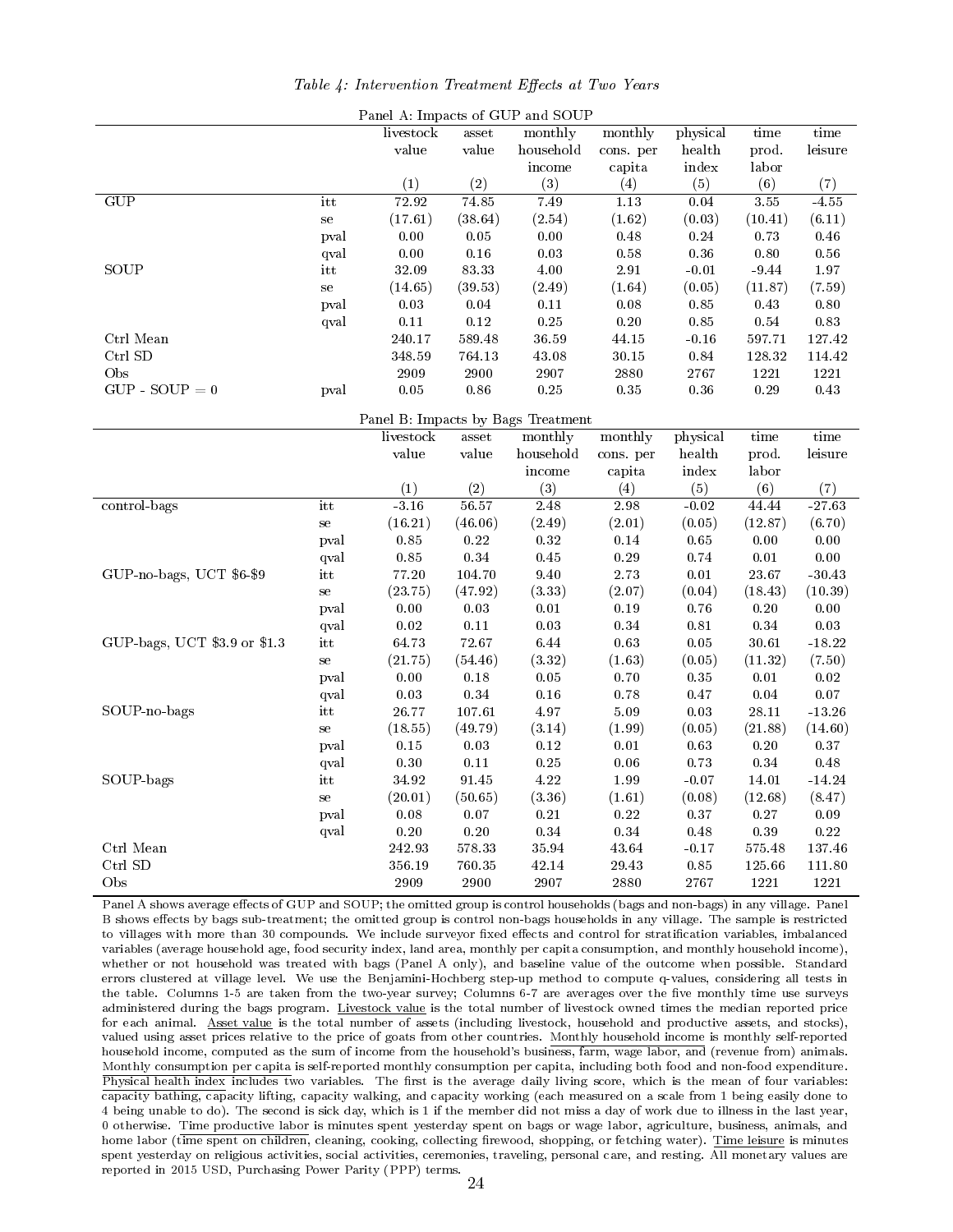|                                  |                                          | expenditure<br>on labor                                                                                                                                                                                                                                                                                      | on herbicide<br>expenditure<br>$\widehat{\infty}$                                                                                                                                                                                                                                                                                                                                                                                                                                                                                                                                                                                                                                                                                                                                                                                                                                                                                                                                                      | expenditure<br>on fertilizer<br>ි                                                                                                                                                                                                                                                                                                                                                                                                                                                                                               | bags<br>time<br>$\widehat{A}$                                   | time<br>feld<br>$\widehat{\mathbf{e}}$                              | business<br>time<br>$\circledcirc$ | home labor<br>time<br>E                                                                                                                                                                 | harvest<br>value<br>$\circledast$        | residual<br>prod.<br>ම           | business<br>revenue<br>$\widehat{\Xi}$ | business<br>mcome<br>$\left(11\right)$         |
|----------------------------------|------------------------------------------|--------------------------------------------------------------------------------------------------------------------------------------------------------------------------------------------------------------------------------------------------------------------------------------------------------------|--------------------------------------------------------------------------------------------------------------------------------------------------------------------------------------------------------------------------------------------------------------------------------------------------------------------------------------------------------------------------------------------------------------------------------------------------------------------------------------------------------------------------------------------------------------------------------------------------------------------------------------------------------------------------------------------------------------------------------------------------------------------------------------------------------------------------------------------------------------------------------------------------------------------------------------------------------------------------------------------------------|---------------------------------------------------------------------------------------------------------------------------------------------------------------------------------------------------------------------------------------------------------------------------------------------------------------------------------------------------------------------------------------------------------------------------------------------------------------------------------------------------------------------------------|-----------------------------------------------------------------|---------------------------------------------------------------------|------------------------------------|-----------------------------------------------------------------------------------------------------------------------------------------------------------------------------------------|------------------------------------------|----------------------------------|----------------------------------------|------------------------------------------------|
| <b>GUP</b> bags                  | $\mathbf{q}\mathbf{v}\mathbf{a}$<br>pval | (3.54)<br>0.69<br>2.59<br>0.47                                                                                                                                                                                                                                                                               | 3.83<br>(2.11)<br>0.08<br>0.30                                                                                                                                                                                                                                                                                                                                                                                                                                                                                                                                                                                                                                                                                                                                                                                                                                                                                                                                                                         | 13.35)<br>20.06<br>0.39<br>0.14                                                                                                                                                                                                                                                                                                                                                                                                                                                                                                 | 11.64<br>2.12<br>0.86<br>0.94                                   | <b>20.96</b><br>$_{0.04}^{(9.80)}$<br>$0.27\,$                      | (1.80)<br>0.06<br>0.30<br>9.22     | 11.79<br>0.92<br>1.18<br>0.94                                                                                                                                                           | (55.62)<br>$0.50\,$<br>59.31<br>$\,0.30$ | (64.00)<br>4.52<br>0.94<br>0.94  | 11.66<br>14.97<br>0.46<br>0.21         | (6.05)                                         |
| SOUP-bags                        | qval<br>ova<br>走                         | (2.18)<br>0.59<br>0.79<br>0.92                                                                                                                                                                                                                                                                               | 1.27<br>(2.32)<br>0.59<br>0.81                                                                                                                                                                                                                                                                                                                                                                                                                                                                                                                                                                                                                                                                                                                                                                                                                                                                                                                                                                         | (20.01)<br>17.49<br>0.39<br>0.61                                                                                                                                                                                                                                                                                                                                                                                                                                                                                                | 21.85<br>$\begin{array}{c} (12.37) \\ 0.08 \end{array}$<br>0.30 | $\begin{array}{c} (10.86) \\ 0.03 \end{array}$<br>24.02<br>$0.27\,$ | 10.06<br>$(4.74)$<br>0.04<br>0.27  | $(11.42)$<br>0.70<br>0.91<br>4.41                                                                                                                                                       | $(70.42)$<br>$(70.42)$<br>0.92           | 60.59<br>(54.77)<br>0.28<br>0.50 | $(6.16)$<br>$0.13$<br>$-9.47$<br>0.39  | $0.39$<br>$0.39$<br>$0.56$<br>$0.56$<br>$0.50$ |
| Ctrl Mean<br>$\rm Ct1~SL$<br>Obs |                                          | 15.67<br>4.02<br>272                                                                                                                                                                                                                                                                                         | 3.83<br>10.82<br>272                                                                                                                                                                                                                                                                                                                                                                                                                                                                                                                                                                                                                                                                                                                                                                                                                                                                                                                                                                                   | 57.58<br>88.11<br>272                                                                                                                                                                                                                                                                                                                                                                                                                                                                                                           | 12.94<br>06.61<br>1978                                          | 85.65<br>106.61<br>3442                                             | 28.48<br>78.23<br>3442             | 155.09<br>299.27<br>3442                                                                                                                                                                | 108.47<br>161.91<br>272                  | 349.39<br>13.50<br>266           | 13.94<br>55.61<br>287                  | 24.83<br>6.54<br>287                           |
|                                  |                                          | Effects of treatments on productive non-bags la<br>The sample is restricted to villages with more<br>come when possible. Standard errors clustered<br>lime on bags, field, business, and home labor ar<br>Harvest value is the total revenue from harvest,<br>bags group, respectively. See Appendix Table 1 | from a regression of harvest value on input expenditure, acreage, and average time on field. <u>Business revenue and income</u> pertains to all non-agricultural businesses<br>surveys during bag-making (on average, $78\%$ of the 1098 bags households were found and surveyed each month). We compute time on bags by taking the answer to<br>a question about time on wage labor, and subtracting average time on wage labor from the control-no-bags, GUP-no-bags, and SOUP-no-bags households for each<br>ables (average household age, food security index, land area, monthly per capita consumption, and monthly household income), and baseline value of the out-<br>in the table. Expenditure on labor, herbicide, fertilizer are expenditures in the last 12 months, measured in the midline survey during the bag-making period<br>and is measured in the midline survey during the bag-making period. All monetary values are reported in 2014 USD, Purchasing Power Parity (PPP) terms. | measured in the midline survey six months after the bag-making period. Residual productivity contains the residuals<br>abor outcomes for the bags sample, during the bag-making period. The omitted group is control-bags households<br>e minutes spent yesterday on bags, agriculture, business, and home labor, respectively, measured in five monthly<br>for details. For this outcome we exclude one of the stations, Langbensi, that reported zero time spent on wage labor<br>at the village level.<br>than 30 compounds. |                                                                 |                                                                     |                                    | We use the Benjamini-Hochberg step-up method to compute q-values, considering all tests<br>We include surveyor fixed effects and control for stratification variables, imbalanced vari- |                                          |                                  |                                        |                                                |

Table 5: Productive Non-Bags Labor during Bag-Making Table 5: Productive Non-Bags Labor during Bag-Making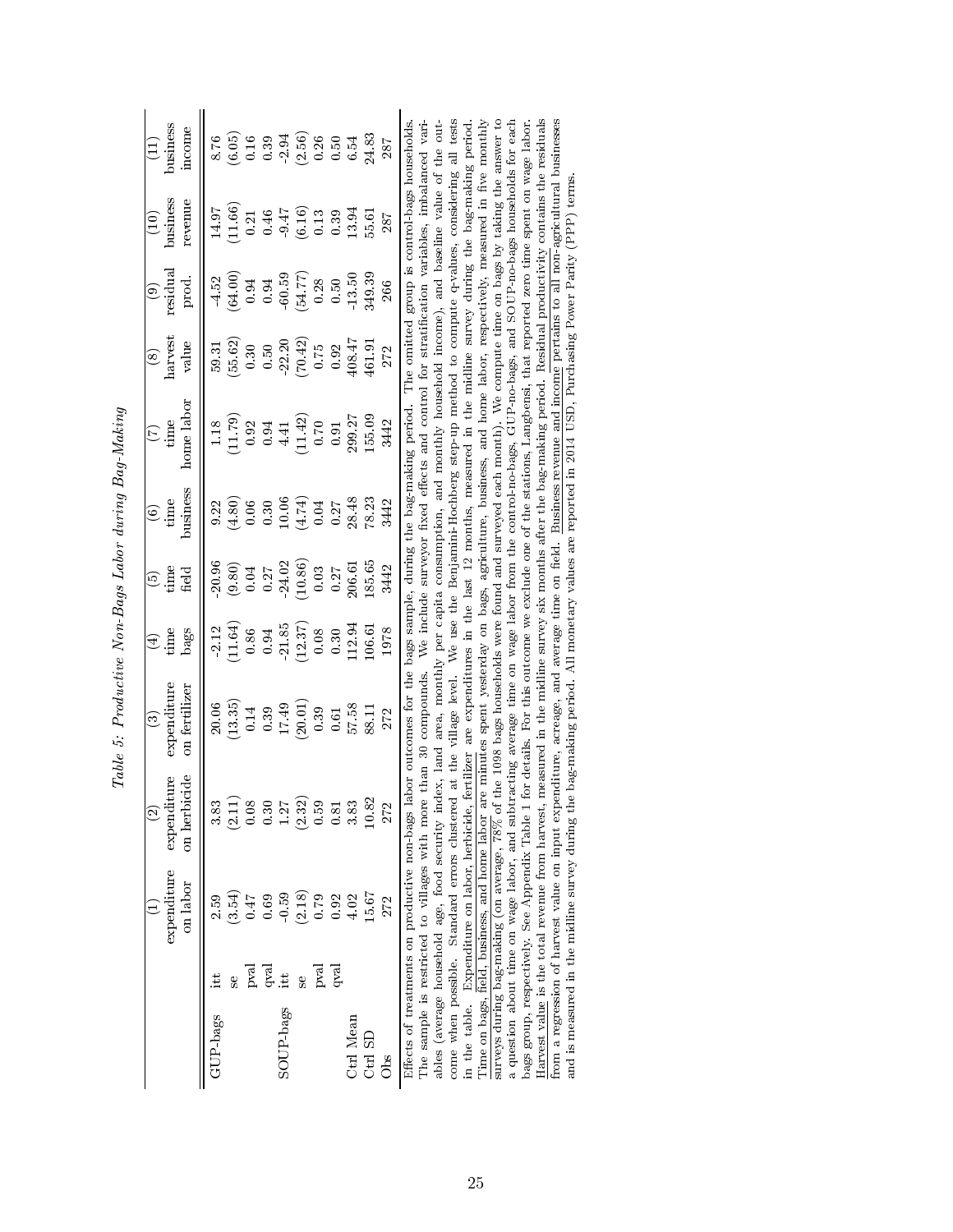Figure 1: Bags





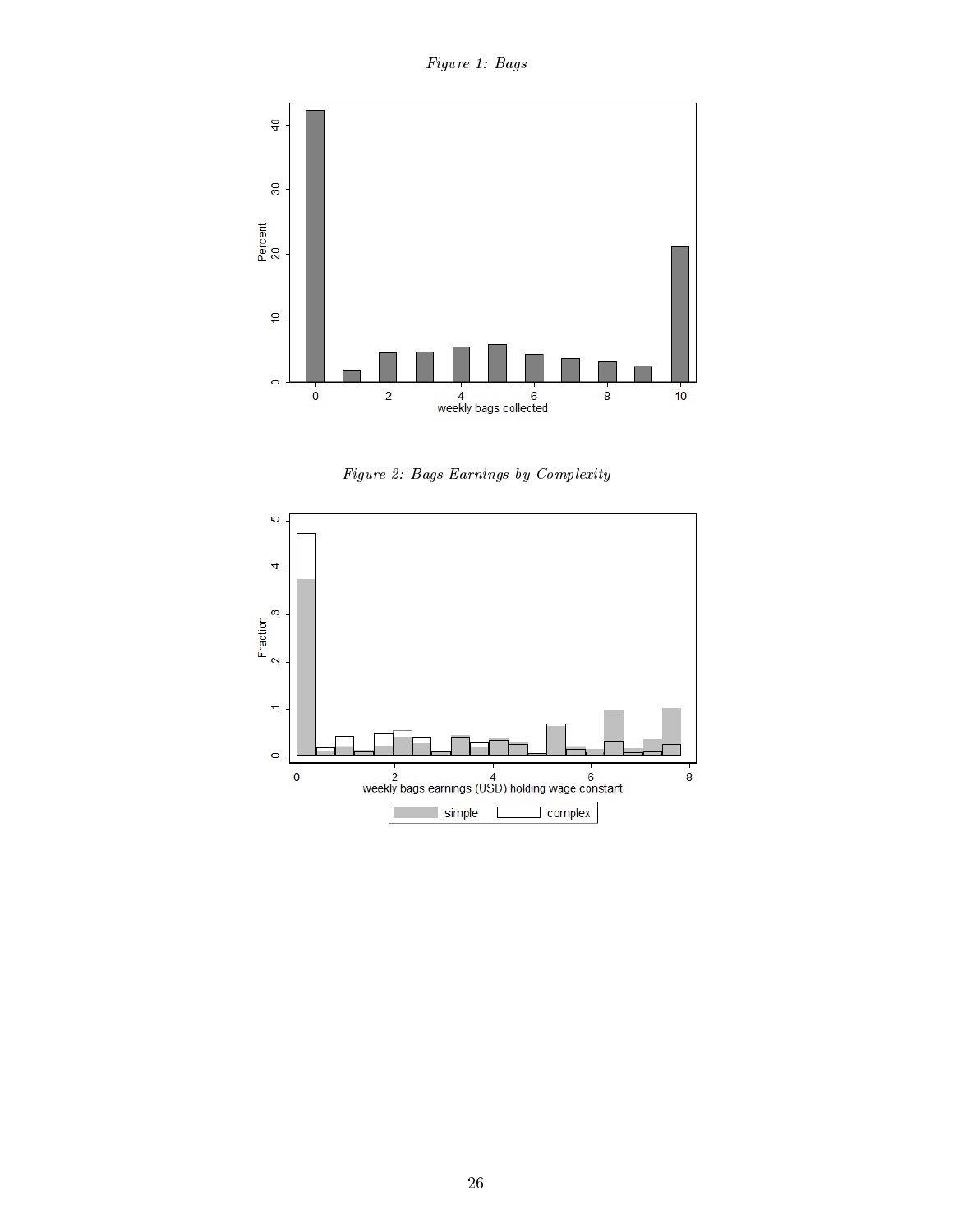#### Table 6: Bag Production

|  | Panel A: Effects of GUP, SOUP |  |  |
|--|-------------------------------|--|--|
|  |                               |  |  |

|                            |      | $\overline{(1)}$            | $\overline{(2)}$ | $\overline{(3)}$  | $\overline{(4)}$ | $\overline{(5)}$         |
|----------------------------|------|-----------------------------|------------------|-------------------|------------------|--------------------------|
|                            |      | bags production             | number of        | participates      | bags             | minutes per              |
|                            |      | $_{\rm index}$              | bags             | (0/1)             | earnings         | ${\rm dollar \; earned}$ |
| any GUP                    | it t | 0.28                        | 1.14             | $\overline{0.12}$ | 0.66             | $-117.91$                |
|                            | se   | (0.12)                      | (0.50)           | (0.05)            | (0.35)           | (97.61)                  |
|                            | pval | 0.03                        | 0.03             | $0.02\,$          | 0.06             | $0.23\,$                 |
|                            | qval | 0.10                        | 0.10             | 0.10              | $0.17\,$         | 0.41                     |
| any SOUP                   | it t | $-0.17$                     | $-0.65$          | $-0.11$           | $-0.33$          | 227.98                   |
|                            | se   | (0.13)                      | (0.49)           | (0.06)            | (0.38)           | (221.55)                 |
|                            | pval | $0.19\,$                    | 0.18             | 0.06              | 0.39             | 0.31                     |
|                            | qval | 0.37                        | 0.37             | 0.17              | 0.49             | $0.45\,$                 |
| Ctrl Mean                  |      | 0.00                        | 3.76             | $0.58\,$          | $2.45\,$         | 676.09                   |
| Ctrl SD                    |      | $1.00\,$                    | 3.97             | 0.49              | $3.01\,$         | 1316.80                  |
| Obs                        |      | 18816                       | 18816            | 18816             | 18816            | 1661                     |
| any GUP - any SOUP         | pval | $0.00\,$                    | 0.00             | $0.00\,$          | 0.03             | 0.13                     |
|                            |      |                             |                  |                   |                  |                          |
|                            |      | Panel B: Effects of Complex |                  |                   |                  |                          |
|                            |      | $\overline{(1)}$            | $\overline{(2)}$ | $\overline{(3)}$  | (4)              | $\overline{(5)}$         |
|                            |      | bags production             | number of        | participates      | bags             | minutes per              |
|                            |      | index                       | bags             | (0/1)             | earnings         | dollar earned            |
| control complex            | itt  | $-0.18$                     | $-0.94$          | $-0.06$           | $-0.70$          | 376.85                   |
|                            | se   | (0.13)                      | (0.51)           | (0.06)            | (0.36)           | (116.92)                 |
|                            | pval | $0.18\,$                    | $0.07\,$         | $0.30\,$          | $0.05\,$         | $\rm 0.00$               |
|                            | qval | 0.37                        | 0.19             | 0.45              | 0.17             | $0.02\,$                 |
| GUP simple                 | itt  | 0.23                        | 0.66             | 0.10              | 0.51             | 148.59                   |
|                            | se   | (0.16)                      | (0.68)           | (0.06)            | (0.52)           | (133.75)                 |
|                            | pval | 0.16                        | $\rm 0.33$       | 0.12              | 0.33             | $0.27\,$                 |
|                            | qval | 0.37                        | 0.45             | 0.31              | 0.45             | 0.45                     |
| GUP complex                | itt  | $0.11\,$                    | 0.63             | 0.08              | $-0.02$          | 90.75                    |
|                            | se   | (0.20)                      | (0.82)           | (0.09)            | (0.48)           | (127.30)                 |
|                            | pval | $0.57\,$                    | $0.45\,$         | $0.38\,$          | 0.96             | 0.48                     |
|                            | qval | 0.64                        | 0.54             | 0.49              | 0.96             | 0.56                     |
| SOUP simple                | itt  | $-0.08$                     | $-0.30$          | $-0.09$           | $-0.07$          | 280.71                   |
|                            | se   | (0.19)                      | (0.73)           | (0.08)            | (0.58)           | (216.30)                 |
|                            | pval | 0.68                        | 0.68             | $0.29\,$          | 0.90             | $0.20\,$                 |
|                            | qval | 0.73                        | 0.73             | 0.45              | 0.93             | 0.37                     |
| SOUP complex               | itt  | $-0.46$                     | $-2.08$          | $-0.21$           | $-1.39$          | 854.84                   |
|                            | se   | (0.12)                      | (0.44)           | (0.07)            | (0.31)           | (377.08)                 |
|                            | pval | $0.00\,$                    | 0.00             | 0.00              | 0.00             | $0.03\,$                 |
|                            | qval | $0.00\,$                    | 0.00             | $0.03\,$          | 0.00             | $0.10\,$                 |
| Ctrl Mean                  |      | 0.17                        | 4.59             | 0.62              | $3.07\,$         | 472.56                   |
| Ctrl SD                    |      | $1.07\,$                    | 4.24             | 0.49              | $3.30\,$         | 918.84                   |
| Obs                        |      | 18816                       | 18816            | 18816             | 18816            | 1661                     |
| GUP complex - ctrl complex | itt  | 0.29                        | 1.57             | 0.14              | 0.68             | $-286.09$                |
| GUP complex - ctrl complex | pval | 0.14                        | $\rm 0.05$       | 0.14              | $0.15\,$         | $0.03\,$                 |

In Panel A, we show effects of GUP and SOUP on bag-making labor supply for bags households. The omitted group is control-bags households (i.e. those who received neither GUP nor SOUP but were assigned to the bags program). In Panel B, we show effects of being assigned the complex bag by treatment on bag-making labor supply for bags households. The omitted group is control-bags households with simple bags. In both panels, the sample is restricted to villages with more than 30 compounds. We control for stratification variables and imbalanced variables (average household age, food security index, land area, monthly per capita consumption, and monthly household income). Columns 1-4 report weekly data with station-week fixed effects (896 people over 21 weeks). The bags production index is a standardized index of the variables in columns 2-5, centered around the control-bags mean. Column 5 reports monthly data with station-month fixed effects, since this measure incorporates time use data (time use data was collected on only a monthly basis; on average, 78% of the 1098 bags households were found and surveyed each month). Standard errors clustered at the village level. We use the Benjamini-Hochberg step-up method to compute q-values, considering all tests in the table. We compute minutes per dollar earned by taking average daily earnings over the course of the month as the denominator, and time on bags (measured once in the month) as the numerator. We compute time on bags by taking the answer to a question about time on wage labor, and subtracting average time on wage labor from the control-no-bags, GUP-no-bags, and SOUP-no-bags households for each bags group, respectively. See Appendix Table 1 for details. All monetary values are reported in 2014 USD, Purchasing Power Parity (PPP) terms.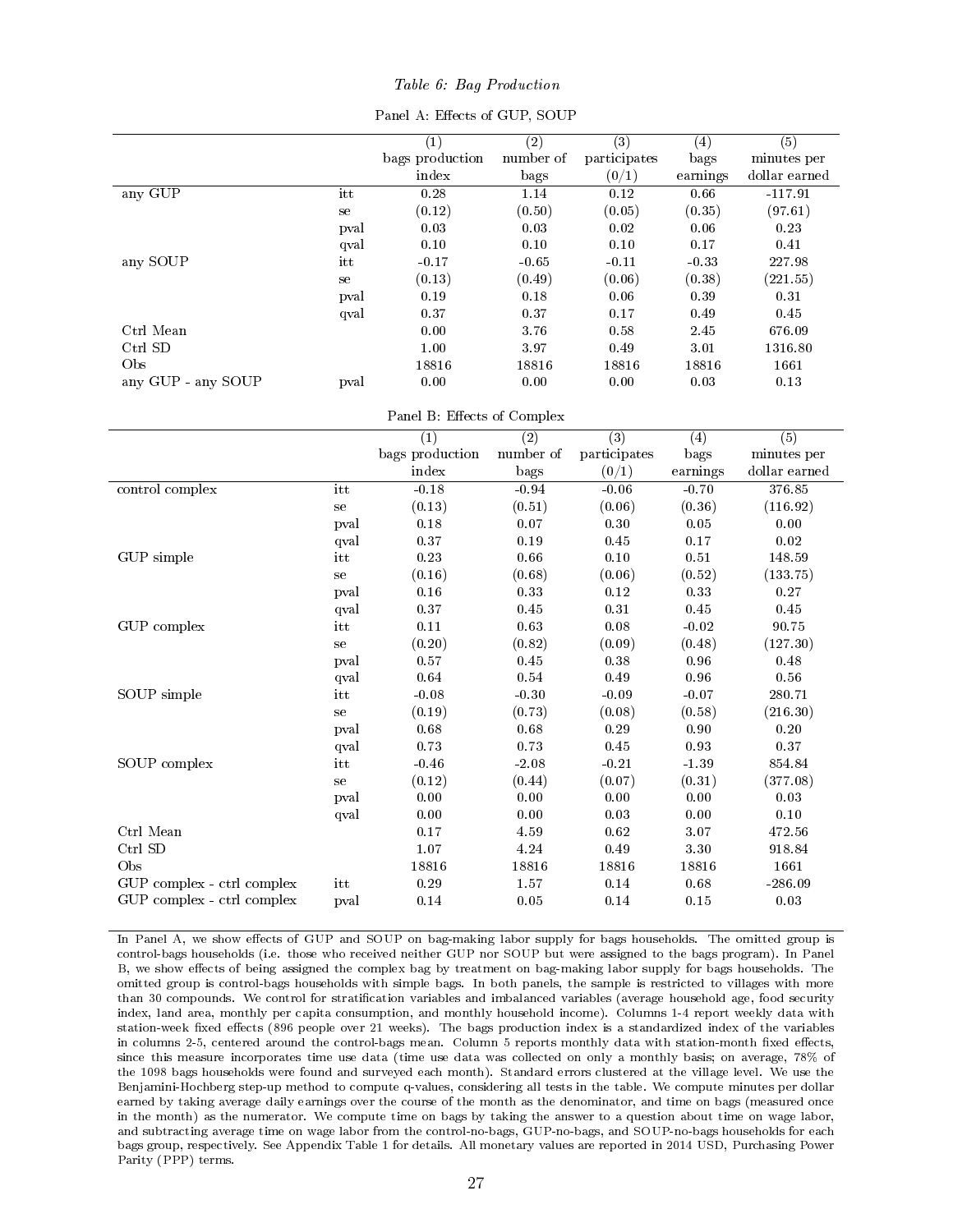|                                                                                                                                                                                                                                                                                                                                                                                                                                                                                                                                                                                                                                                                                                                                                                                                                                                                                                                                                                                                                                                                                                                                                                                                                                                                                                                                                                                                                                                                                                                                                                                                                                           |            |            | $\widehat{\infty}$ | ව                                                    | $\bigoplus$    | $\widehat{\mathbf{e}}$                        | $\widehat{\circ}$                                                |                                                       | ⊗                               | $\widehat{\mathbf{e}}$       |                                                                                                                                                                                                                                                                                                                                                                                                                                                                                                                                                                 |                         | $\left(12\right)$                                          |
|-------------------------------------------------------------------------------------------------------------------------------------------------------------------------------------------------------------------------------------------------------------------------------------------------------------------------------------------------------------------------------------------------------------------------------------------------------------------------------------------------------------------------------------------------------------------------------------------------------------------------------------------------------------------------------------------------------------------------------------------------------------------------------------------------------------------------------------------------------------------------------------------------------------------------------------------------------------------------------------------------------------------------------------------------------------------------------------------------------------------------------------------------------------------------------------------------------------------------------------------------------------------------------------------------------------------------------------------------------------------------------------------------------------------------------------------------------------------------------------------------------------------------------------------------------------------------------------------------------------------------------------------|------------|------------|--------------------|------------------------------------------------------|----------------|-----------------------------------------------|------------------------------------------------------------------|-------------------------------------------------------|---------------------------------|------------------------------|-----------------------------------------------------------------------------------------------------------------------------------------------------------------------------------------------------------------------------------------------------------------------------------------------------------------------------------------------------------------------------------------------------------------------------------------------------------------------------------------------------------------------------------------------------------------|-------------------------|------------------------------------------------------------|
|                                                                                                                                                                                                                                                                                                                                                                                                                                                                                                                                                                                                                                                                                                                                                                                                                                                                                                                                                                                                                                                                                                                                                                                                                                                                                                                                                                                                                                                                                                                                                                                                                                           |            | bags prod. | harvest            | residual                                             | exp.           | exp.                                          | exp.                                                             | inne                                                  | time<br>U                       | time                         | time                                                                                                                                                                                                                                                                                                                                                                                                                                                                                                                                                            | ousiness                | business                                                   |
|                                                                                                                                                                                                                                                                                                                                                                                                                                                                                                                                                                                                                                                                                                                                                                                                                                                                                                                                                                                                                                                                                                                                                                                                                                                                                                                                                                                                                                                                                                                                                                                                                                           |            | mdex       | value              | prod.                                                | labor          | herbicide                                     | fertilizer                                                       | bags                                                  | field                           | business                     | $\operatorname{home}\operatorname{labor}$                                                                                                                                                                                                                                                                                                                                                                                                                                                                                                                       | revenue                 | ncome                                                      |
| GUP, UCT \$3.9                                                                                                                                                                                                                                                                                                                                                                                                                                                                                                                                                                                                                                                                                                                                                                                                                                                                                                                                                                                                                                                                                                                                                                                                                                                                                                                                                                                                                                                                                                                                                                                                                            |            | 0.37       | 138.60             | 94.92                                                | 2.62           | 0.32                                          |                                                                  | 28.90                                                 | 25.13                           | 14.85                        | 11.73                                                                                                                                                                                                                                                                                                                                                                                                                                                                                                                                                           |                         | 6.42                                                       |
|                                                                                                                                                                                                                                                                                                                                                                                                                                                                                                                                                                                                                                                                                                                                                                                                                                                                                                                                                                                                                                                                                                                                                                                                                                                                                                                                                                                                                                                                                                                                                                                                                                           | Se         | (0.17)     | (64.83)            | (60.56)                                              | (3.48)         |                                               | $26.20$<br>$(14.72)$<br>$0.08$<br>$0.21$<br>$11.91$<br>$(19.20)$ | $\begin{array}{c} (12.55) \ 0.02 \ 0.14 \end{array}$  | (11.82)                         | (5.95)                       | (11.38)                                                                                                                                                                                                                                                                                                                                                                                                                                                                                                                                                         | $\frac{10.58}{12.44}$   | (5.36)                                                     |
|                                                                                                                                                                                                                                                                                                                                                                                                                                                                                                                                                                                                                                                                                                                                                                                                                                                                                                                                                                                                                                                                                                                                                                                                                                                                                                                                                                                                                                                                                                                                                                                                                                           | pral       | 0.03       | 0.03               |                                                      | 0.45           | $\begin{array}{c} (1.72) \\ 0.85 \end{array}$ |                                                                  |                                                       | $0.04\,$                        | $0.01\,$                     | $\rm 0.31$                                                                                                                                                                                                                                                                                                                                                                                                                                                                                                                                                      | $0.40\,$                | 0.23                                                       |
|                                                                                                                                                                                                                                                                                                                                                                                                                                                                                                                                                                                                                                                                                                                                                                                                                                                                                                                                                                                                                                                                                                                                                                                                                                                                                                                                                                                                                                                                                                                                                                                                                                           | $ext{rel}$ | 0.14       | 0.14               | $\frac{0.12}{0.29}$<br>136.67                        | $0.57$<br>9.45 | 0.85                                          |                                                                  |                                                       |                                 |                              |                                                                                                                                                                                                                                                                                                                                                                                                                                                                                                                                                                 | $\!0.53\!$              |                                                            |
| GUP, UCT \$1.3                                                                                                                                                                                                                                                                                                                                                                                                                                                                                                                                                                                                                                                                                                                                                                                                                                                                                                                                                                                                                                                                                                                                                                                                                                                                                                                                                                                                                                                                                                                                                                                                                            |            | $0.17\,$   | 46.51              |                                                      |                |                                               |                                                                  |                                                       |                                 |                              |                                                                                                                                                                                                                                                                                                                                                                                                                                                                                                                                                                 |                         |                                                            |
|                                                                                                                                                                                                                                                                                                                                                                                                                                                                                                                                                                                                                                                                                                                                                                                                                                                                                                                                                                                                                                                                                                                                                                                                                                                                                                                                                                                                                                                                                                                                                                                                                                           | se<br>S    | (0.15)     | (79.86)            | [70.00]                                              | (60.5)         | $\frac{9.36}{(3.20)}$                         |                                                                  | $\frac{18.19}{13.66}$                                 | $\frac{0.14}{16.15}$<br>(12.74) | $0.14$<br>$2.75$<br>$(6.07)$ | $\frac{0.46}{10.95}$<br>(17.66)                                                                                                                                                                                                                                                                                                                                                                                                                                                                                                                                 | $\frac{21.01}{(21.26)}$ | $\begin{array}{c} 0.39 \\ 12.9 \ 0.20 \\ 0.20 \end{array}$ |
|                                                                                                                                                                                                                                                                                                                                                                                                                                                                                                                                                                                                                                                                                                                                                                                                                                                                                                                                                                                                                                                                                                                                                                                                                                                                                                                                                                                                                                                                                                                                                                                                                                           | pval       | 0.25       | 0.56               |                                                      | 0.06           | 0.00                                          | 0.54                                                             | 0.19                                                  | 0.21                            | $0.65\,$                     | $0.54\,$                                                                                                                                                                                                                                                                                                                                                                                                                                                                                                                                                        | 0.32                    |                                                            |
|                                                                                                                                                                                                                                                                                                                                                                                                                                                                                                                                                                                                                                                                                                                                                                                                                                                                                                                                                                                                                                                                                                                                                                                                                                                                                                                                                                                                                                                                                                                                                                                                                                           | n<br>R     | 0.39       | 0.61               |                                                      | $0.19$<br>4.02 |                                               | 0.61                                                             |                                                       | 0.38                            |                              | $\!0.61$                                                                                                                                                                                                                                                                                                                                                                                                                                                                                                                                                        | 0.46                    | $0.38$<br>$6.54$                                           |
| Ctrl Mean                                                                                                                                                                                                                                                                                                                                                                                                                                                                                                                                                                                                                                                                                                                                                                                                                                                                                                                                                                                                                                                                                                                                                                                                                                                                                                                                                                                                                                                                                                                                                                                                                                 |            | 0.00       | 408.47             | $\begin{array}{c} 0.05 \\ 0.18 \\ 13.50 \end{array}$ |                | $\begin{array}{c} 0.10 \\ 3.83 \end{array}$   | 57.58                                                            | $\begin{array}{c} 0.38 \\ 12.94 \\ 06.61 \end{array}$ | 206.61                          |                              | 299.27                                                                                                                                                                                                                                                                                                                                                                                                                                                                                                                                                          | 13.94                   |                                                            |
| Ctrl SD                                                                                                                                                                                                                                                                                                                                                                                                                                                                                                                                                                                                                                                                                                                                                                                                                                                                                                                                                                                                                                                                                                                                                                                                                                                                                                                                                                                                                                                                                                                                                                                                                                   |            | 001        | 461.91             | 349.39                                               | 5.67           | 10.82                                         | 88.11                                                            |                                                       | 85.65                           | $\frac{0.68}{28.48}$         | 55.09                                                                                                                                                                                                                                                                                                                                                                                                                                                                                                                                                           | 55.61                   | 24.83                                                      |
| $rac{8}{5}$                                                                                                                                                                                                                                                                                                                                                                                                                                                                                                                                                                                                                                                                                                                                                                                                                                                                                                                                                                                                                                                                                                                                                                                                                                                                                                                                                                                                                                                                                                                                                                                                                               |            | 18816      | 272                | 266                                                  | 272            | 272                                           | 272                                                              | 1978                                                  | 3442                            | 3442                         | 3442                                                                                                                                                                                                                                                                                                                                                                                                                                                                                                                                                            | 287                     | 287                                                        |
| high UCT - low UCT                                                                                                                                                                                                                                                                                                                                                                                                                                                                                                                                                                                                                                                                                                                                                                                                                                                                                                                                                                                                                                                                                                                                                                                                                                                                                                                                                                                                                                                                                                                                                                                                                        | pval       | 0.35       | 0.04               | 5<br>0.0                                             | 0.07           | 5<br>0.0                                      | 0.49                                                             | 5<br>0.0                                              | 0.55                            | $\Xi$                        | 0.22                                                                                                                                                                                                                                                                                                                                                                                                                                                                                                                                                            | 0.69                    | 0.63                                                       |
| Differences in labor supply between GUP high UCT and GUP low UCT for bags households, during the bag-making period. The omitted group is control-bags households. The<br>measured in five monthly surveys during bag-making (on average, 78% of the 1098 bags households were found and surveyed each month). We compute time on bags by taking<br>Business revenue and income pertains to all non-agricultural businesses and is measured in the midline survey during the bag-making period. All monetary values are reported<br>sample is restricted to villages with more than 30 compounds. We include surveyor fixed effects and control for stratification variables, imbalanced variables (average household<br>clustered at the village level. We use the Benjamini-Hochberg step-up method to compute q-values, considering all tests in the table. Bag Production Index is a standardized<br>the answer to a question about time on wage labor, and subtracting average time on wage labor from the control-no-bags, GUP-no-bags, and SOUP-no-bags households for<br>age, food security index, land area, monthly per capita consumption, and monthly household income), and baseline value of the outcome when possible.<br>revenue from harvest, measured in the midline survey six months after the bag-making period.<br>index of weekly bags submitted, weekly participation (0/1<br>value on input expenditure, acreage, and average time on<br>survey during the bag-making period. Time on bags, field,<br>each bags group, respectively. See Appendix Table 1 for<br>in 2014 USD, Purchasing Power Parity (PPP) terms |            |            |                    |                                                      |                |                                               |                                                                  |                                                       |                                 |                              | field. Expenditure on labor, herbicide, fertilizer are expenditures in the last 12 months, measured in the midline<br>), bags earnings, and minutes per dollar earned, centered around the control-bags mean. Harvest value is the total<br>business, and home labor are minutes spent yesterday on bags, agriculture, business, and home labor, respectively,<br>Residual productivity contains the residuals from a regression of harvest<br>letails. For this outcome we exclude one of the stations, Langbensi, that reported zero time spent on wage labor | Standard errors         |                                                            |

Table 7: Effects of High vs. Low UCT Table 7: Effects of High vs. Low  $\it UCT$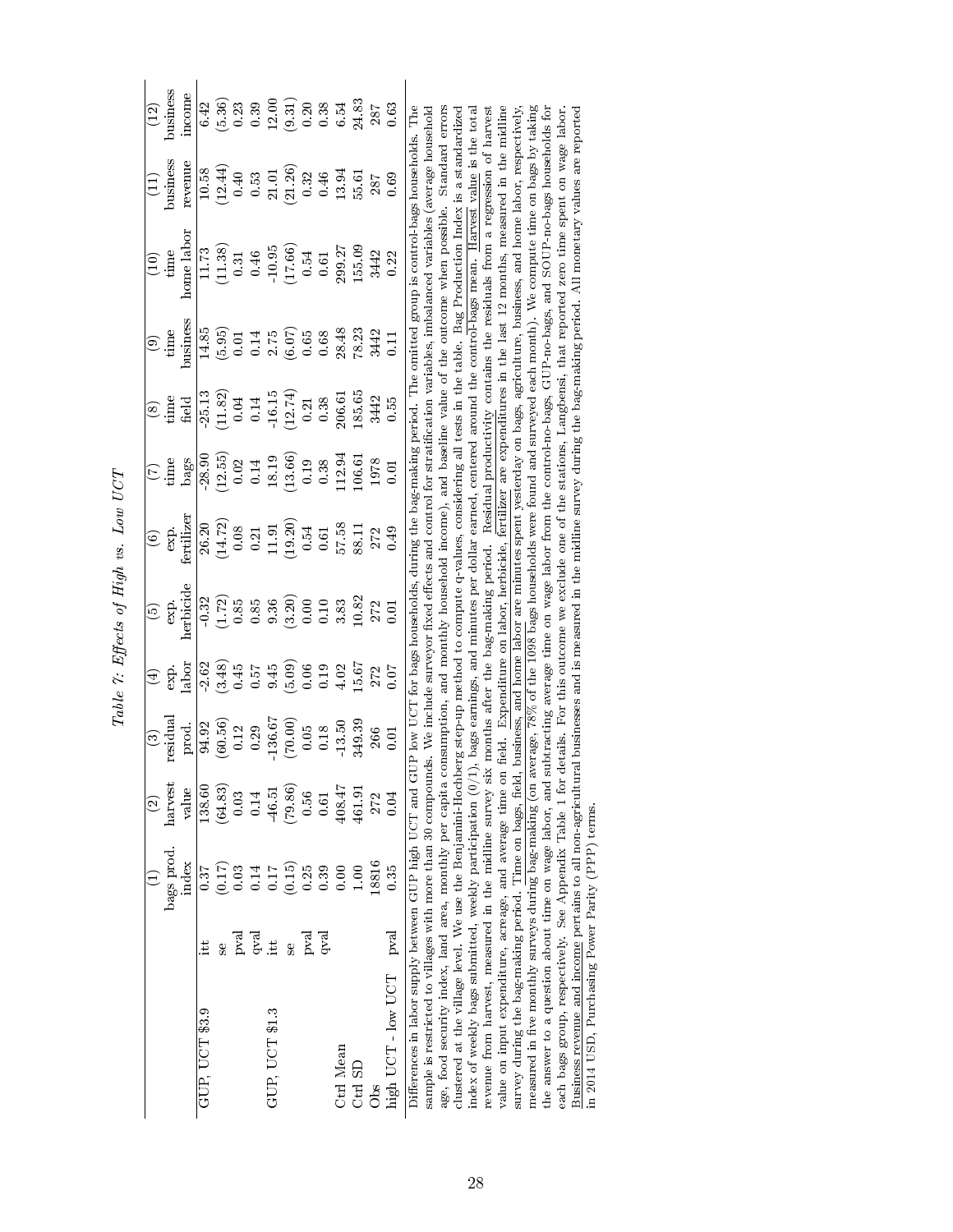Appendix Figure 1: Timeline



In the top part of the timeline we show program activities, and in the bottom part we show data collection. During the employment program we conducted additional time use surveys each month, over five months.



Appendix Figure 2: Simple Bag (left) and Complex Bag (right)

The simple bag has "running" stitches on the hem and strap. The complex bag has a more complicated pattern on the hem and strap: a sequence of four "chain" stitches alternating with one "running" stitch.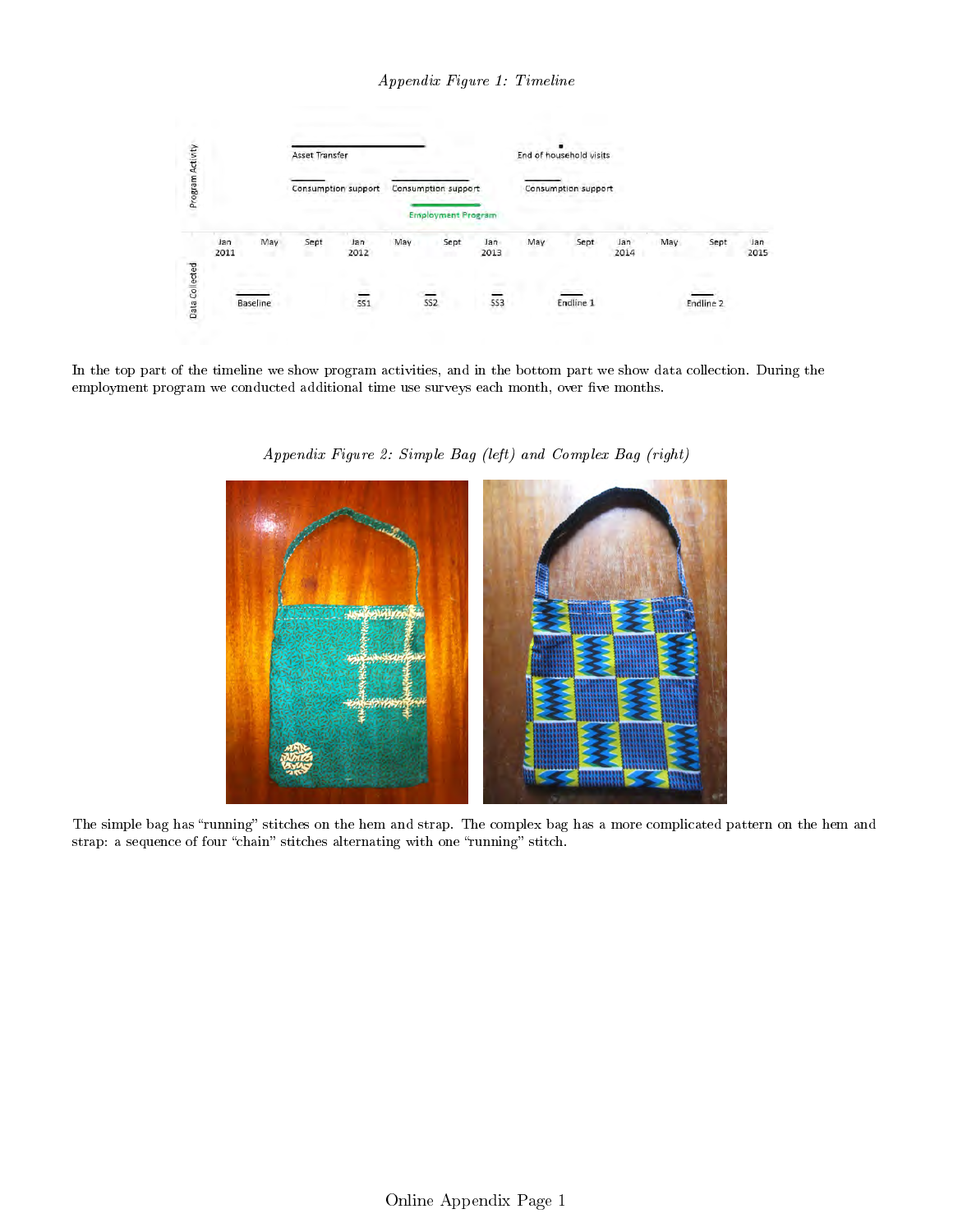|                               | $\mathbf{1}$              | (2)                         |
|-------------------------------|---------------------------|-----------------------------|
| <b>VARIABLES</b>              | Monthly Wage Income (USD) | Time Bags and/or Wage Labor |
|                               |                           |                             |
| $GUP$ -no-bags                | $-0.78**$                 | $-5.55$                     |
|                               | (0.31)                    | (4.96)                      |
| SOUP-no-bags                  | $-0.36$                   | $-2.54$                     |
|                               | (0.65)                    | (3.65)                      |
| control-bags                  | 0.21                      | 77.98***                    |
|                               | (0.39)                    | (5.69)                      |
| any GUP-bags                  | $-0.92***$                | 74.96***                    |
|                               | (0.27)                    | (6.85)                      |
| SOUP-bags                     | $-0.25$                   | $56.97***$                  |
|                               | (0.58)                    | (6.57)                      |
| Observations                  | 864                       | 789                         |
| Ctrl Mean                     | 1.130                     | 6.220                       |
| $any$ -GUP-bags = GUP-no-bags | 0.590                     | $\overline{0}$              |
| $SOUP-bags = SOUP-no-bags$    | 0.890                     | $\overline{0}$              |

Appendix Table 1: Justifying Imputation of Time Spent on Bags

This table shows levels of monthly wage income and time spent on bags and/or wage labor across treatment groups. In Column 1, we can see that within each treatment group-control, GUP, and SOUP-there is very little difference in wage income between bags and no-bags, despite large differences in time spent on bags and/or wage labor, as shown in Column 2. Therefore, we assume that any differences in time spent on "time bags and/or wage labor" within each treatment group, between bags and no-bags, can be attributed to time spent on bags. We thus impute time spent on bags by taking the time spent on "time bags and/or wage labor" for each bags participant, and subtracting the mean time spent on "time bags and/or wage labor" from the corresponding no-bags treatment group. For example, for a GUP-bags participant, we subtract the mean time spent on "time bags and/or wage labor" in GUP-no-bags to impute time spent on bags.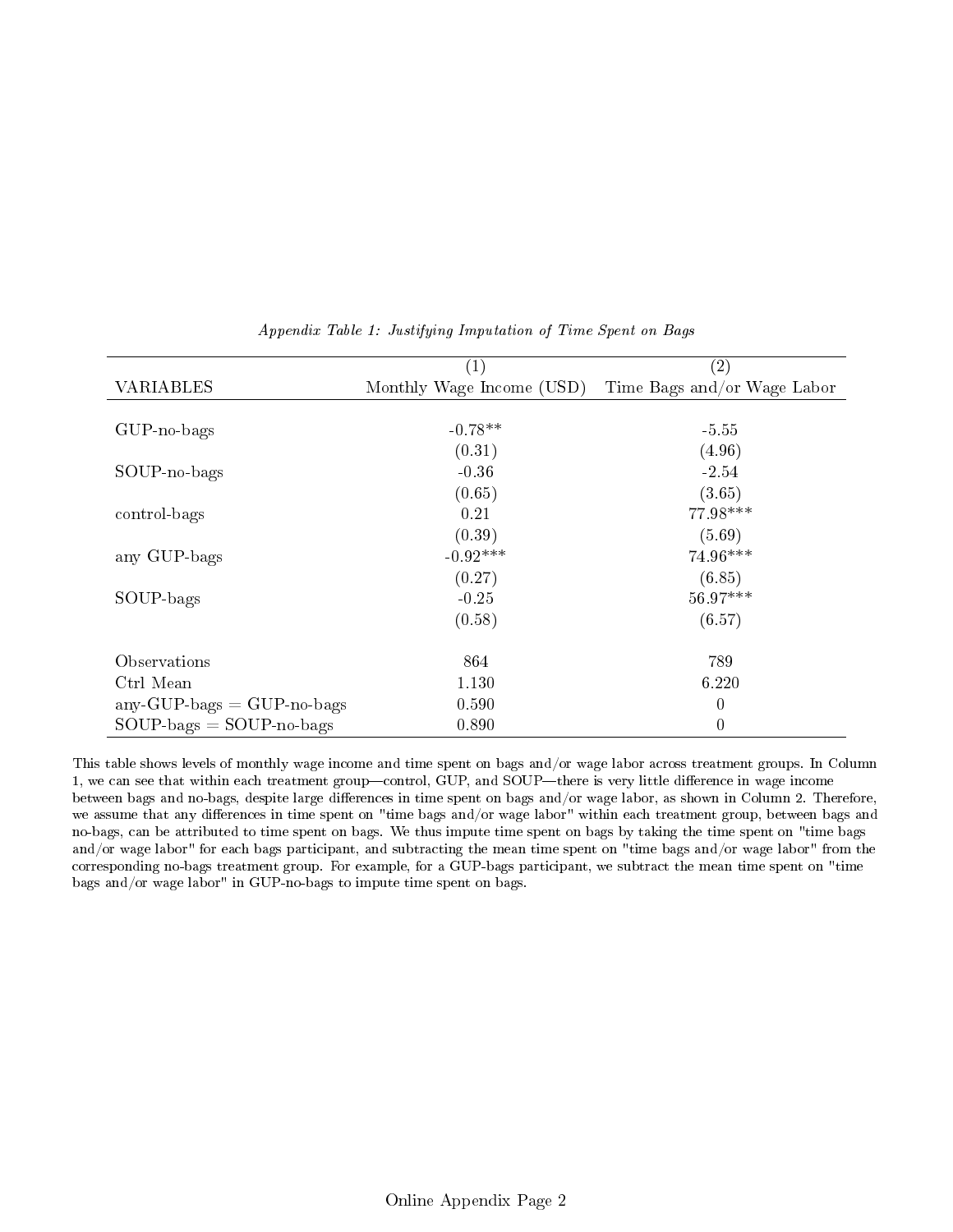|                             | (1)            | $\left( 2\right)$      | $\left( 3\right)$ | 4                 | (5)                | (6)                  | (7)                 |
|-----------------------------|----------------|------------------------|-------------------|-------------------|--------------------|----------------------|---------------------|
| VARIABLES                   | IHS(bags)      | IHS(bags)              | IHS(bags)         | IHS(bags)         | IHS(bags)          | IHS(bags)            | IHS(bags)           |
| log(wage)                   | 0.02<br>(0.04) | $-0.00$<br>(0.05)      | 0.10<br>(0.07)    | $-0.02$<br>(0.04) | $0.15**$<br>(0.07) | $-0.11***$<br>(0.04) | $0.19***$<br>(0.07) |
| Observations<br>consecutive | 23,058         | 14,822<br>$\mathbf{n}$ | 8,236<br>yes      | 16,470            | 6,588              | 13,146               | 9,912               |
| experience<br>fourth week   |                |                        |                   | no                | yes                | $\mathbf{n}$         | yes                 |

#### Appendix Table 2: Wage Elasticity Results

Panel A: Evidence of Responsiveness to Wages Received for Previously Submitted Bags

Panel B: Elasticity Estimates with respect to the 3-Week Lagged Wage

|                  | (1)       |
|------------------|-----------|
| VARIABLES        | IHS(bags) |
|                  |           |
| $log(wage(t-3))$ | $0.16***$ |
|                  | (0.05)    |
| Observations     | 19,764    |
| experience       | no        |

Panel A provides evidence that participants were responsive to wages they were receiving for bags submitted previously, as opposed to the correct relevant wage for the bags they were making. We examine elasticities by three sub-groups. First, we look at participants who were randomly assigned two consecutive high wage months and two consecutive low wage months (39/120 villages, and 363/1098 participants). Second, we look at participant-weeks that were the fourth week in the wage month. Participants were paid wages with a two-week lag. If participants only fully internalized the wage change upon receiving new wages, then they should take the new wage into account only for bags produced in the fourth week of the month. (The new wage is active in the first week of production; wages for these bags are paid in the third week, and thus only bags collected in the fourth week are produced with experience of new wage.) Finally, we define "experience" to mean either the fourth week of the month, or for "consecutive" participants, any week in the second consecutive month with the same wage. Given this evidence, Panel B shows elasticity estimates with respect to the 3-week lagged wage.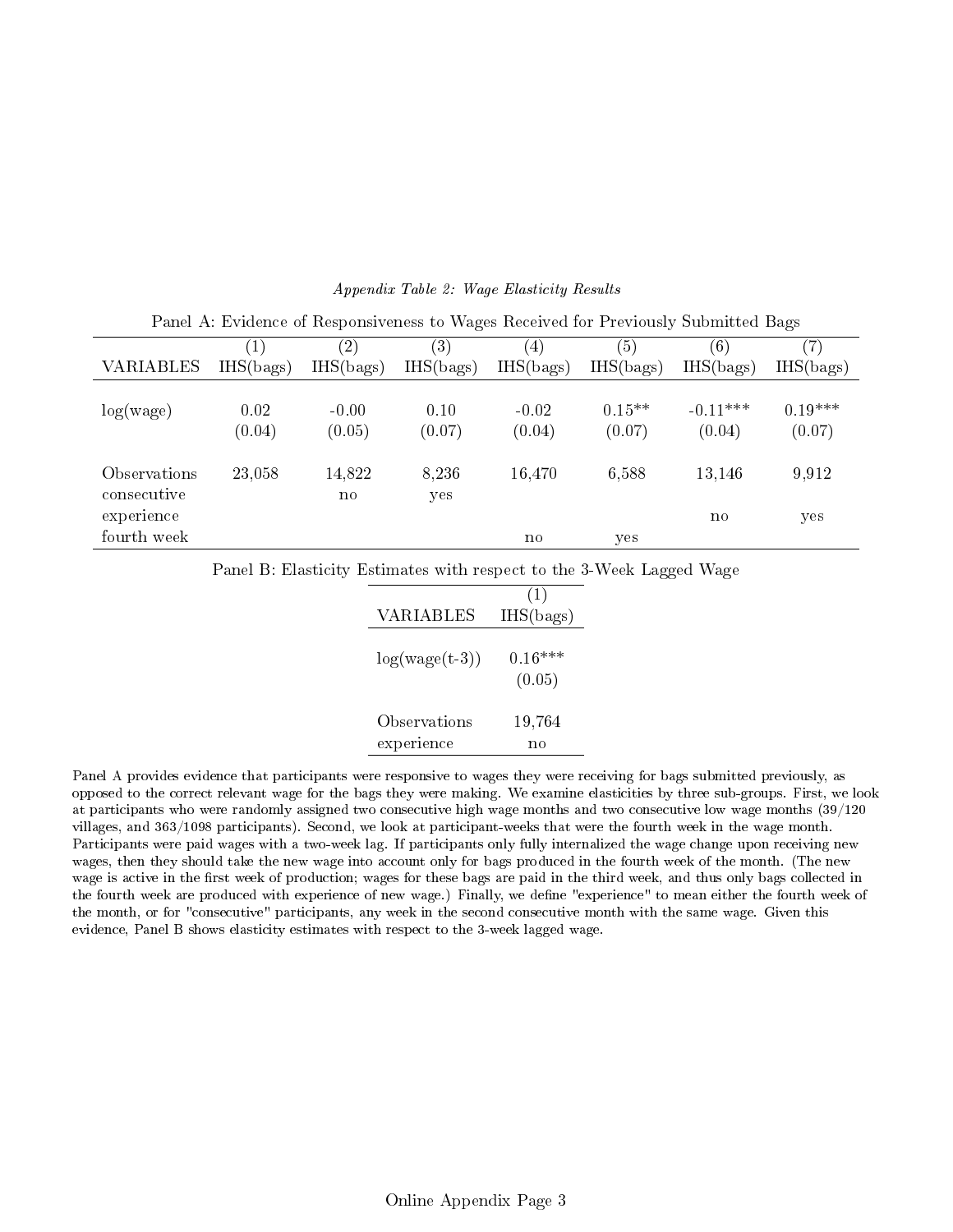|                    |      | $\left( 1\right)$ | $\left( 2\right)$ | $\left( 3\right)$ | $\left(4\right)$ |
|--------------------|------|-------------------|-------------------|-------------------|------------------|
|                    |      | number of         | participates      | bags              | minutes per      |
|                    |      | bags              | (0/1)             | earnings          | dollar earned    |
| GUP, UCT \$3.9     | itt  | 1.46              | 0.16              | 0.86              | $-164.21$        |
|                    | se   | (0.67)            | (0.07)            | (0.49)            | (113.28)         |
|                    | pval | 0.03              | 0.03              | 0.09              | 0.15             |
|                    | qval | 0.13              | 0.13              | 0.23              | 0.31             |
| GUP, UCT \$1.3     | itt  | 0.77              | 0.08              | 0.44              | $-82.20$         |
|                    | se   | (0.66)            | (0.07)            | (0.41)            | (130.70)         |
|                    | pval | 0.24              | 0.22              | 0.28              | 0.53             |
|                    | qval | 0.32              | 0.32              | 0.32              | 0.53             |
| Ctrl Mean          |      | 3.76              | 0.58              | 2.45              | 676.09           |
| Ctrl SD            |      | 3.97              | 0.49              | 3.01              | 1316.80          |
| Obs                |      | 18816             | 18816             | 18816             | 1661             |
| high UCT - low UCT | pval | 0.44              | 0.41              | 0.49              | 0.59             |

Appendix Table 3: Effects of High vs. Low  $UCT$  - Components of Bags Production Index

Differences in labor supply between GUP high UCT and GUP low UCT for bags households. The sample is restricted to villages with more than 30 compounds. We control for stratification variables, imbalanced variables (average household age, food security index, land area, monthly per capita consumption, and monthly household income), and baseline value of the outcome when possible. Columns 1-4 report weekly data with station-week fixed effects (896 people over 21 weeks). Column 5 reports monthly data with station-month fixed effects. (Time use data was collected on only a monthly basis for roughly 60% of households over 5 months, and only about 60% of households were found each month.) Standard errors clustered at the village level. We use the Benjamini-Hochberg step-up method to compute q-values, considering all tests in the table. Standard errors clustered at the village level. We compute minutes per dollar earned by taking average daily earnings over the course of the month as the denominator, and time on bags (measured once in the month) as the numerator. We compute time on bags by taking the answer to a question about time on wage labor, and subtracting average time on wage labor from the control-no-bags, GUP-no-bags, and SOUP-nobags households for each bags group, respectively. All monetary values are reported in 2014 USD, Purchasing Power Parity (PPP) terms.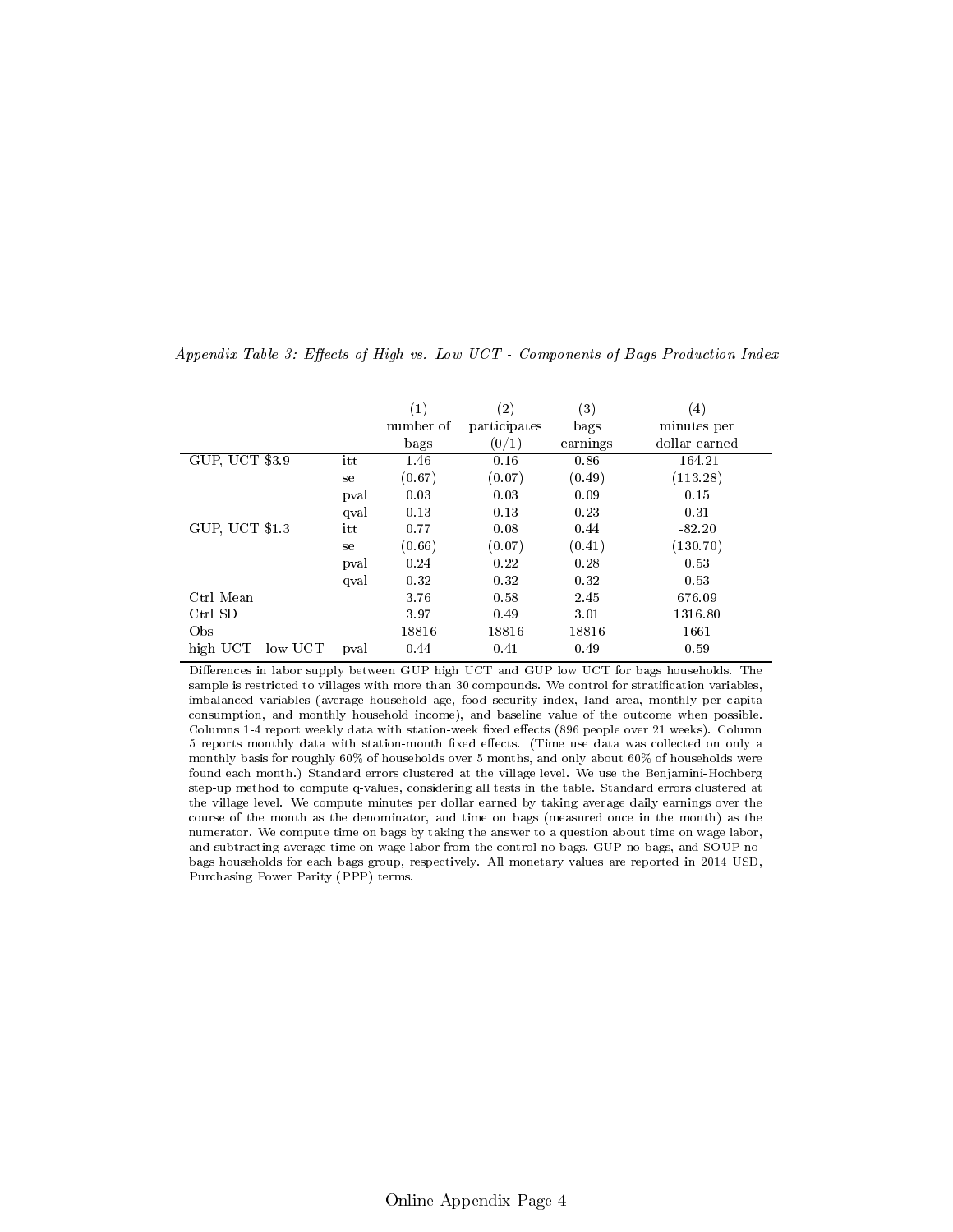| $\sim$<br>e<br>Control<br>ζ |
|-----------------------------|
| ミミ<br>ה<br>המ               |
| - 22<br>ſ                   |
| ۔<br>وو                     |
|                             |

| Variable                                          | Definition                                                                                                                                                                                                                                                                                                                                                                                                                                                                                                                                                                                                                                                                                                                                                                                                                                                  |
|---------------------------------------------------|-------------------------------------------------------------------------------------------------------------------------------------------------------------------------------------------------------------------------------------------------------------------------------------------------------------------------------------------------------------------------------------------------------------------------------------------------------------------------------------------------------------------------------------------------------------------------------------------------------------------------------------------------------------------------------------------------------------------------------------------------------------------------------------------------------------------------------------------------------------|
| animal revenue,<br>$(\text{month}, \text{USD})$   | stream is computed by multiplying the reported number of animals or products sold/bom/slaughtered for revenue<br>and multiplying it by the reported sale price (if available) or the median sale price. We sum over all four animal<br>animal sales, births, slaughters, and animal product sales in the last 6 months. Each revenue<br>Revenue from                                                                                                                                                                                                                                                                                                                                                                                                                                                                                                        |
| asset value (USD)                                 | We ask about all of the assets owned by the household. We calculate the price in goats for each asset by using<br>price data from other countries, as in Banerjee et al. (2015). We then sum the total asset value in goats, and<br>revenue streams and then divide by six.                                                                                                                                                                                                                                                                                                                                                                                                                                                                                                                                                                                 |
| asset value index                                 | all of the assets owned by the household. We calculate the price in goats for each asset by using<br>price data from other countries, as in Banerjee et al. (2015). We then sum the total asset value in goats, and<br>multiply by the price of goats (average of median buy price and sell price across villages).<br>We ask about                                                                                                                                                                                                                                                                                                                                                                                                                                                                                                                         |
| bags earnings                                     | two-week lag. Earnings depend on number of bags submitted, the relevant wage (which varied each month), and<br>Weekly earnings from bags submitted (not including any unconditional consumption support), paid with a<br>standardize it into an index around the baseline mean.                                                                                                                                                                                                                                                                                                                                                                                                                                                                                                                                                                             |
|                                                   | d low-quality bags earned GHC 0.60. If the wage was GHC 0.30, mid-quality bags earned GHC 0.30,<br>low-quality bags earned GHC 0.20, and high-quality bags earned GHC 0.40. For the measure used in Figure 2, we<br>each bag. If the wage was GHC 0.70, mid-quality bags earned GHC 0.70, high-quality bags earned<br>hold the wage constant; we assume that all mid-quality bags earned GHC 0.50, low-quality bags earned GHC<br>the quality of<br>GHC 0.80, an                                                                                                                                                                                                                                                                                                                                                                                            |
| bags production index                             | index of four variables, centered around control-bags mean. The variables are: number of bags,<br>participates (0/1), bags earnings, and minutes per dollar earned.<br>0.40, and high-quality bags earned GHC $0.60$ .<br>Standardized                                                                                                                                                                                                                                                                                                                                                                                                                                                                                                                                                                                                                      |
| business income<br>$(\text{month}y, \text{USD})$  | than last month), how many months were "high profit," and how many months were "low profit." We ask about<br>months in the last year the business was operating, how many months were "normal" (neither higher nor lower<br>sales and profits in the last month, as well as profits in normal, high, and low months. We use the ratio of last<br>Monthly business revenues minus expenses. For each business within the household, we ask about how many                                                                                                                                                                                                                                                                                                                                                                                                    |
| business revenue<br>$(\text{month}y, \text{USD})$ | and how many months were "low profit." We ask about sales and profits in the last month, as well<br>operating, how many months were "normal" (neither higher nor lower than last month), how many months were<br>month's profits to high and low profits to impute sales in high and low profit months, compute total sales in the<br>as profits in normal, high, and low months. We use the ratio of last month's profits to high and low profits to<br>last year by summing over sales in normal, high, and low months, and divide by the number of months the<br>For each business within the household, we ask about how many months in the last year the business was<br>business was operating to get monthly revenue. We do the same exercise for expenses.<br>"high profit,"                                                                        |
| crop income (monthly,<br>USD                      | sold crops and we have the sale price, then we use this price to compute the sale value of each crop, and then sum<br>impute sales in high and low profit months, compute total sales in the last year by summing over sales in normal,<br>about the quantity of each crop sold in the last year. If the units of harvested crops are the same as the units of<br>high, and low months, and divide by the number of months the business was operating to get monthly revenue.<br>on manure, fertilizer, labor, herbicide, insecticide, and other inputs in the last year, and then sum<br>Harvest sale value minus expenditure on inputs (annual), divided by twelve. To get harvest sale value, we ask<br>over crops. Otherwise, we use the median price for that crop. To get expenditure on inputs, we ask about<br>over all categories.<br>expenditures |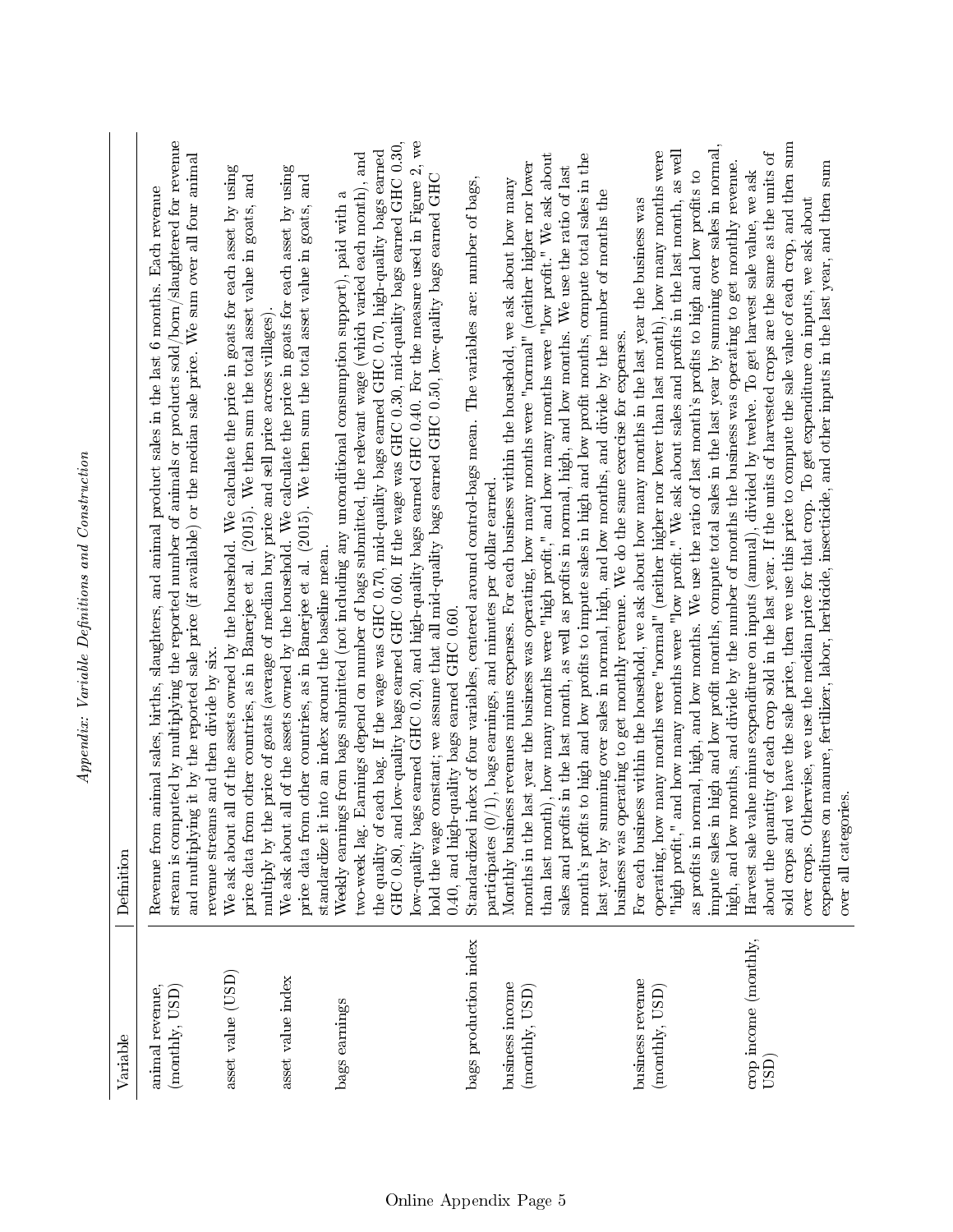| expenditure on<br>fertilizer (USD)                   | Expenditure on fertilizer in the last year.                                                                                                                                                                                                                                                                                                                                                                                                                                                                                     |
|------------------------------------------------------|---------------------------------------------------------------------------------------------------------------------------------------------------------------------------------------------------------------------------------------------------------------------------------------------------------------------------------------------------------------------------------------------------------------------------------------------------------------------------------------------------------------------------------|
| herbicide (USD)<br>expenditure on                    | Expenditure on herbicide in the last year.                                                                                                                                                                                                                                                                                                                                                                                                                                                                                      |
| expenditure on labor<br>(USD)                        | Expenditure on farm labor in the last year                                                                                                                                                                                                                                                                                                                                                                                                                                                                                      |
| female empowerment<br>index                          | food, school expenses, health expenses, visiting friends, and purchases. They are measured on a scale from 1 to 3.<br>Standardized index of five variables, centered around baseline means. Each variable is the answer to the question<br>""To what extent do you believe yourself able to make your own decisions concerning $X$ ?" The categories X are                                                                                                                                                                      |
| financial inclusion<br>index                         | received in loans by the household in the last year. The second variable is the total savings balances at the time of<br>Standardized index of two variables, centered around the baseline mean. The first variable is the total amount                                                                                                                                                                                                                                                                                         |
| food security index                                  | household answered "all year" or "during the lean season only" to the following questions, about adults and kids,<br>respectively: "Did adults/kids ever reduce number of meals per day or reduce portions over the past year?" The<br>Standardized index of three variables, centered around baseline means. The first two variables equal 0 if the<br>the survey.                                                                                                                                                             |
|                                                      | third variable equals 0 if the household answered "all year" or "during the lean season only" to the question "Did<br>adults ever skip entire days without eating?"                                                                                                                                                                                                                                                                                                                                                             |
| harvest value (USD)                                  | units of sold crops and we have the sale price, then we use this price to compute the sale value of each crop, and<br>We ask about the quantity of each crop sold in the last year. If the units of harvested crops are the same as the<br>then sum over crops. Otherwise, we use the median price for that crop.                                                                                                                                                                                                               |
| livestock value (USD)                                | Sum of values of goats, fowl, pigs, sheep, and cows. To get the value of each animal, we first take the average of<br>the median buy price and the median sell price across villages. We then multiple this price by the number of<br>animals owned in the household.                                                                                                                                                                                                                                                           |
| mental health index                                  | working, and feeling restless, measured on a scale from not at all, hardly ever, some of the time, or<br>measured on a scale from 1 to 5. The second is a standardized index of five measures: feeling sad, crying, not<br>Standardized index of three variables, centered around baseline means. The first is economic satisfaction,<br>most of the time. The third is whether the individual was not worried in the last year (0 if the member<br>experienced a period of worry in the last year, 1 otherwise)<br>eating, not |
| minutes per dollar<br>earned                         | per month, we have one measure of this for each month. We then divide this by the average daily earnings for the<br>average monthly earnings, while others spent lots of time yesterday but had very low average monthly earnings.)<br>We first compute the minutes spent on bags yesterday (see below). Since time use surveys were conducted once<br>month. (This variable is thus measured with error, as some households spent no time yesterday but had high                                                               |
| $\mathop{\rm constant\,}(USD)$<br>monthly per capita | multiply the amounts by median prices to get expenditure. For non-food consumption, we ask about monthly and<br>Total monthly consumption per capita is the sum of monthly household food and non-food consumption, divided<br>For food consumption, we ask about household consumption of a variety of food products in the last month, and<br>yearly expenses on a wide variety of goods and services that are typically consumed on a monthly (yearly) basis.                                                                |
|                                                      | by the household size.                                                                                                                                                                                                                                                                                                                                                                                                                                                                                                          |
| monthly household<br>income (USD)                    | total of monthly business income, crop income, wage income, and animal revenue (we do not have animal income<br>because we were unable to collect data on costs associated with animals).                                                                                                                                                                                                                                                                                                                                       |
| participates (0/1<br>number of bags                  | sehold submitted at least 1 bag that week, 0 otherwise.<br>s collected.<br>Weekly bag<br>1 if the hou                                                                                                                                                                                                                                                                                                                                                                                                                           |
|                                                      |                                                                                                                                                                                                                                                                                                                                                                                                                                                                                                                                 |